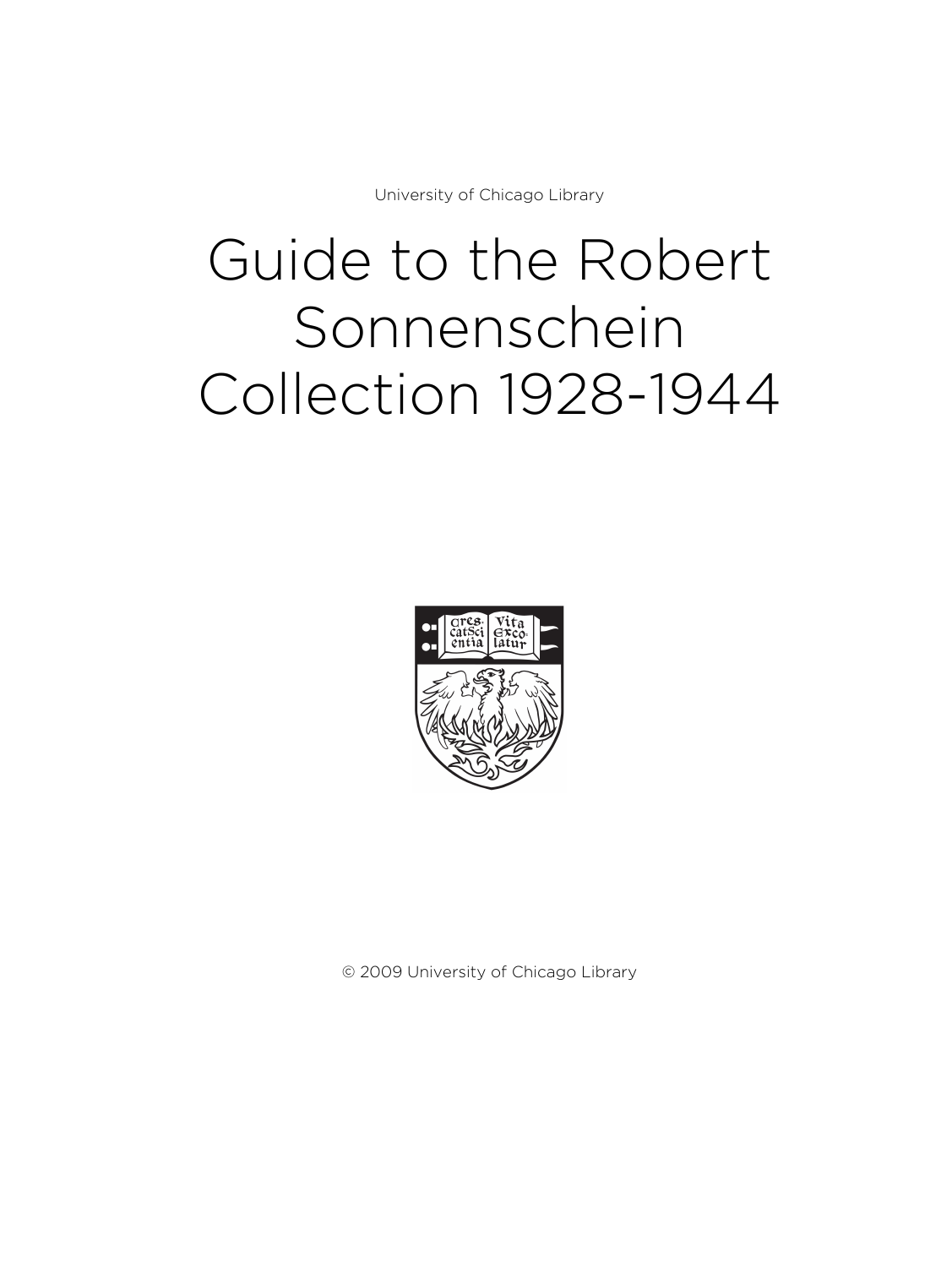# **Table of Contents**

| Descriptive Summary       |    |
|---------------------------|----|
| Information on Use        |    |
| Access                    |    |
| Citation                  |    |
| <b>Biographical Note</b>  |    |
| Scope Note                |    |
| <b>Related Resources</b>  |    |
| <b>Subject Headings</b>   |    |
| <b>INVENTORY</b>          |    |
| Series I: Personal Papers |    |
| Series II: Bookplates     |    |
| Series III: Portraits     |    |
| Series IV: General        | 49 |
|                           |    |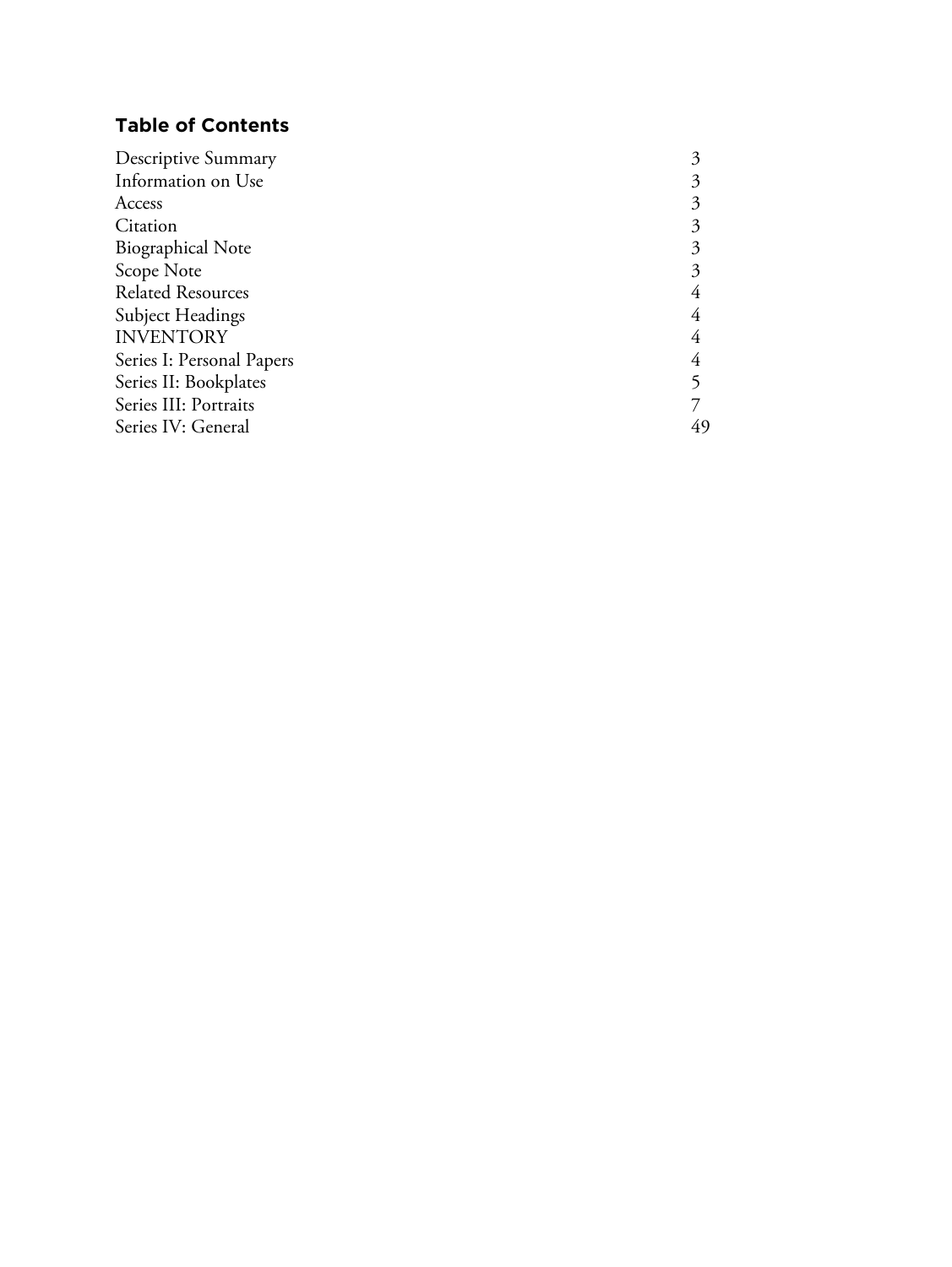## **Descriptive Summary**

| <b>Identifier</b> | ICU.SPCL.CRMS70                                                                                                                                                                                                                                                                                                                                                                                                                                                                                                                     |
|-------------------|-------------------------------------------------------------------------------------------------------------------------------------------------------------------------------------------------------------------------------------------------------------------------------------------------------------------------------------------------------------------------------------------------------------------------------------------------------------------------------------------------------------------------------------|
| <b>Title</b>      | Sonnenschein, Robert. Collection                                                                                                                                                                                                                                                                                                                                                                                                                                                                                                    |
| Date              | circa 16th century-1952                                                                                                                                                                                                                                                                                                                                                                                                                                                                                                             |
| <b>Size</b>       | 33.75 linear feet (20 boxes)                                                                                                                                                                                                                                                                                                                                                                                                                                                                                                        |
| <b>Repository</b> | Special Collections Research Center<br>University of Chicago Library<br>1100 East 57th Street<br>Chicago, Illinois 60637 U.S.A.                                                                                                                                                                                                                                                                                                                                                                                                     |
| <b>Abstract</b>   | Dr. Robert Sonnenschein (1879-1939) was a physician and Professor<br>of Laryngology and Otology at Rush Medical College from 1924-1939.<br>Sonnenschein was also an avid collector and scholar of medical history. The<br>collection contains Dr. Robert Sonnenschein's collections of bookplates,<br>portraits and other documents of medical history. Also included is research<br>in medicine and medical history, as well as correspondence related to<br>Sonnenschein's book collection and other medical history collections. |

# **Information on Use**

## **Access**

The collection is open for research.

## **Citation**

When quoting material from this collection, the preferred citation is: Sonnenschein, Robert. Papers, Crerar Ms 70, [Box #, Folder #], Special Collections Research Center, University of Chicago Library

## **Biographical Note**

Dr. Robert Sonnenschein (1879-1939) was a physician and professor of laryngology and otology at Rush Medical College from 1924-1939. His research focused on the history of medicine and methods of hearing detection. Sonnenschein was also an avid collector and scholar of medical history.

## **Scope Note**

The collection contains Dr. Robert Sonnenschein's collections of bookplates, portraits and other documents of medical history. Also include is research in medicine and medical history, as well as correspondence related to Sonnenschein's book collection and other medical history collections.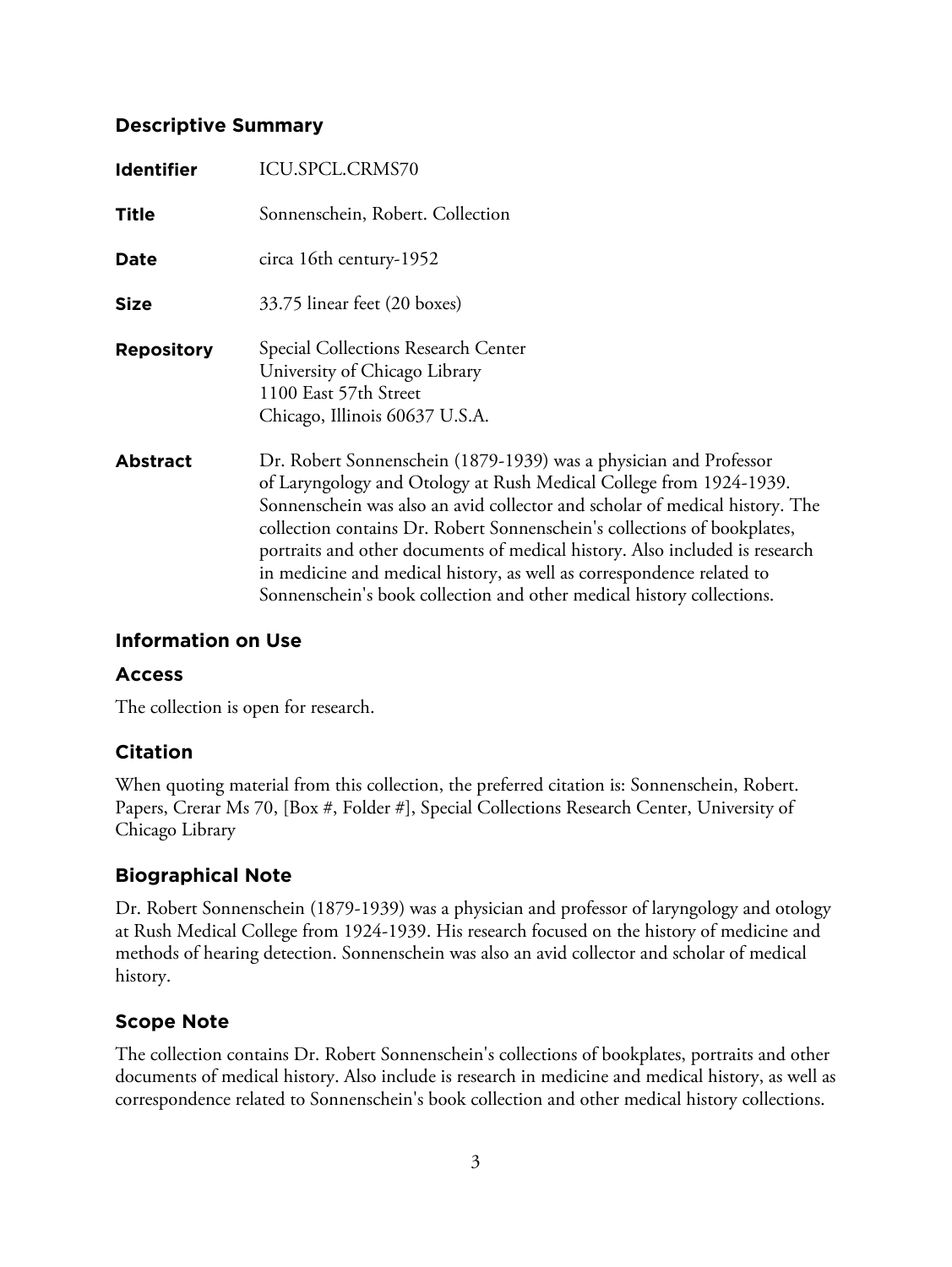Series I: Personal Papers, contains typescripts and reprints of research in medicine and medical history. Also included is correspondence documenting the development of Sonnenschein's medical history collections, such as invoices and catalogues from book dealers. This series spans 1920-1952, but includes many undated items.

Series II: Bookplates, contains Sonnenschein's bookplate collection, as well as related notes, index cards and labels. Included are personal bookplates of physicians, and bookplates of institutions such as medical schools and libraries. Most bookplates are undated, but generally date from the nineteenth century and early twentieth century. Some of the bookplates are matted or mounted on paper and organized alphabetically, while others are unsorted. Many of the bookplates are graphically striking. Some represent humorous or sexualized caricatures of physicians, and others make use of the memento mori tradition in representing the physician's relationship to life and death.

Series III: Portraits, contains Sonnenschein's collection of portraits of physicians and scientists. Also included is a partial index of the collection. Portraits are arranged alphabetically. Most are undated, spanning the sixteenth century through the early twentieth century. Portraits are in a variety of formats, including photographs, lithographs, engravings and woodcuts. Some appear to be frontispieces or other illustrations removed from books.

Series IV: General, contains a variety of medical history documents from the nineteenth century-195s, including photographs of physicians, a B. Heroux design for a bookplate for Dr. Max Frank, a watercolor and calligraphy artwork given by Michael Reese Hospital interns as a New Year greeting, and an 1802 letter from the eccentric dentist Martin van Butchell.

# **Related Resources**

The following related resources are located in the Department of Special Collections:

http://www.lib.uchicago.edu/e/spcl/select.html

# **Subject Headings**

- Sonnenschein, Robert
- Medicine -- history
- Physicians' bookplates
- Physicians -- portraits

# **INVENTORY**

## **Series I: Personal Papers**

| Box 1    |
|----------|
| Folder 1 |
| Medicine |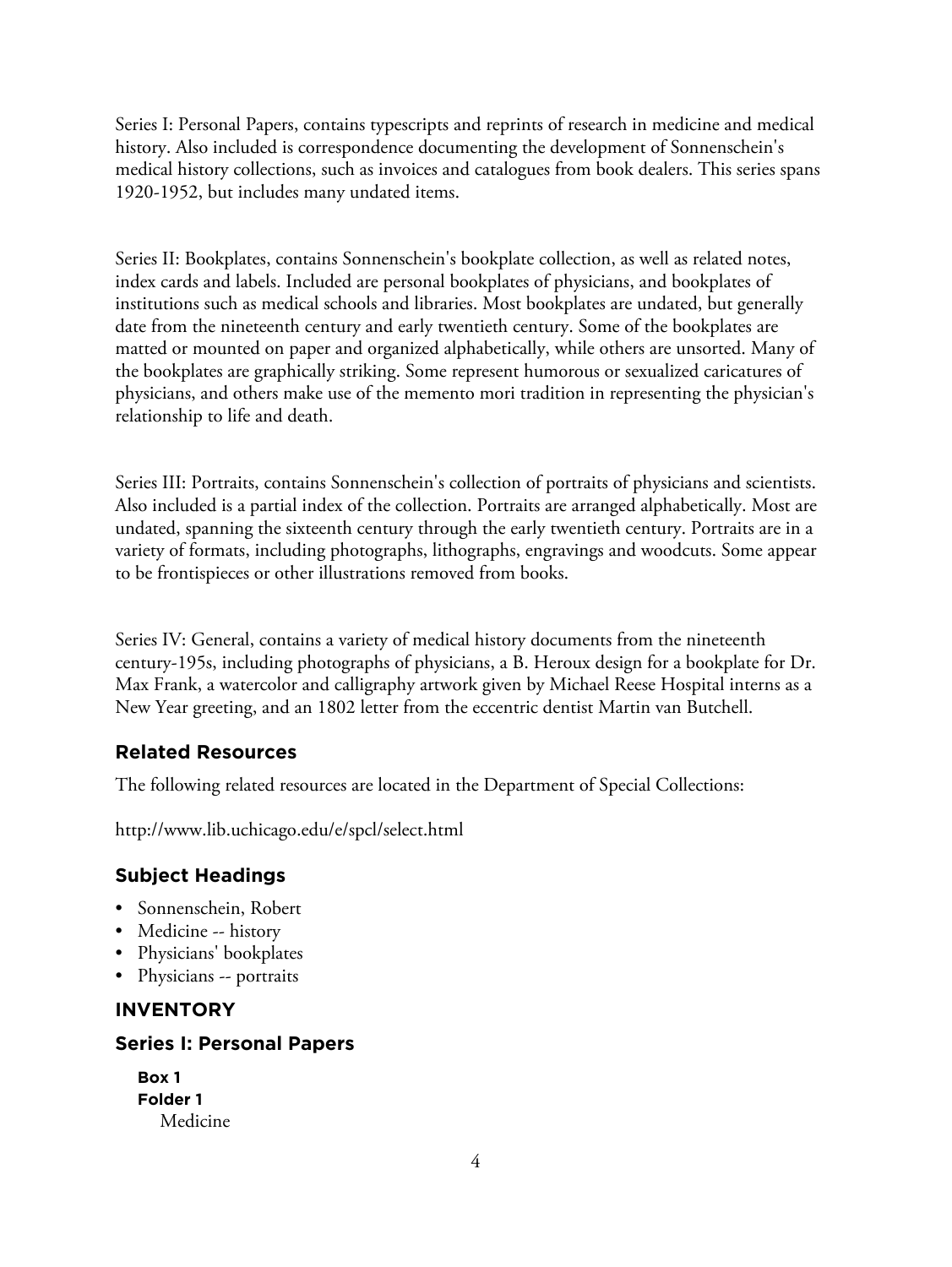- "Methods and Interpretation of the Fundamental Tests of Hearing," Annals of Ontology, Rhinology and Laryngology, reprint, 1924
- "The Functional Testing of Hearing," typescript, undated
- "Ear Diseases in Childhood," typescript, undated

**Folder 2**

Medicine

- "Evaluation of Tuning Fork Tests in Routine Practice and Some Comparisons with Audiometers, Read before Chicago Laryngological Society," typescript, 1935
- "Conservative and Surgical Treatment of Labrynth Inductions with Special Reference to the Inductions," typescript, undated
- "Lectures on Nose and Throat, Rush Medical College of the University of Chicago," typescript, 1926

**Box 1**

## **Folder 3**

Medical history

- "The Legendary Lore of Otolaryngology," typescripts, ca. 1920-1933
- "High Lights in the History of Medicine," typescripts, undated
- "Portraits of Medical Men and their Significance," typescript, [1937]

# **Box 1**

# **Folder 4**

Medical history

- "Great Dates or Periods in History," typescript, undated
- "A Four Year Period in History," typescript, undated
- "Professor Adam Politzer," reprint, undated
- "Military Tract; Medical Association, Fee Bill," printed handbill, undated
- Photograph, "Case Containing Old Time Surgical Instruments"
- Notes, undated

# **Box 1**

## **Folder 5-6**

Medical history collections, correspondence, 1930-1952

## **Box 1**

**Folder 7**

Ledger, 1937-1944

# **Series II: Bookplates**

## **Box 1**

**Folder 9**

Personal bookplates A-D, mounted

# **Box 2**

**Folder 1**

Personal bookplates E-L, mounted

## **Box 2**

**Folder 2**

Personal bookplates M-P, mounted

## **Box 2**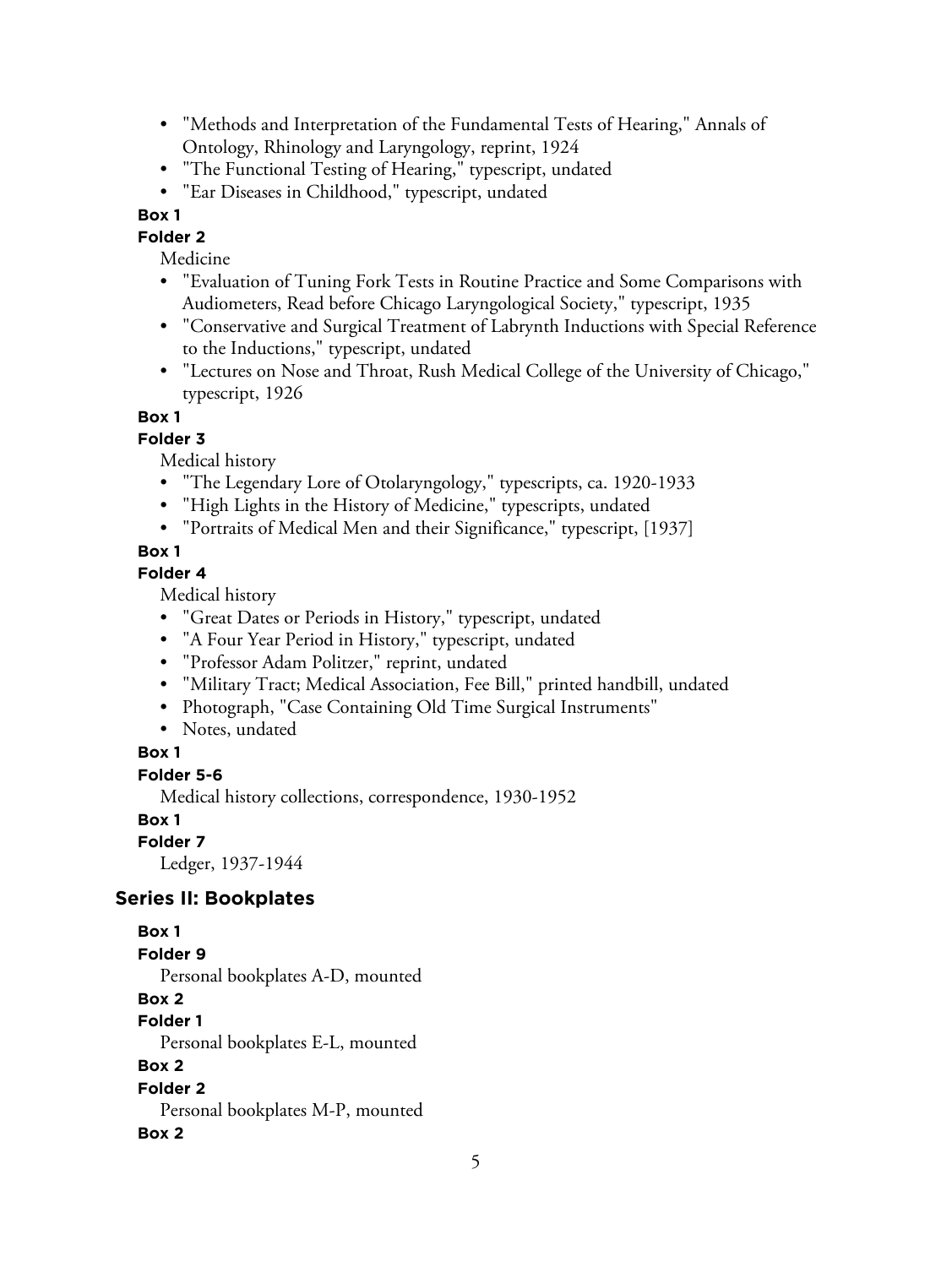**Folder 3** Personal bookplates R-Z, mounted **Box 2 Folder 4** Personal bookplates A-D, matted **Box 2 Folder 5** Personal bookplates E-L, matted **Box 2 Folder 6** Personal bookplates M-Z, matted **Box 3 Folder 1-5** Personal bookplates, unsorted **Box 3 Folder 6** Robert and Flora Sonnenschein bookplates **Box 3 Folder 7** Index cards for personal bookplates **Box 3 Folder 8** Institutional bookplates A-I **Box 3 Folder 9** Institutional bookplates H-M **Box 3 Folder 10** Institutional bookplates N-Z **Box 3 Folder 11-12** Institutional bookplates, unsorted **Box 4 Folder 1-2** Institutional bookplates, unsorted **Box 4 Folder 3** Notes on institutional bookplates **Box 4 Folder 4** Index cards for institutional bookplates **Box 4 Folder 5** Portraits or bookplates **Box 4 Folder 6**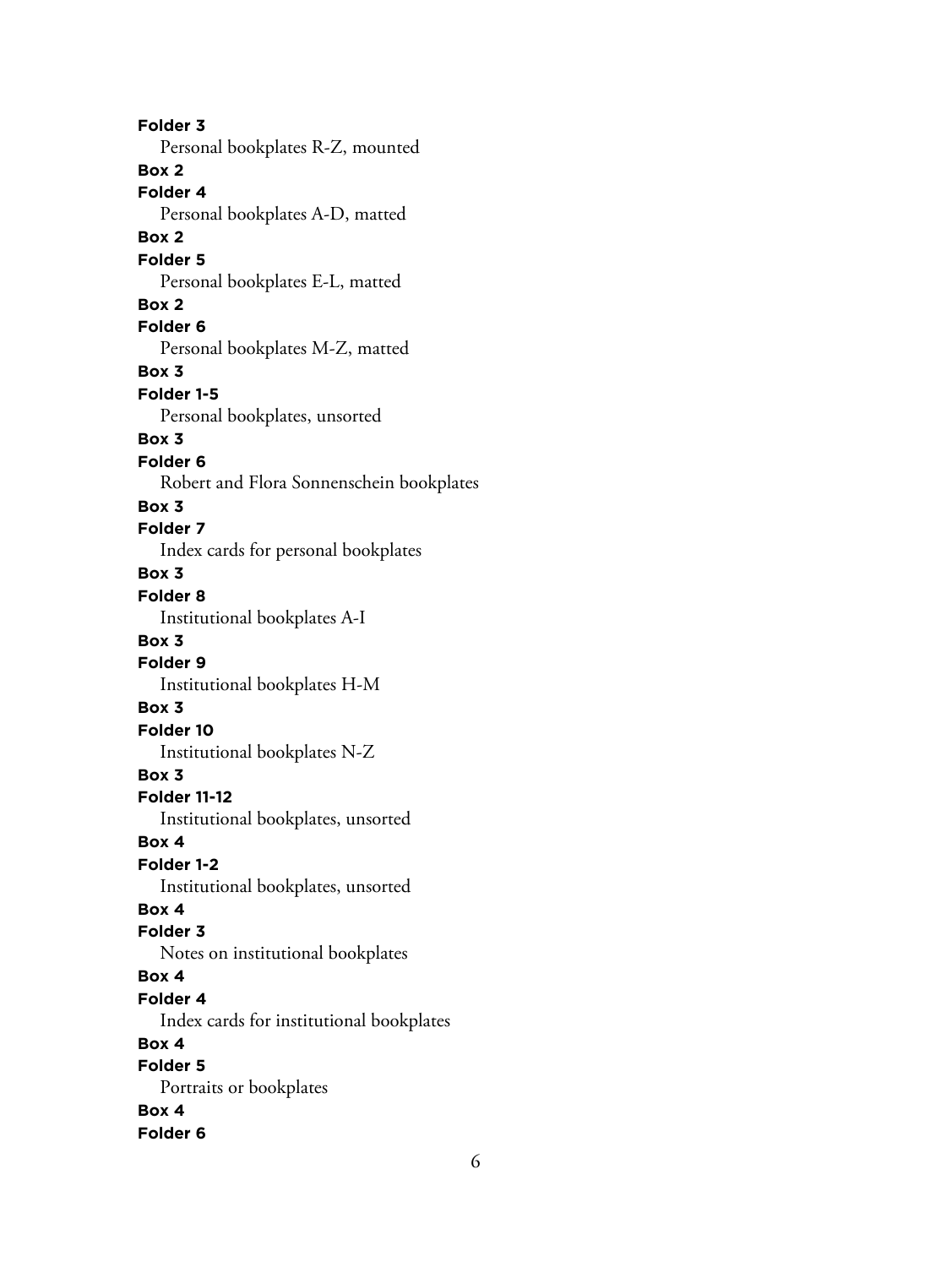Collection labels

## **Series III: Portraits**

#### **Box 4**

**Folder 7**

Partial index of collection

# **Box 5**

**Folder 1**

Ab-Ag

- Abernathy, John F.R.L
- Acland, Sir Henry
- Arthur, Isaac
- A Costa, Christophorus
- Addison, Thomas
- Adler, Isaac
- Adler, Ludwig
- Aesculapius
- Agnew, Cornelius
- Agnew, Daniel
- Agnew, David Hayes

#### **Box 5**

**Folder 2**

Ag-Alb

- Agnew, Saul
- Agricola, Johannes
- Agrippa, Cornilius
- Agrippa, Marcus
- Aikin, John
- Aitken, John
- Akensidde, Mark
- Albert, Michael D.

**Box 5**

#### **Folder 3**

Alb-Ald

- Albinius, Bernhard Siegfried
- Alcott, William Alexander
- D'Alderotto, Taddeo
- Aldini, Giovanni (John)
- Aldis, Charles

**Box 5**

**Folder 4**

Ald-Ame

- Aldrich, Levi
- Aldrovanus, Ulysses
- D'Alembert, Jeau Lerard
- Alexander, Gustav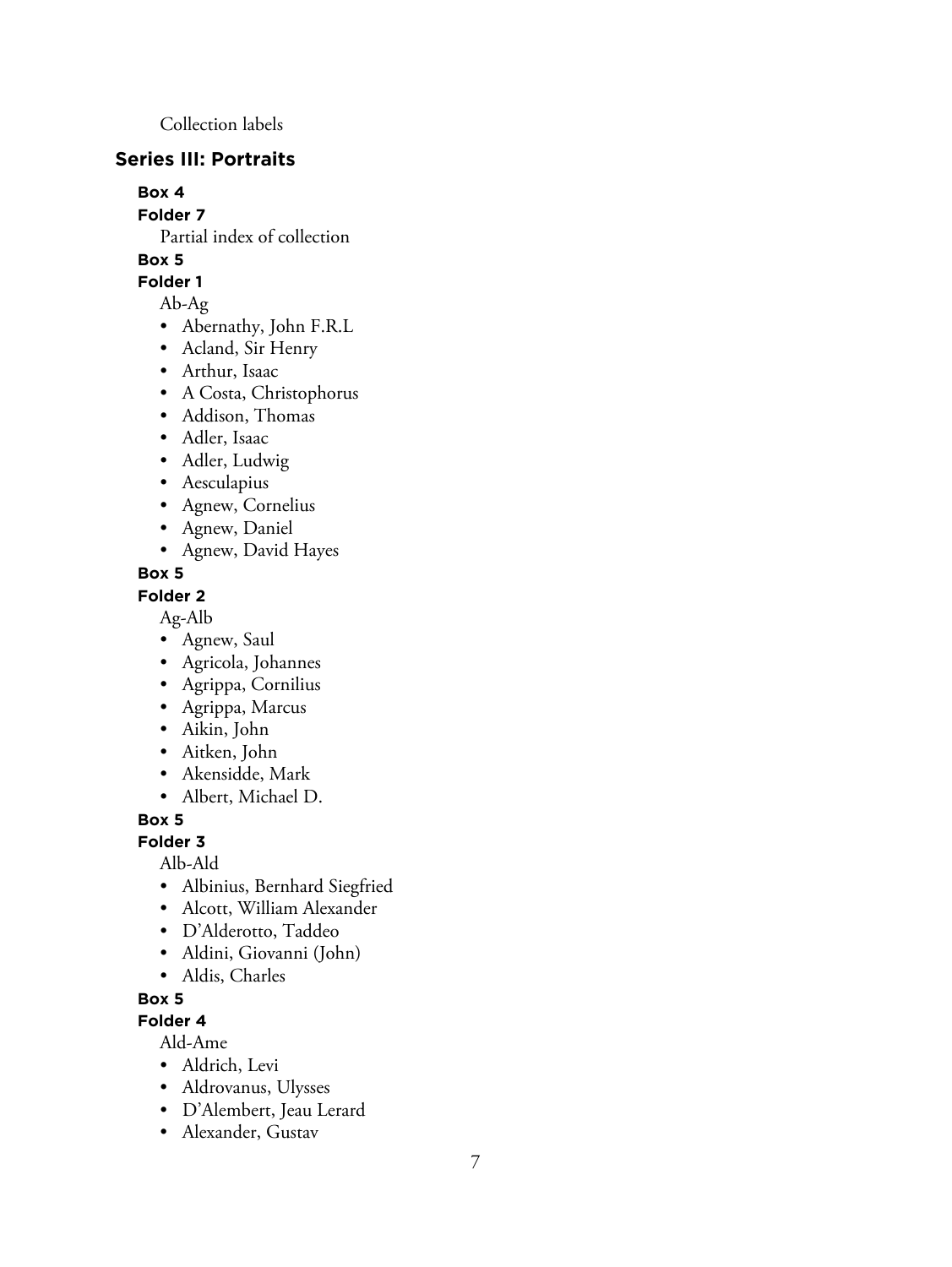- Allen, Jonathon Moses
- Allen, William H.
- Alpinus, Prosper
- Ambrose, Daniel
- Americh, Isidor

**Folder 5**

Ami-App

- Amilon, Ivan
- Ampere, Andre Marie
- Amyntas Rex
- Anacharsis
- Anderson, James
- Annesely, Sir James
- Anthony, Johannis
- Aphrodisee, Alexander
- Appolonius of Tyana

**Box 5**

**Folder 6**

Arb-Arn

- Arbuthnott, John
- Archagetas
- Aretius, Benedictus
- Argenterius, Joannes
- Von Arlt, Ferdinand
- Armsby, James H.
- Armstrong, John
- Arnaud, Roland Paul
- Arnold, Dominique

**Box 5**

**Folder 7**

Art-Avi

- Arzt, Leopold
- Atkins, William
- Atkinson, John
- Atlee, Washington
- Auenbrugger, Leopold
- Augustin, Samuel
- Austen, Peter
- Averrhoes
- Avicenne, Abiolis

#### **Box 5**

**Folder 8**

Ay

- Ayrir, Melchior
- Ayres, Stephen L.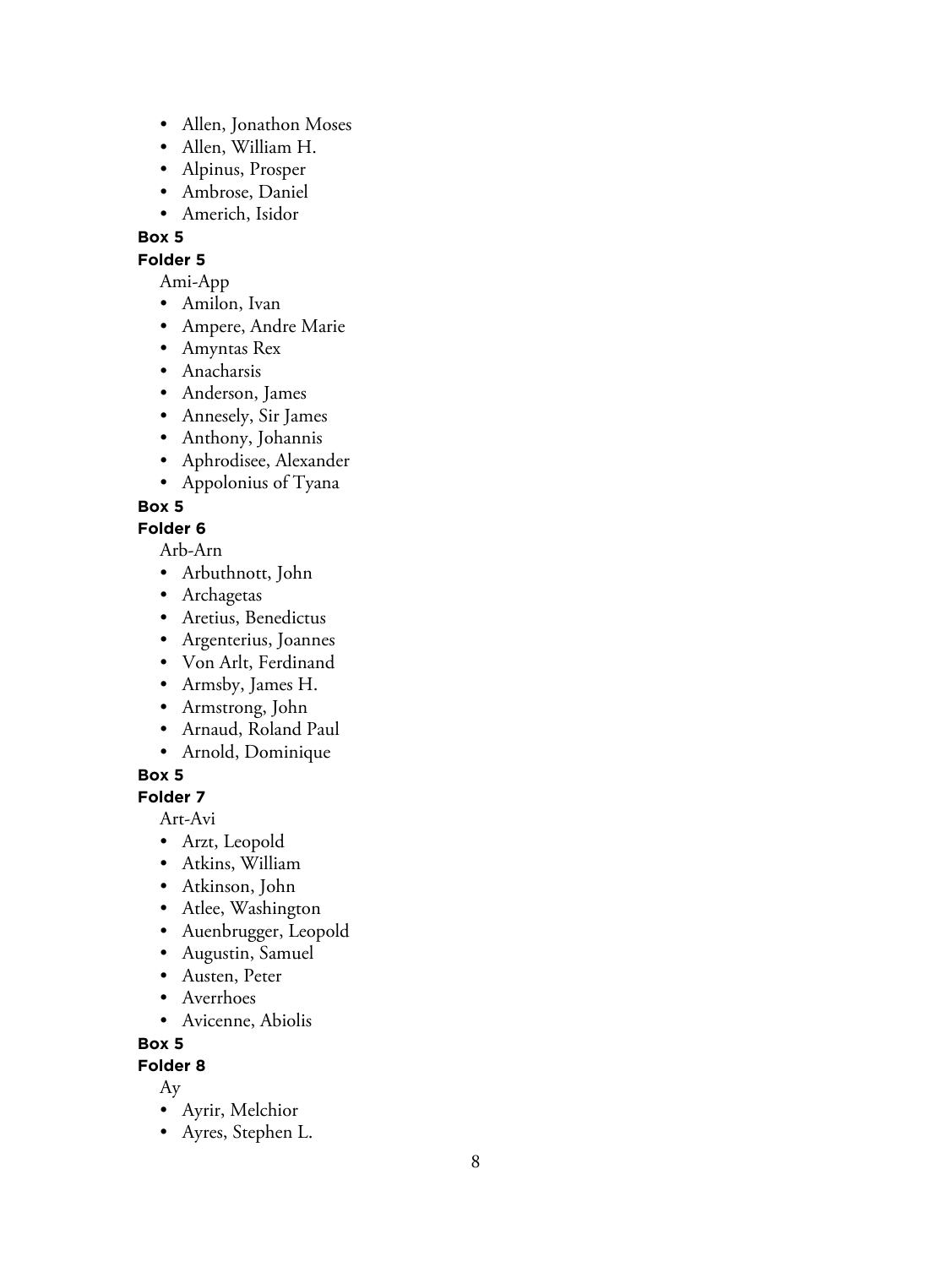#### **Folder 1**

Bab-Ban

- Babuiet, Jacques
- Bache, Franklin
- Bachstez, Ernest
- Baglius, Georgius
- Baithie, Matthew
- De. Balliov, Gulielmus
- Ballou, Ariel
- Baumburger, Heinrich
- Banks, Sir Joseph

#### **Box 6**

**Folder 2**

Bar-Bas

- Bard, Samuel
- Barker, Fordyce
- Barlaeus, Casparus
- Baron, Alexander,
- Barrou, John
- Bartholinus, Thomas
- Bastwick, John

#### **Box 6**

#### **Folder 3**

Bau-Bea

- Bauer, Julius
- Bauer, Richard
- Bauhinus, Caspar
- Bauhinus, Johannes
- Bauin, Charles
- Bayley, Richard
- Biach, Morrow
- Beach, W.
- Beard, George
- Beates, Henry

#### **Box 6**

#### **Folder 4**

Bea-Bed

- Beattie, James
- Beattie, William
- Bech, T. Romney
- Beckett, William
- Beckman, Johann
- Beclard, P.A
- Beclard, J
- Becqueret, I, A.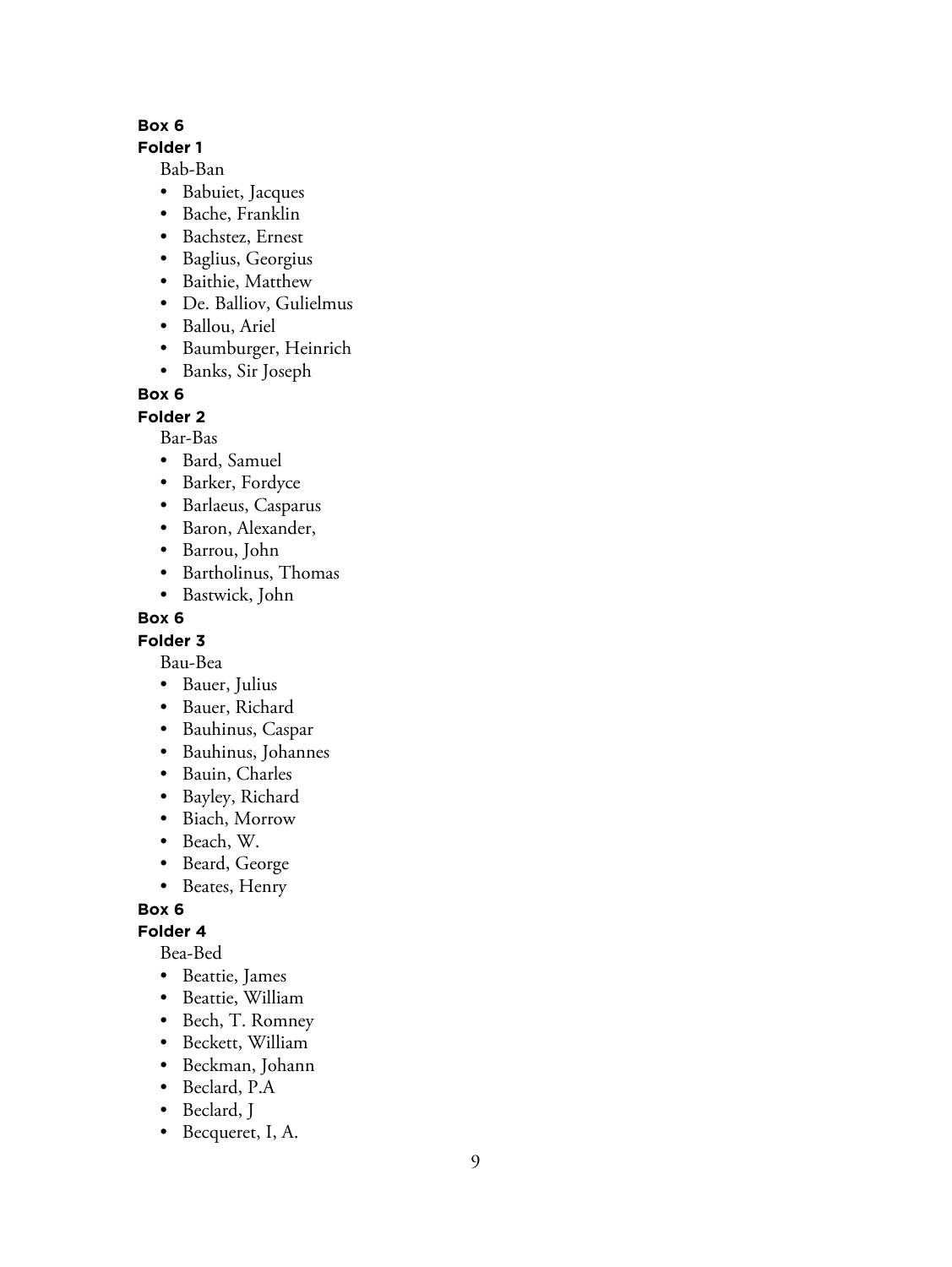• Beddoes, Thomas

#### **Box 6**

## **Folder 5**

Bee-Bem

- Beer, Georg Joseph
- Beheir, Francis, Jossef
- Behr
- Beireis
- Belchier, John
- Bell, Benjamin
- Bell, Hamilton
- Bellacatus, Aloysius
- Bembus, Pelius

#### **Box 6**

#### **Folder 6**

Ben-Berg

- Benedict, Montez
- Bennet
- DeBenneville, George
- Berard, Auguste
- Beray
- Berengarius
- Berens, Joseph
- Berger, Justus
- Bergman, T.
- Bergmann, E. Von

## **Box 6**

## **Folder 7**

Berk-Bez

- Berkenhout, John
- Berlinghieri, Andrea Vacca
- Bernard, Claude
- Bernard, Claude
- Bernardy, Eugene
- Bernouilli, Jean
- Bernstein, D.J.G
- Berriss, S.M.
- Berthollet, C.L.
- Berzelius, Baron Johan Jacob
- Beverwyck, Jan Van
- Bezold, Friedrich Ernst

#### **Box 6**

# **Folder 8**

Bic-Bis

- Bichat, Marie Francois Xavier
- Bidloo, Lamb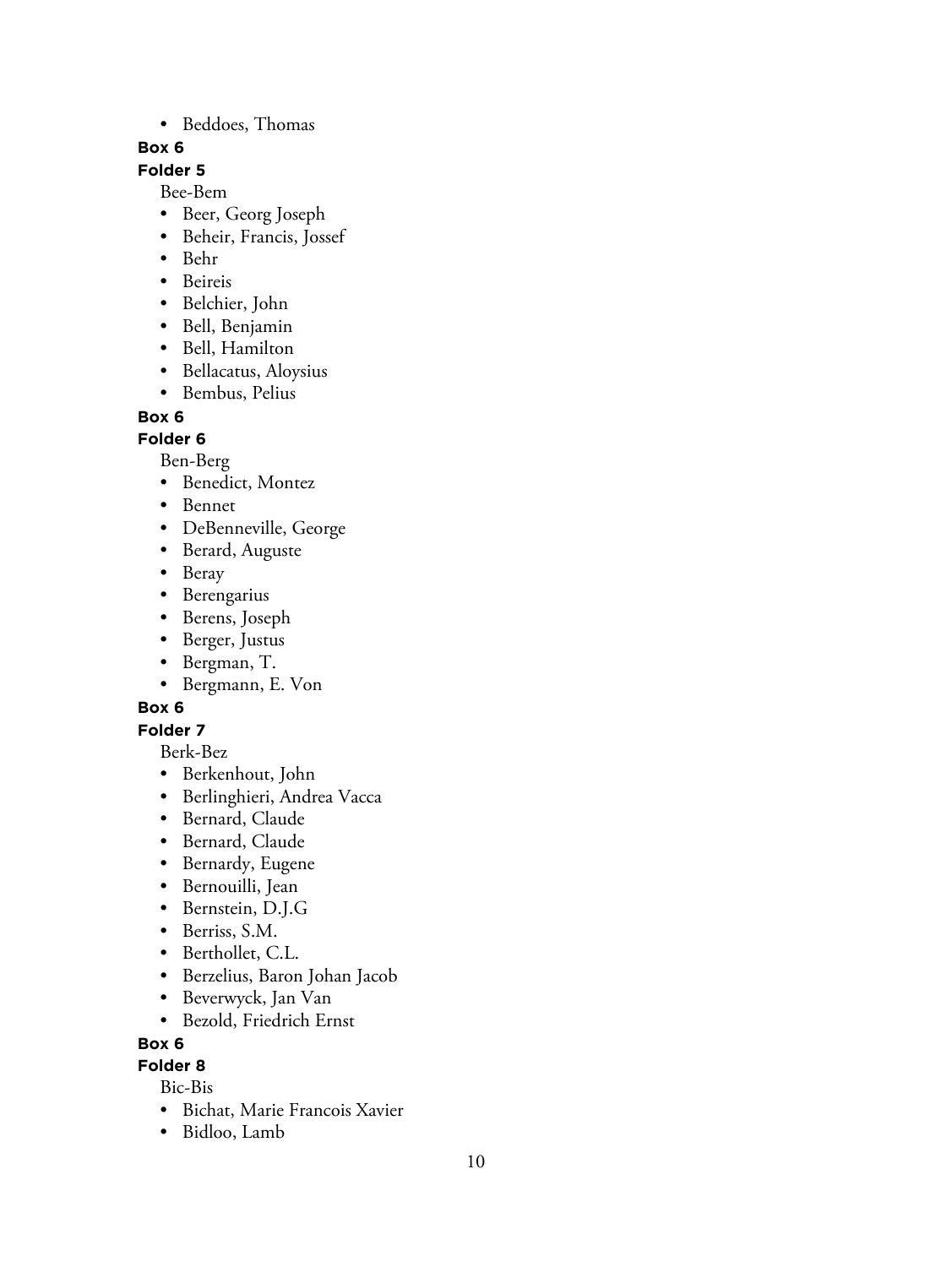- Bigler, W.
- Billings, Frank
- Billroth, Theodore
- Biot, J.B.
- Birkbeck, George
- Bischoff, Ignaz Rudolph
- Bissell, Evilyn Lyman

## **Folder 9**

Bl-Blan

- Black, James Watt
- Black, Joseph
- Black, William
- Blackmore, Richard
- Blackwood, Henry
- Blagrave, Joseph
- DeBlainville, Henri Marie
- Blancardus, Nicolaus
- Blancardus, Stephanus

#### **Box 6**

#### **Folder 10**

Blas-Boec

- Blasius, Gerardus
- Bloch, Marc Eliezer
- Bliyruall, A.B.
- Blum, Viktor
- Blumenbach, J.F
- Blundell, James
- Bobart, Jacob
- Bock, Carl Ernst
- Boeclerus, Johannes

## **Box 6**

**Folder 11**

Boer-Boi

- Boerhaave, Herman
- Boehler, Lorenz
- Boehm, Joannes
- Boin, M.

## **Box 6**

**Folder 12**

Bon-Bor

- Bond, Henry
- Bontus, Theophilus
- Andrewe, Boorde
- Bontecori, R.
- Bontius, Reynerus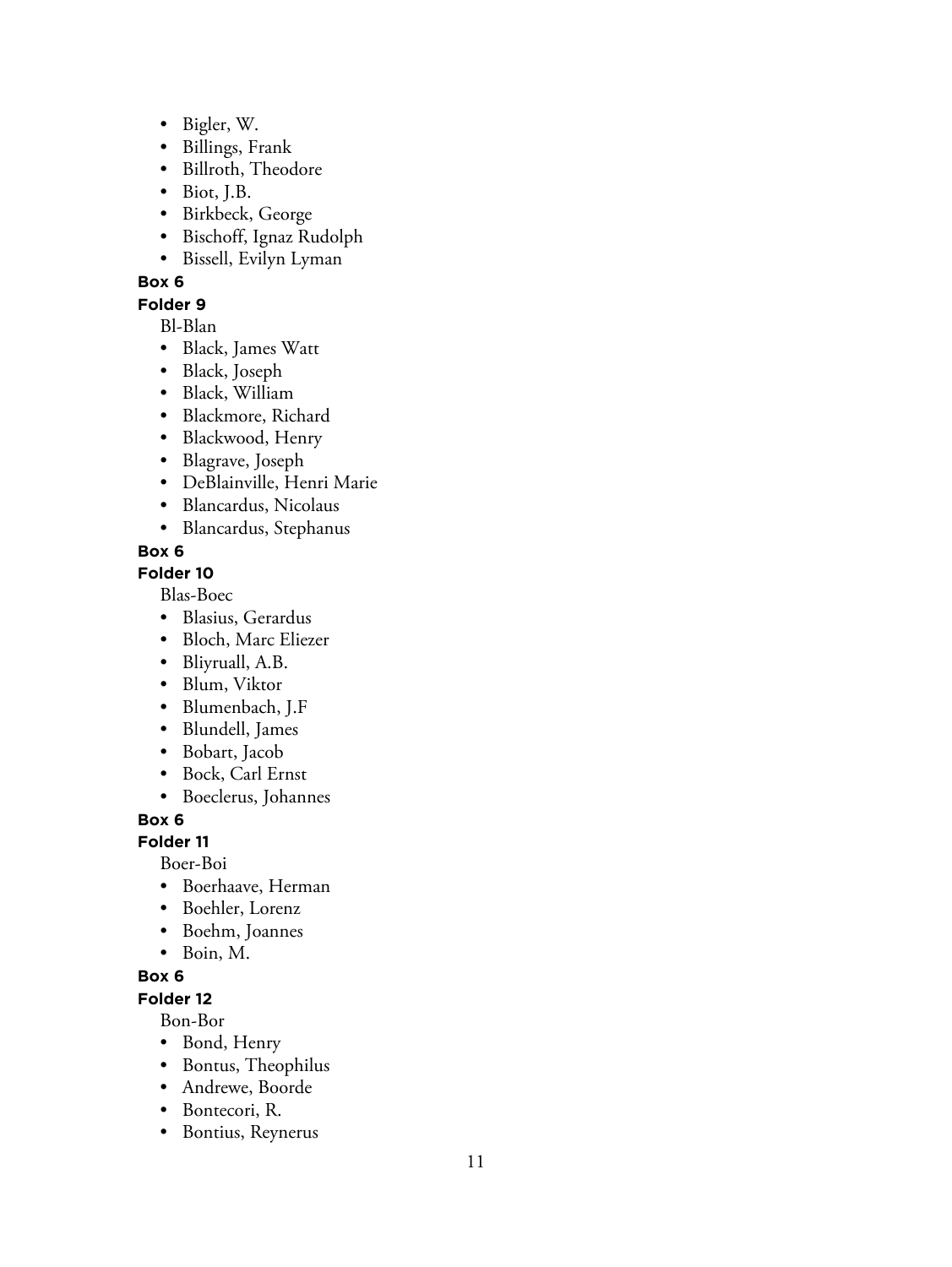- Bonuis, Ephraim
- Borde, Andrew

#### **Folder 1**

Ber-Bor

- Berwitel, Henry
- Boerner, Nicolaus
- Bordy, J.B.
- Bostock, John
- Bottonus, Albertinus
- Bouchaidat, Appolinaire
- Bouillaud, J.
- Bouisson, E.F.
- Bourgelat, Blanch
- Bourguinon,
- Borelli, Alfonso

**Box 7**

#### **Folder 2**

Bow-Bret

- Bowditch, Henry Pickering
- Bowling, W.K.B
- Boyer, Jean Baptiste
- Boyle, Robert
- Bosaiuble, D.
- Brasauolus, Musa
- Breitner, Burghard
- Brera, Valeriano Aloysio
- Bretschneider, C.G.

## **Box 7**

**Folder 3**

Brew-Bron

- Brewster, D.
- Briggs, W. T.
- Bright, Richard
- Brinkmann, B
- Broca, Paul
- Brocklesby, Richard
- Brodie, Benjamin C.
- Broduhm, William
- Bronzeri, Johann Hieron

**Box 7**

## **Folder 4**

Broo-Brow

- Brookes, Joshua
- Brooks, John
- Broussais, F.J.V.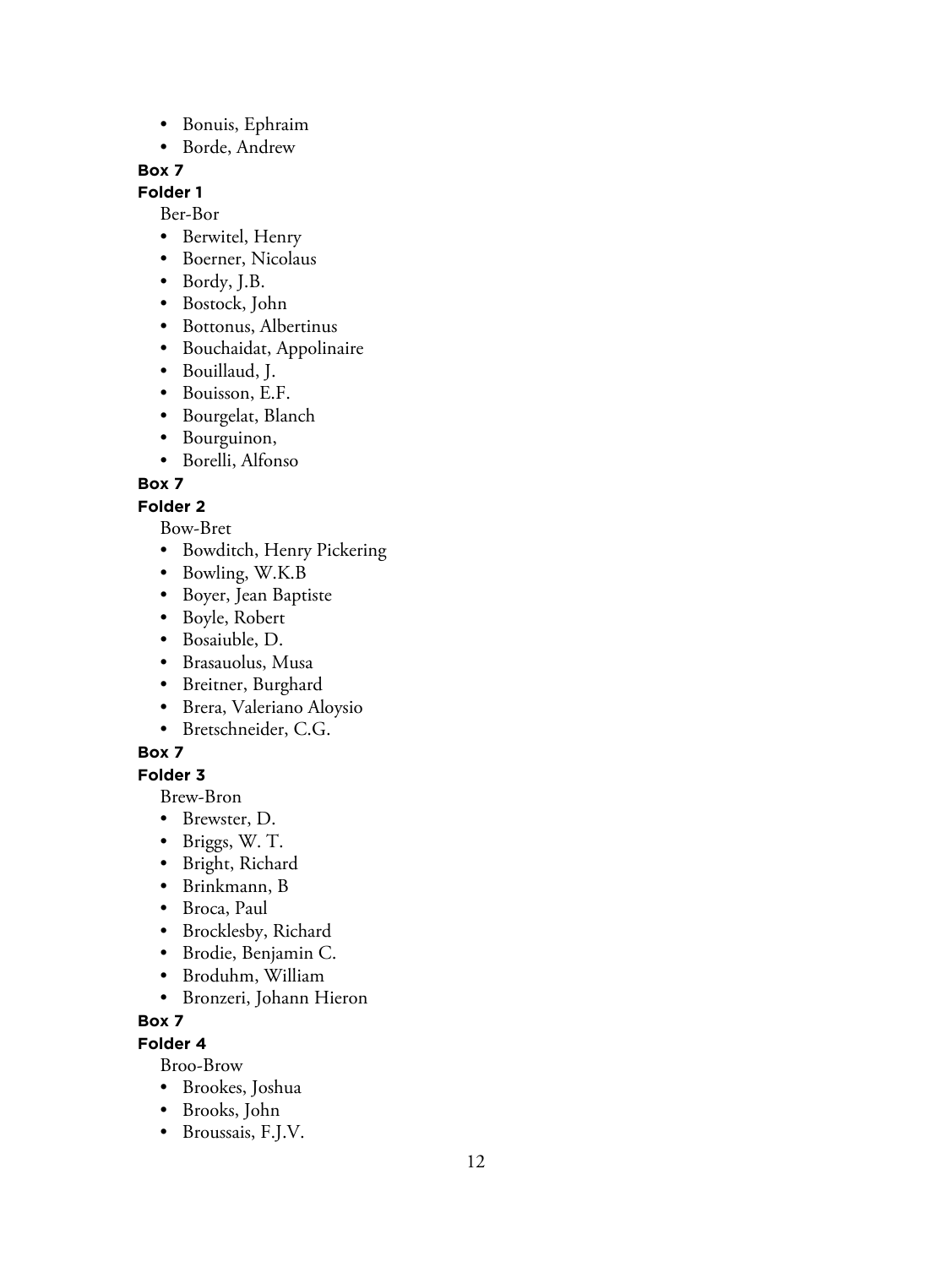- Broussonnet, Pierre
- Brown, Edward
- Brown, J.L.
- Brown, Joannes
- Brown, John
- Brown, Thomas
- **Box 7**

#### **Folder 5**

Brow-Buch

- Brown, Tipping
- Browne, L.L.
- Browne, M.
- Bruckmann, Franz Ernst
- Bruno, J.P.
- de Bry, Theodor
- Bryan, James
- Buchan, William
- Buchner, D. Andreas Elias
- Bucholz, Wilhelm H.S.

#### **Box 7**

**Folder 6**

Bucu-Bun

- Bucuras, Constantin
- Budd, Charles
- Bugenha, Joannes
- Bullard, William R.
- Bulleya, William
- Bullyn, William
- Bulver, Johannes
- Bumstead, Freeman J.
- Bunker, Edward S.
- Bunge, J.H. Hobart
- Bunsen, Robert W.

**Box 7**

#### **Folder 7**

Bur-By

- Burggrave, Joannes Philip
- Burman, Petrus
- Burt, Robert
- Bush, Lewis P.
- Bushnell, William
- van Butchell, Martin
- Butler, William
- Butts, William
- Byrne, John

**Box 7**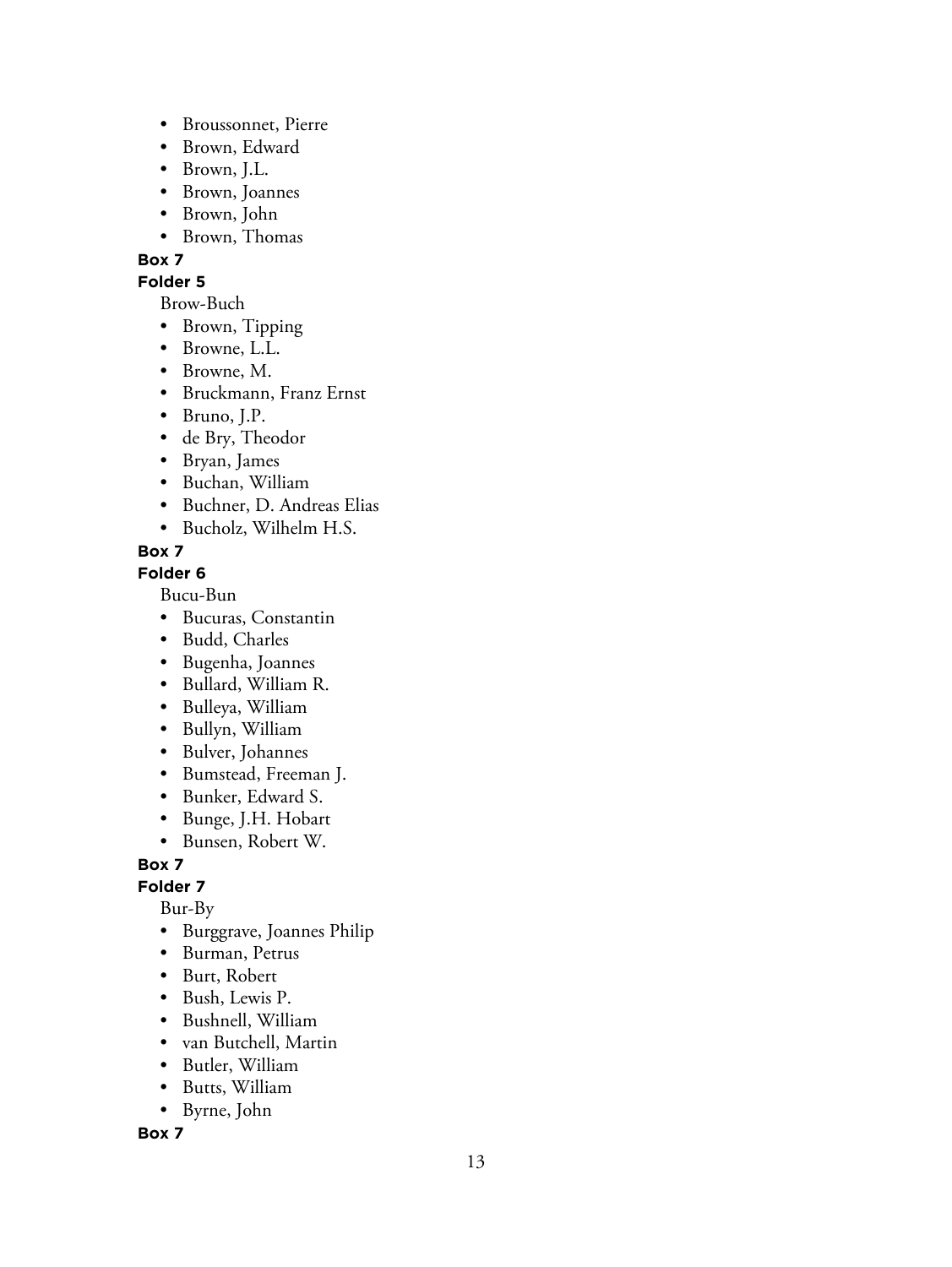#### **Folder 8**

Cab-Camp

- Cabanis, Pierre
- Cadwalader, Thomas
- Caius, John
- Caldani, Leopoldo Marco Antonio
- Caldwell, Charles
- Callisthenes
- Calmeil, M.
- Camerarius, Joachim
- Campanellam, Thomas

## **Box 7**

#### **Folder 9**

Camp-Carn

- Campbell, Henry F.
- Camper, Petrus
- Campolongus, Aemilius
- de Candolle, Augustin Pyramus
- Canquoin, M.A.
- Cantrell, J. Abbott
- Capivacceus, Hieronymus
- Cappeler, Mauritius Antonius
- Cardanus, Hieronymus
- Carlisle, Anthony
- Carlyon, Clement
- Carnochan, J.M.

#### **Box 7**

#### **Folder 10**

Carp-Cham

- Carpenter, George Washington
- Carson, Joseph
- Cartwright, Edmund
- Casserius Julius
- Cassini, Alexandre
- Castellus, Petrus
- Celsus, A. Cornelius
- Cesalpino, Andrea
- Chamberlin, Paul
- Chambers, John

#### **Box 7**

**Folder 11**

Chan-Chau

- Channing, Walter
- Chapman, N.
- Chaptal, Jean-Antoine
- Charas, Moses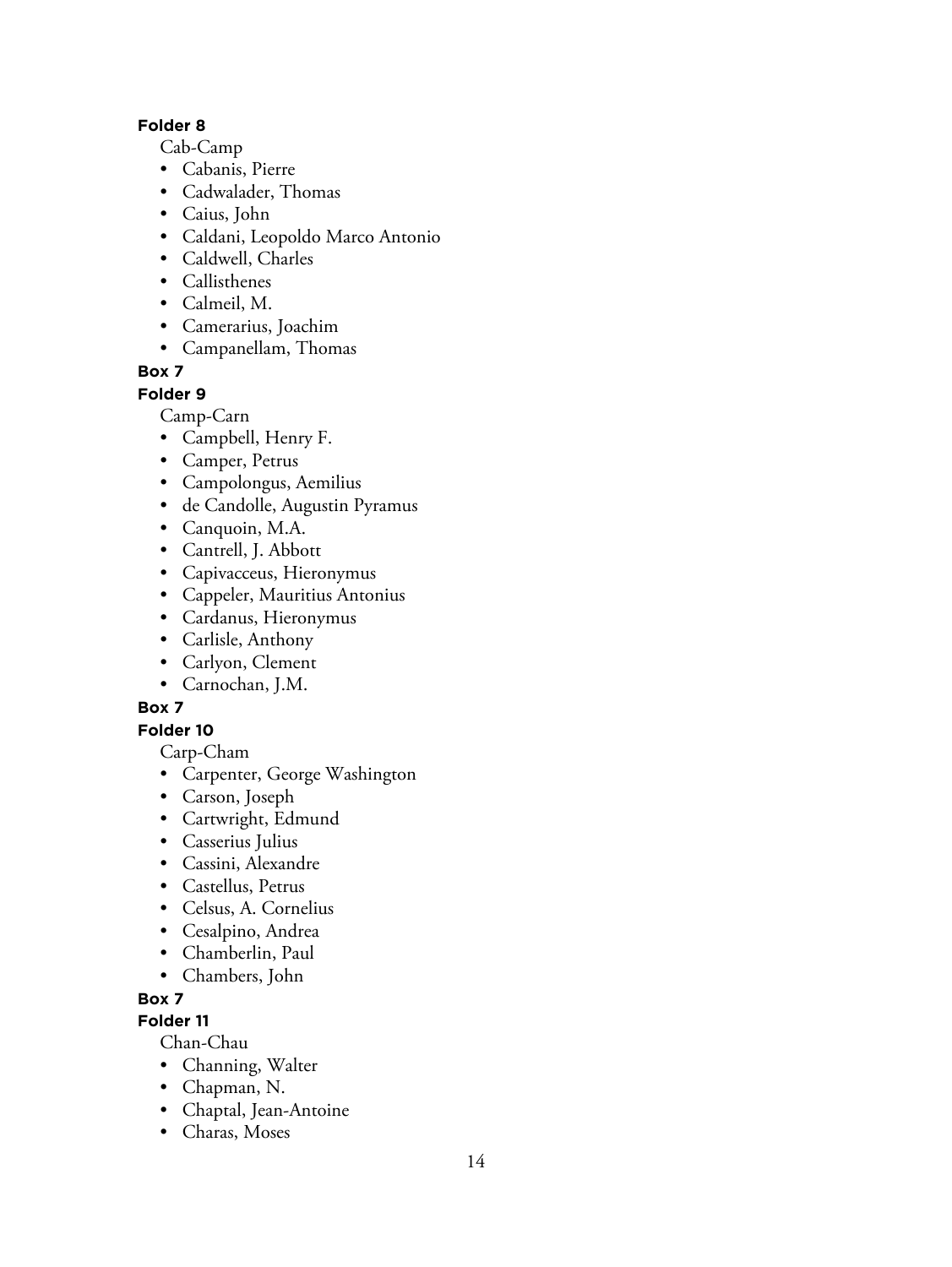- Charcot, Jean Martin
- Charlton, Walter
- Chassaignac, E.
- de Chauliac, Guy
- Chaussier, François

## **Folder 12**

Che-Cho

- Cheever, David W.
- Cheselden, William
- Chevreul, Michel Eugène
- Cheyne, George
- Cheyne, J.
- Child, H.J.
- Chovet, Abraham

**Box 8**

## **Folder 1**

Chr-Cla

- Christison, Robert
- Chrostch, Franz
- Chrysippus
- Chrysostom, St. John
- Cigna; Lagrange; and Saluces
- Cirillo, Domenico
- Cirillo, Niccoló
- Civiale, Jean
- Clare, Peter

#### **Box 8**

## **Folder 2**

Cla-Clu

- Clark, Andrew
- Clark, Eliphalet
- Clarke, Charles Mansfield
- Clausen, Joseph R.
- Clausius, Rudolf J.E.
- Cleghorn, Georgius
- Cleveland, Emeline Horton
- Clobury, Robertus Glynn
- Clodius Macer, Lucius
- Cloquet, J.G.
- Clutterbuck, Henry
- Folder3: Coa-Col
- Coates, Benjamin H.
- Cochran, John
- Cockburn, Gulielmus
- Coffin, A.I.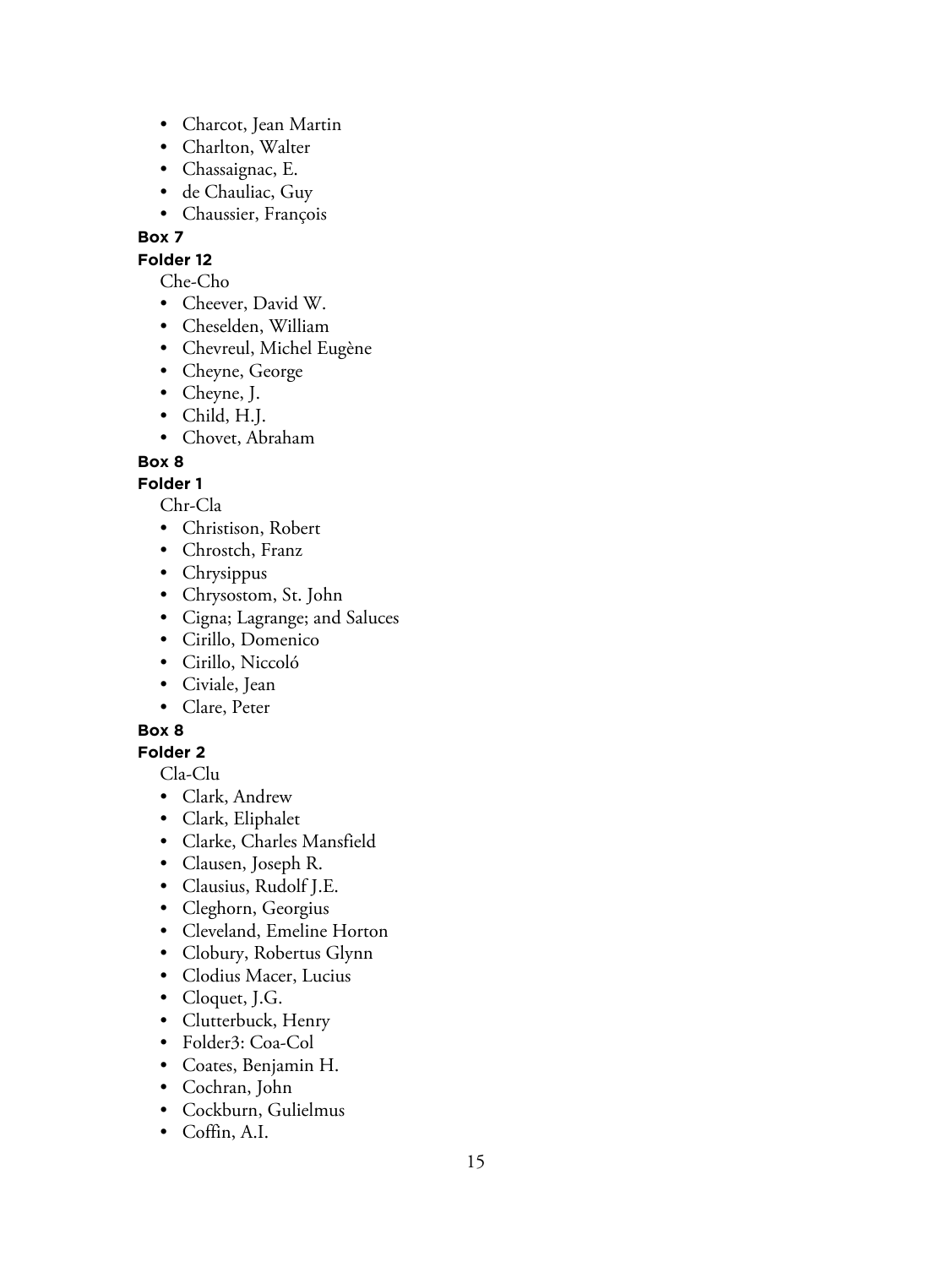- Cogan, Thomas
- Cohuheim, Paul
- Colden, Cadwallader
- Cole, Gulieulmus
- Coleman
- von Collin, H.I.

#### **Folder 4**

Col-Coo

- Collins, Clarkson T.
- Collinson, Peter
- Collot, Phillippes
- Colson, A.
- Come, Le Frere (Jean Baseilhac)
- Comstock, Andrew
- Conneau, Henri
- Conring, Hermann
- Cooke, Jacobi
- Cooper, Astley

## **Box 8**

#### **Folder 5**

Cop-Cor

- Cope, Henry
- Copeland, Thomas
- Copernicus, Nicolaus
- Copland, James
- Coram, Thomas
- Cordus, Valerius
- Cornarius, Johannes
- Corson, Thomas Johnson
- Cortesius, Giovanni Battista
- Corvisart, Lucien

## **Box 8**

#### **Folder 6**

Cos-Cre

- Coste, Jean Francois
- Costerus, Samuel
- Cotton, Nathaniel
- Courval, Thomas
- Cousinot, M. Jacob
- Covel, James
- Cratevas
- Crato, Johannes
- C. (illegible)
- Crellius, J.F.
- Crescentius, Petrus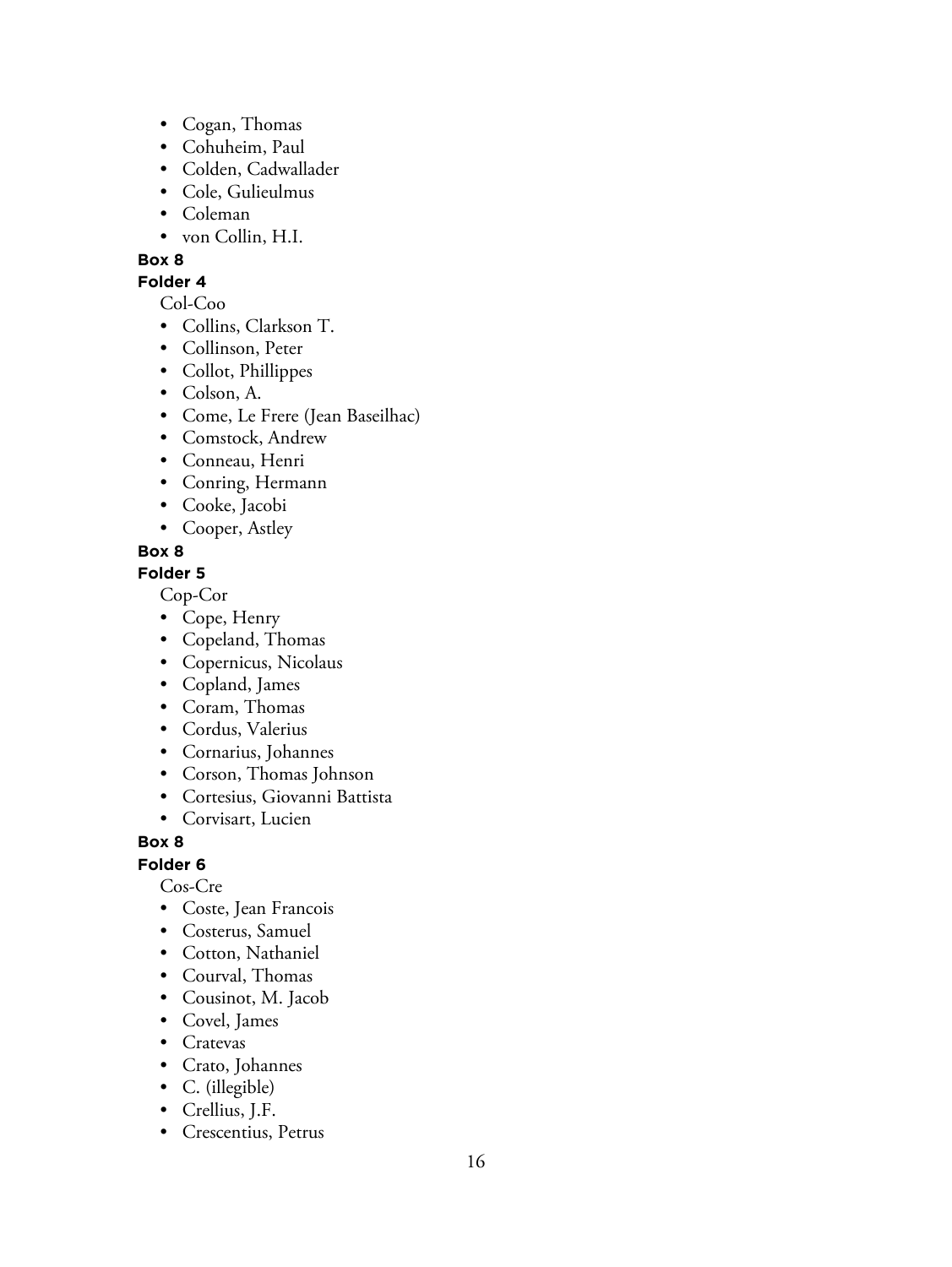## **Folder 7**

Cri-Cul

- Crile, George
- Croft, John
- Croft, Richard
- Crosby, Alpheus Benning
- Croskey, John Welsh
- Cruikshank, William
- Crukiger, Kaspar
- Cruveilhier, Jean
- Cullen, William
- Culpeper, Nicholas

## **Box 8**

**Folder 8**

Cum-Cuv

- Cuming, Guilelmus
- Currie, James
- Curry, James
- Curtis, John Harrison
- Curtis, William
- Cutter, A.
- Cuvier, Georges

## **Box 8**

**Folder 9**

Dae-Darl

- Daendels, Herman Willem
- Dale, F.
- Dale, Thomas
- Dalechamps, Jacques
- Danforth, Samuel
- Darby, A. Thomas
- Darby, I.
- D'arcet, Jean-Pierre Joseph
- Darling, William

# **Box 8**

## **Folder 10**

Darr-Deck

- Darrach, William
- Darrah, Rufus E.
- Darwin, Erasmus
- Daubenton, Louis Jean-Marie
- Davis, Gyilym George
- Davis, Nathan S.
- Davy, Humphry
- deBenneville, George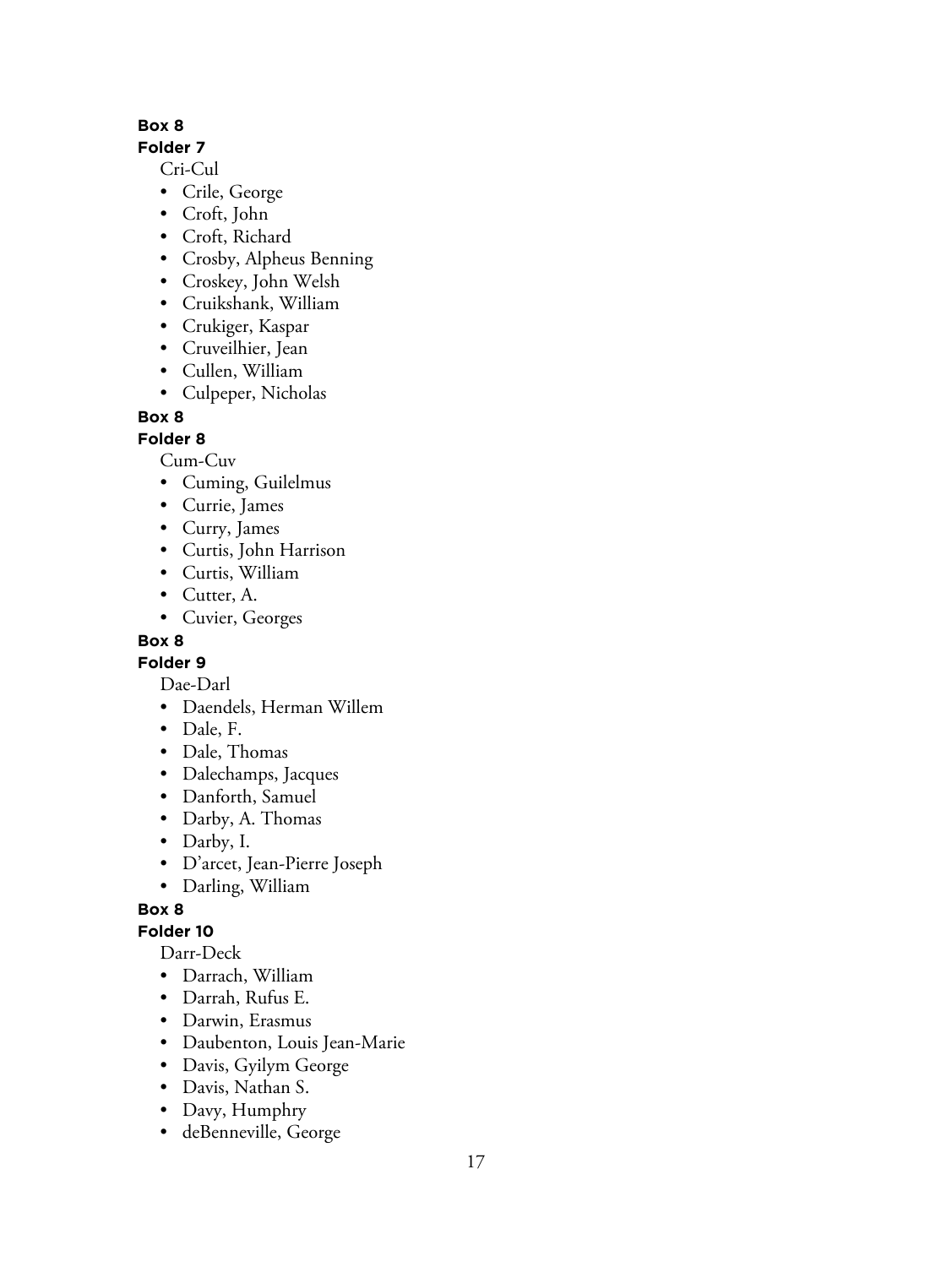- Dechémant, Nicholas Dubois
- Deckers, Frederick

#### **Folder 11**

Dee-Dep

- Dee, John
- Deleau, Nicolas
- DeLee, J.B.
- Demel, Rudolf
- Demetrio
- Demmer, Fritz
- Democedes
- Denman, Thomas
- Denonvilliers, C.P.
- Depaul, J.A.H.

## **Box 9**

## **Folder 1**

Des-Det

- Desault, P.J.
- Descartes, René
- Deschamps, J.F.L.
- Descotils, Collet
- Desessarts, Jean
- Desgenettes, René-Nicolas-Dufriche
- Desmarest, Anselme Gaetan
- Dessennij, Bernardi
- Desmonceaux, M L'Abbé
- Detmold, William Ludwig

## **Box 9**

**Folder 2**

Dic-Dio

- Dick, Elisha Cullen
- Dickson, John
- Diderot, Denis
- Didymus, Immanuel
- Diel, A.F.A.
- Dillenius, James
- Dimsdale, Thomas
- Diogenes
- Dionysius
- Dioscorides, Pedanius

**Box 9**

**Folder 3**

Dod-Dow

- Dodart, Denis
- Dodonaeus, Rembertus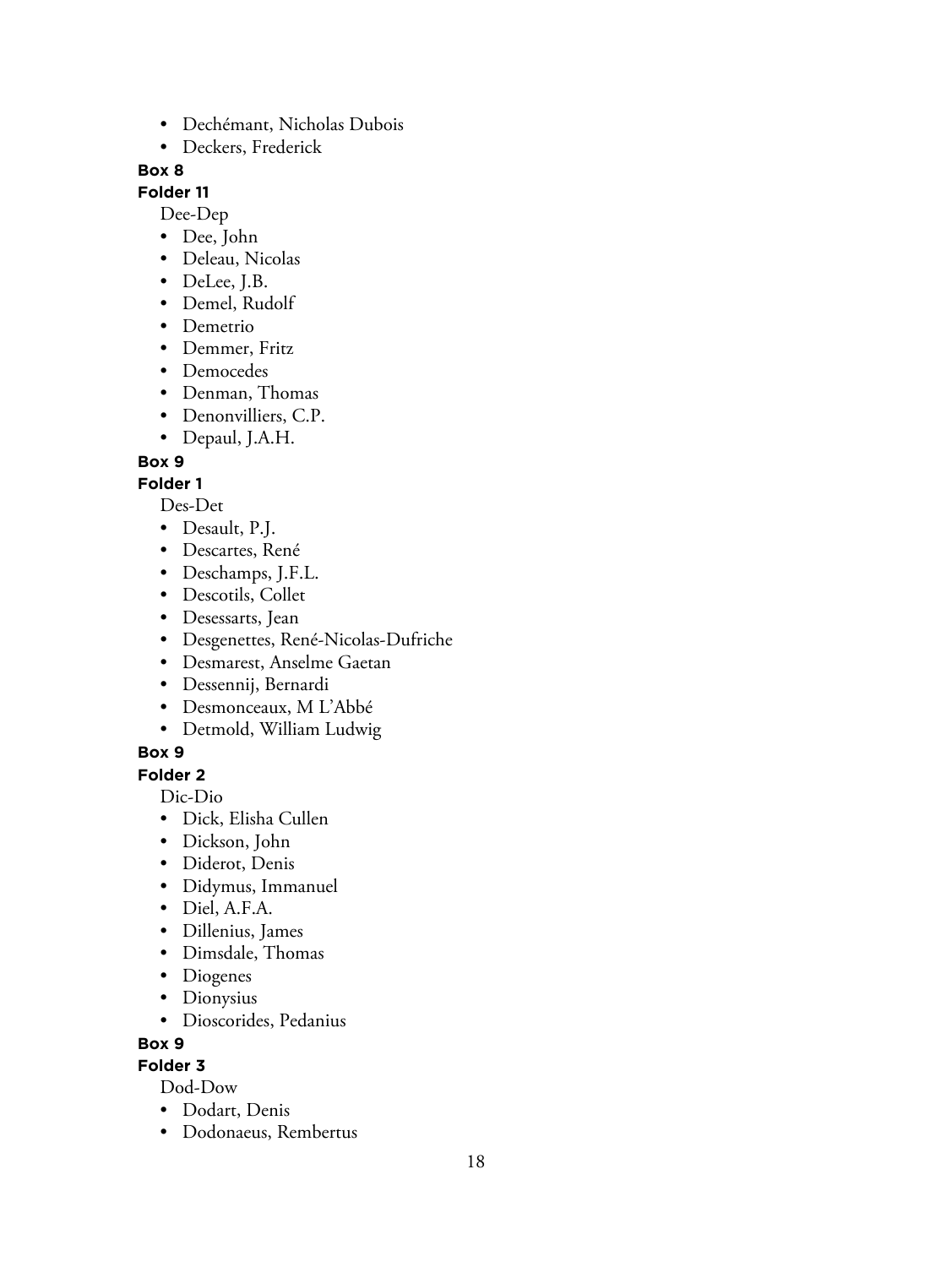- Dollinger, Johann Joseph Ignaz
- Donaldson, Peter
- Dorsey, John Syng
- Double, F.J.
- Douglas, John Hancock
- Douglas, Orlando B.
- Douglass, Charles E.
- Downman, Hugh

#### **Folder 4**

Dra-Dry

- Drake, E.
- Drake, Francis
- Drake, James M.
- Drake, Nathan
- Draper, William Henry
- Drebbel, Cornelius
- Drellincourt, Charles
- Drowne, Solomon
- Dryander, Joannes

#### **Box 9**

**Folder 5**

Dub-Dul

- Dubois, Antoine
- Dubois, E. Fred
- Dubois, Jacques
- Dubois, Paul
- du Chesme, Jospeh
- Dudley, Pemberton
- Dudley, W.
- Dugas, Louis Alexander
- Dugès, A.
- Dulong, Pierre Louis

#### **Box 9**

#### **Folder 6**

Dum-Dupo

- Dumas, Jean-Baptiste André
- Dumas, Charles
- Duméril, André Marie Constant
- Dun, Patrick
- Duncan, Andrew
- Dunglison, Robley
- Duport, A.

## **Box 9**

#### **Folder 7**

Dupu-Dy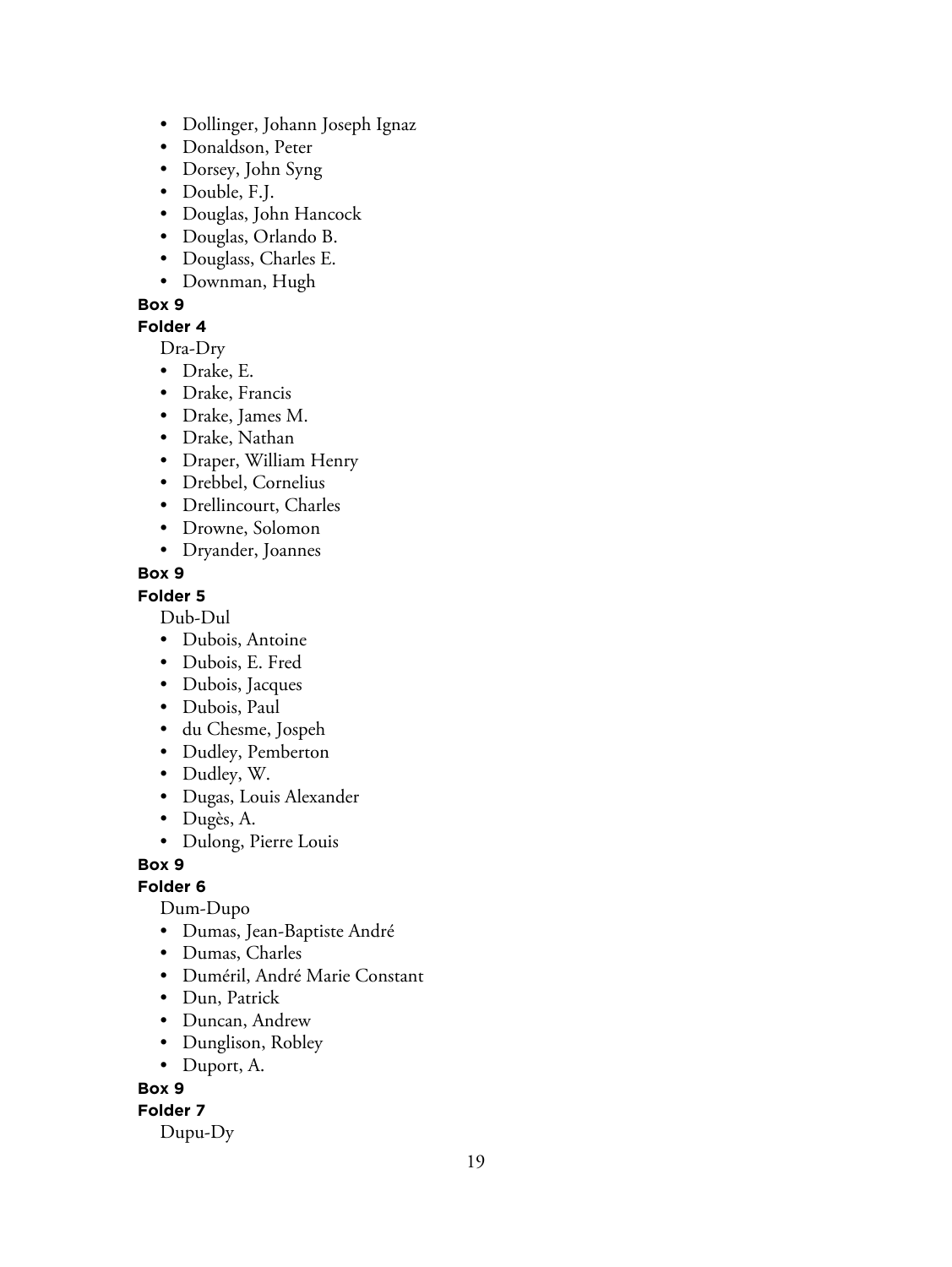- Dupuy, Louis
- Dupuytren, G.B.
- Durantes, Castor
- Durgin, Samuel H.
- Durig, Arnold
- Dwight, Henry E.
- Dyer, Ezra

#### **Folder 8**

Eb-Ell

- Eberhard, Hieron
- Eder, Robert T.
- Egle, William Henry
- Ehinger, Ernest Christian
- Eichhorn, Johann Albrecht
- Eisinger, Karl
- Elias, Herbert
- Eller, John Theodor
- Elliot, George
- Elliot, W.H.

#### **Box 9**

#### **Folder 9**

Ell-Ep

- Ellis, Calvin
- Elsholeius, J.S.
- Emerson, Gouverneur
- Emlen, Samuel
- Emmet, Thomas Addis
- Emmons, F.A.
- Empedocles
- Englishmann, Guido
- Epicurus

#### **Box 9**

## **Folder 10**

Er-Ey

- Erasmus, Desiderius
- Esmarch, Friedrich
- Ettmuller, Michael Ernst
- Euler, Leonhard
- Eustachius, Bartolomeus
- Everard, Giles
- Eyselii, Joannes Philipp

#### **Box 9**

#### **Folder 11**

Fa-Fen

• Fabricius, Hieronymus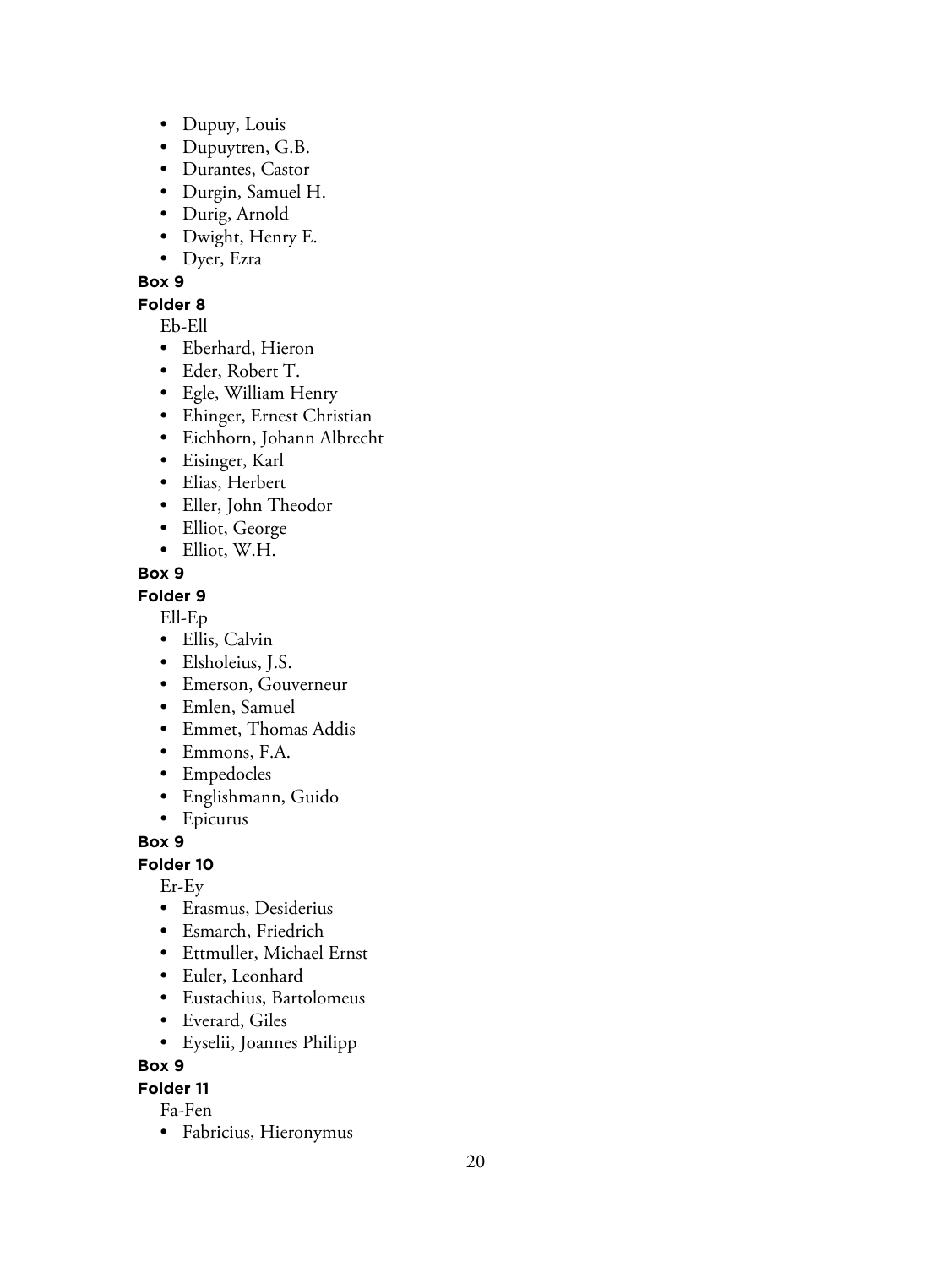- Fabyan, George
- Fagon, Guy-Crescent
- Fallopius, Gabrielus
- Falta, Wilhelm
- Faraday, Michael
- Fechter, Wolfgang
- Fehr, John Michael
- Felcher, L.
- Fenger, Christian

#### **Folder 12**

Fer-Fic

- Fergusson, William
- Ferneli, Joannes
- Ferriar, John
- Ferrus, G.
- Fessler
- Fiard
- Fichte, J.G.
- Ficinus Florentinus, Marsilius
- Fickardt, Frederick A.

## **Box 10**

**Folder 1**

Fin-Foe

- Finister, Hans
- Fiske, William
- Fitz, Reginald H.
- Flaccus, Matthaeus
- Flint, Austin
- Flourens, M.J.P.
- Fludd, Robert
- Focco, Johannes
- Fodere, Francois Emmanuel
- Foesius, Anutius

## **Box 10**

## **Folder 2**

Fol-Fou

- Follin, Hermann
- Fontani, Nicolai
- Foote, Elial Todd
- Forest, Petrus
- Fothergill, John
- Foulke, John
- Fouquet, Henri
- Fouquier, M.
- Fourcault, M.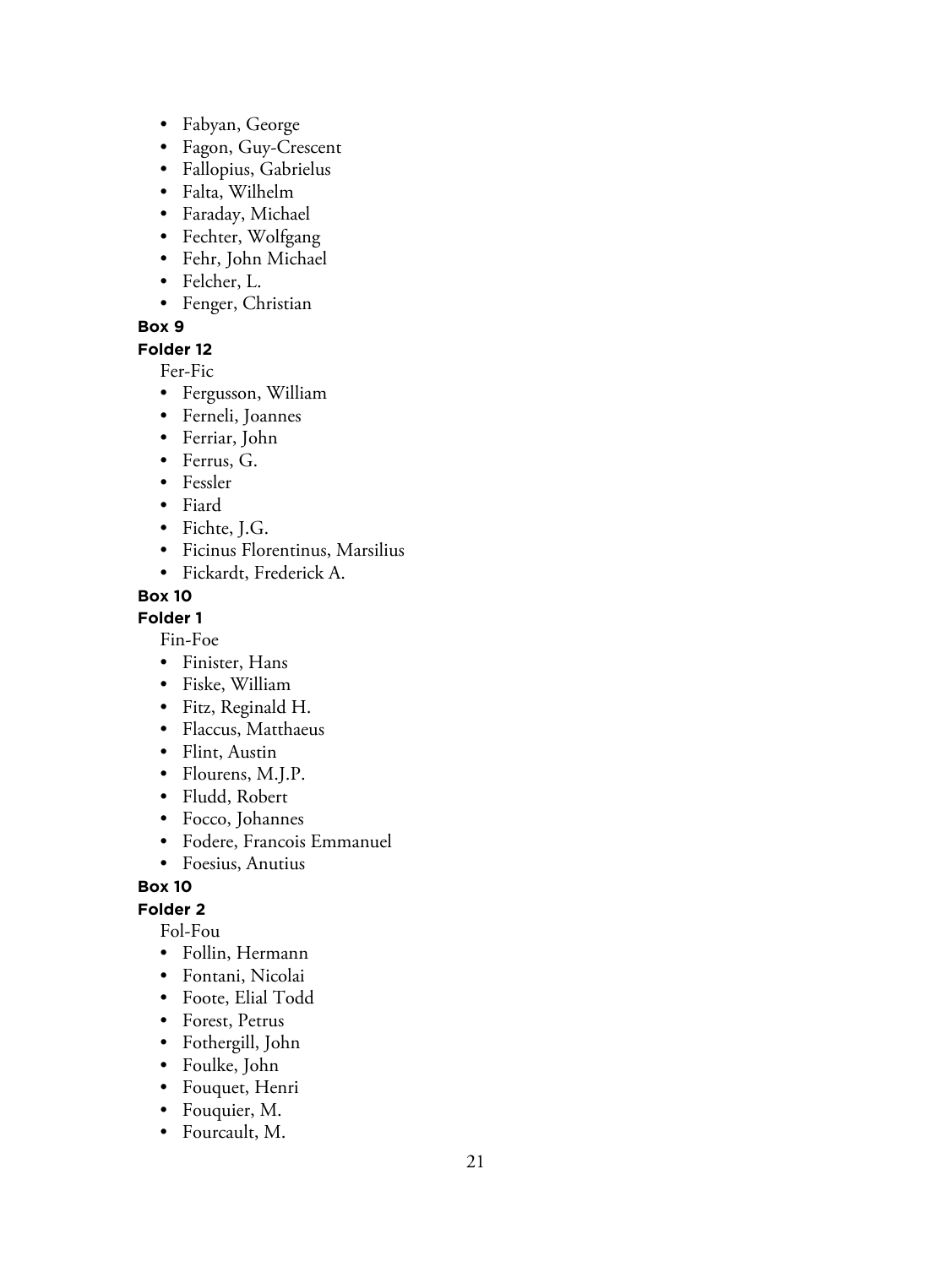- Fourcroy, Antoine-Francois
- Fournet, Abbe

#### **Folder 3**

Fow-Frea

- Fowler, George R.
- Fownes, George
- Fracastorius, Hieronymus
- Frambesarius, Nicolas Abraham
- Francis, John W.
- Frankel, Oskar
- Frankland, E.
- Freake, John

#### **Box 10**

#### **Folder 4**

Free-Fri

- Freer, Otto T.
- Freher, Paul
- Freind, John
- Freitagi, Johann
- French, Louis S.
- Frerichs, Friedrich Theodor
- Frey, Hugo
- Friederici, Johann Arnold
- Frimmel, H.E.

## **Box 10**

**Folder 5**

Fro-Fus

- Froman, Cunrad
- Fröschels, Emil
- Frühwald, Richard
- Fryer, Johannes
- F'uchs, Ernst
- Fuchsi, Leonhart
- Fuller, Thomas
- Fussell, Bartholomew

#### **Box 10**

#### **Folder 6**

Gai-Gare

- Gaillon, Benjamin
- Galen
- Galen, Matthew
- Galien
- Galilei, Galilée
- Gall, F.J.
- Gallieno, Claudius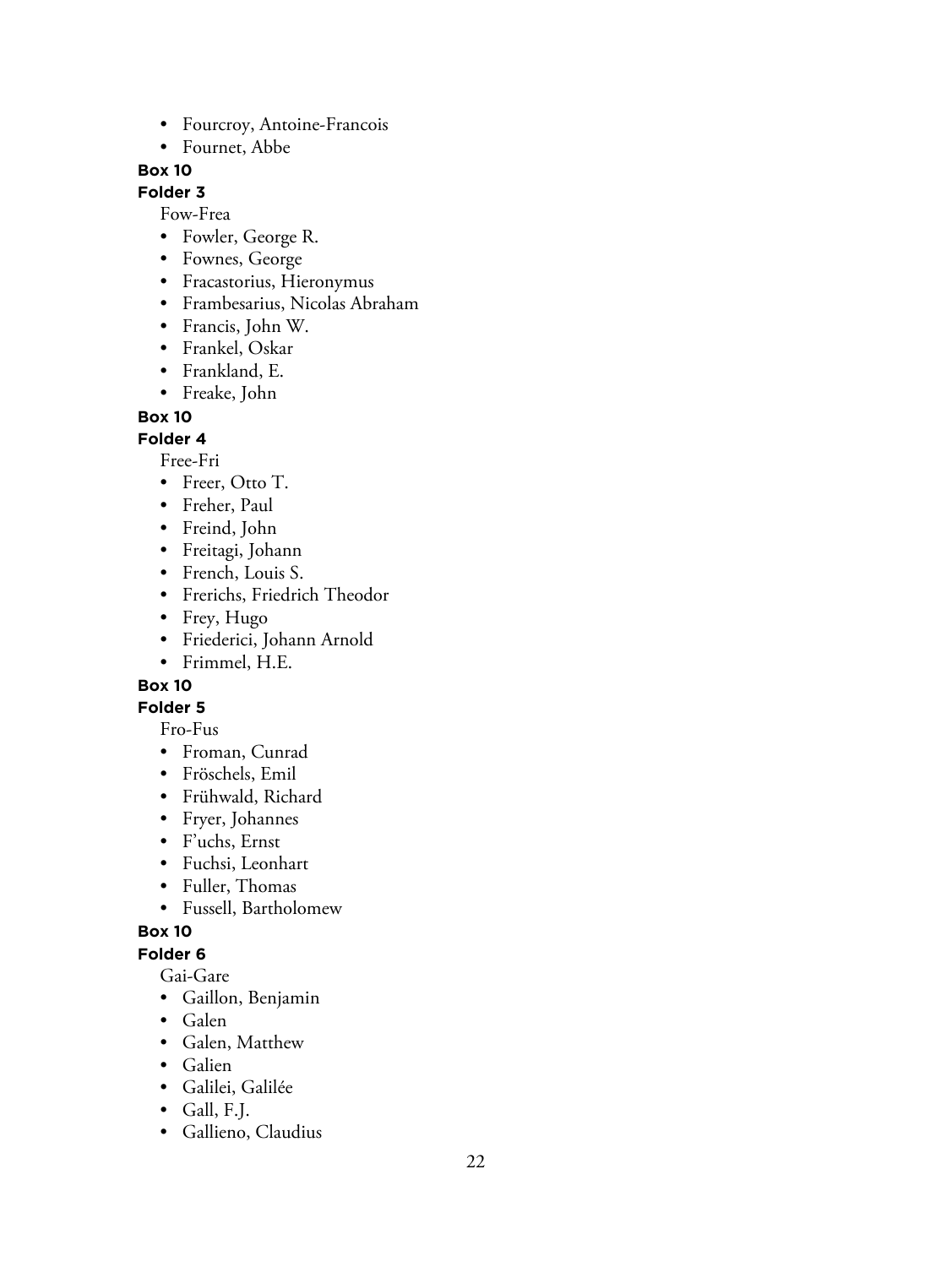- Garengeot, René-Jacques-Croissant
- Garenti, Joannes

#### **Folder 7**

Garn-Gaz

- Garnett, Thomas
- Garth, Samuel
- Gassendus, Petrus
- Gatling, Richard Jordan
- Gavin, W.M.
- Gay, Charles C.F.
- Gay, George W.
- Gaze, Theodore

#### **Box 10**

**Folder 8**

Ge-Gi

- Geber
- Gemma, Cornelius
- Gendrin, M.A.N.
- Gerarde, John
- Gesnero, Conrad
- Gibbes, Jacques-Alban
- Gibson, William
- Gilbert, William
- Gilpin, William
- Gintrae, Elie

## **Box 10**

**Folder 9**

Gl-Gol

- Glentworth, George
- Glissoni, Francisci
- Glynn, Robert
- Gmelin, Leopold
- Goclenius, Rodolphus
- Goddard, Paul B.
- Goddard, R.H.
- Goffe, J. Riddle
- Goldmayer, Andreas
- Goldsmith, Oliver

#### **Box 10**

**Folder 10**

Goo-Gou

- Good, John Mason
- Gorgas, William Crawford
- Gorham, John
- Gorhn, D.A.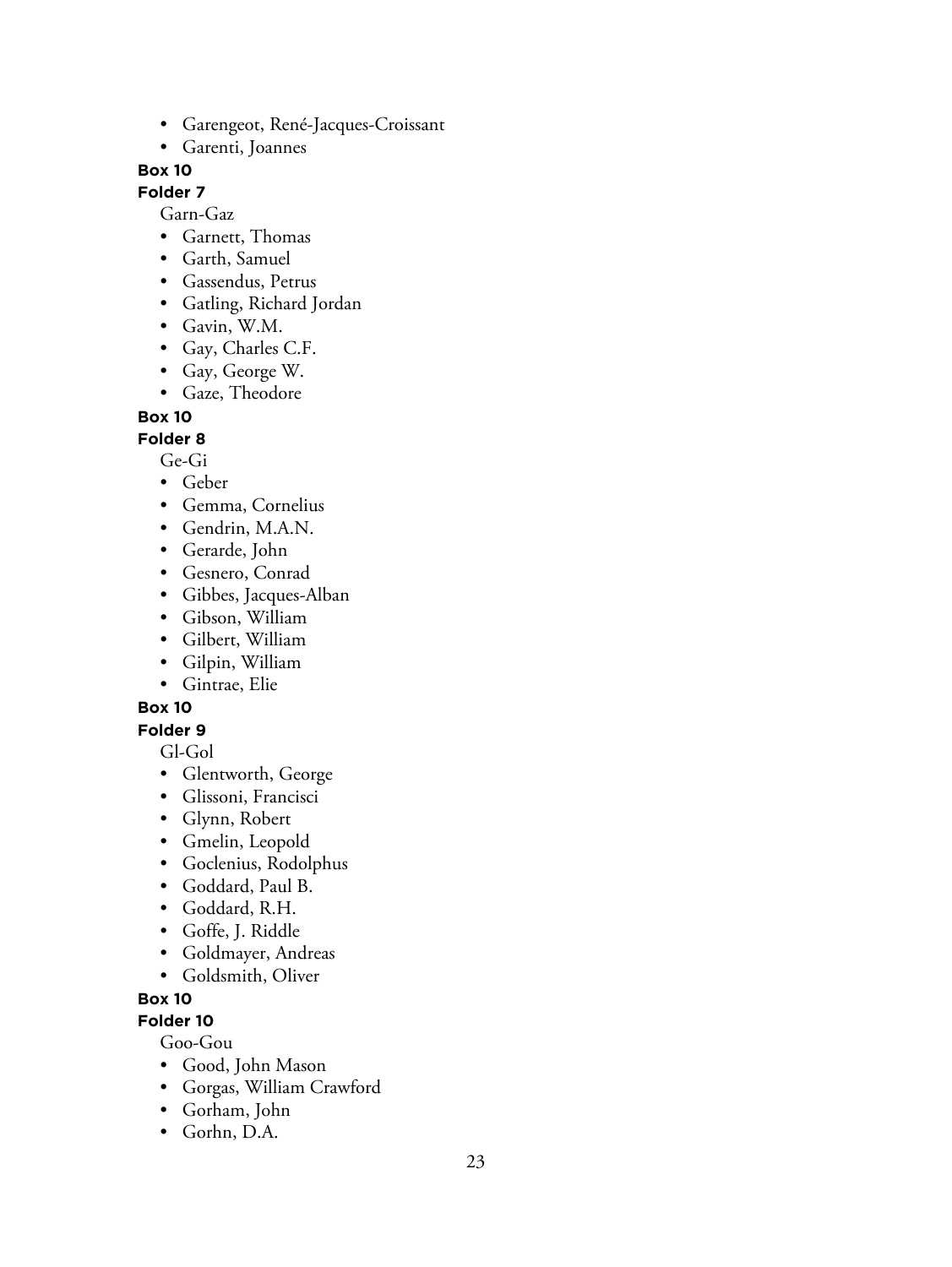- Goropius, Johannes
- Gorraeus, Joannes
- Gorter, Jan de
- Gottwaldt, Christoph
- Gouan, Antoine

**Folder 11**

Grae-Gray

- Graeme, Thomas
- Graff, Erwin
- Graham, James
- Grant, Charles S.
- Grant, Gregory
- Grant, William R.
- Grassberger, R.
- Gratarolus, Guiielmus
- Gray, John P.

**Box 10**

## **Folder 12**

Grea-Greg

- Greatrakes, Valentine
- Green, Jacob
- Green, Nowin
- Green, Samuel A.
- Greene, J.C.
- Gregory, James
- Gregory, John

#### **Box 11**

#### **Folder 1**

Gri-Gue

- Grier, Matthew J.
- Griffiths, Julius
- Grimm, Johann Caspar
- Gripom, Eugene
- Gross, Samuel David
- Grosvenor, John
- Gruithuisen, Franz de Paula
- Gruner, Christian Gottfried
- Guérin, Jules
- Guernsey, Egbert
- Guersant, Louis-Benoit

#### **Box 11**

# **Folder 2**

Gui-Guy

- Guibourt
- Guillotin, J.I.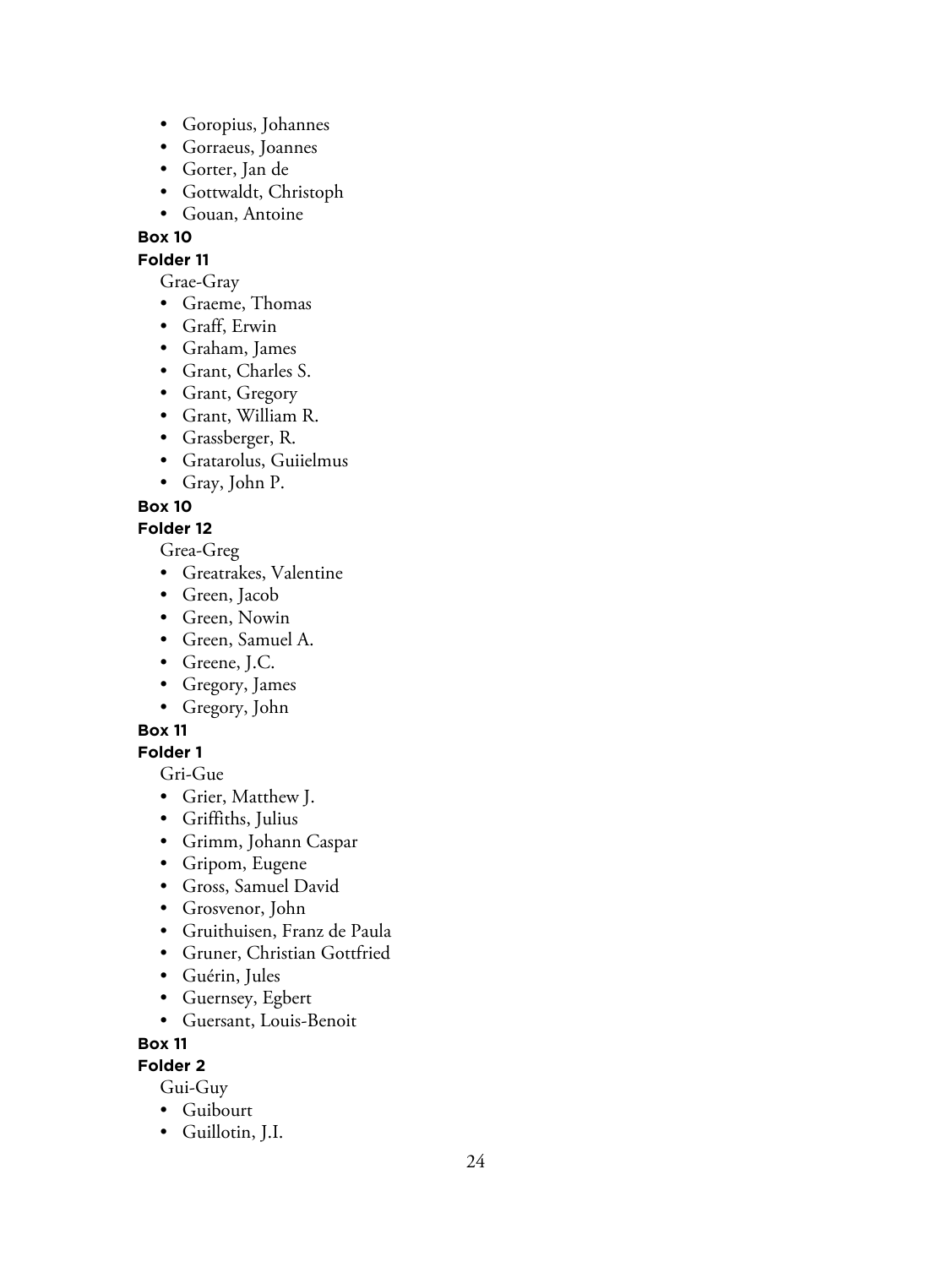- Gull, William W.
- Gunn, John C.
- Gunning, Thomas Brian
- Gurst, Gustav
- Guthril, G.J.
- Guy, Thomas

#### **Folder 3**

Haa-Hal

- Haafe, Wilhelm Andreas
- Haberda, Albin
- Hahnemann, Samuel Christian Friedrich
- Hajek, Markus
- Halban, Josef von
- Halford, Henry
- Hall, Daniel
- Hall, John
- Hall, Marshall

## **Box 11**

## **Folder 4**

Hal-Han

- Halle, Jean
- Haller, Baron
- Halley, Edmund
- Hallitt, Arnold
- Hamberger, Georgius Erhard
- Hamilton, Alexander
- Hamilton, James
- Hammond, William Alexander
- Hamon, Jean
- Handek, Martin

**Box 11**

## **Folder 5**

Har-Hat

- Hartman, Adam Samuel
- Harkin, W.H.
- Harnefs, John
- Hartenkeil, Johann Jakob
- Hartley, David
- Hartshorne, Joseph
- Harvey, Gideon
- Harvey, William
- Haslinger, Franz
- Haskin, William H.
- Hatcher, Robert Anthony

**Box 11**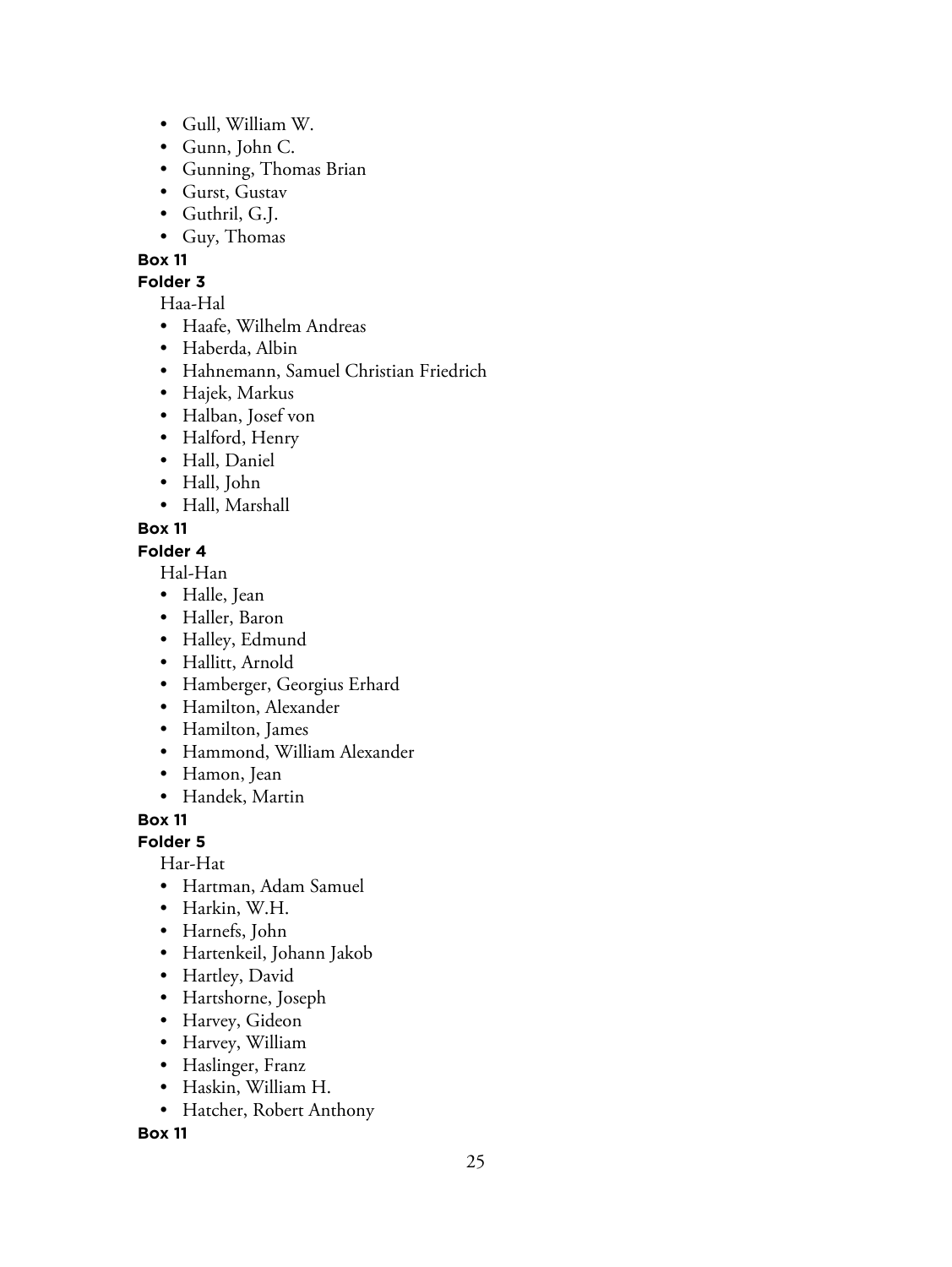#### **Folder 6**

Hau-Hay

- Haüy, Réné Just and Valentin
- Hawenreuter, Johann Ludwig
- Hawes, William
- Hawkesworth, John
- Hay, Thomas
- Hayden, J.C.
- Haydocke, Richard
- Haye, Franciscus de la
- Haygarth, John
- Hays, Isaac
- Hayward, George

#### **Box 11**

#### **Folder 7**

Hea-Henr

- Heath, Christopher
- Heaviside, John
- Hecquet, Philip
- Hedin, Sven
- Heinsius, Daniel
- Heisterus, Laurentius
- Helvetius, Johann Friedrich
- Henckelius, Joachimus Fridericus
- Henne, Adolph
- Henry, James
- Henry, Nelson Herrick

#### **Box 11**

## **Folder 8**

Hens-Hey

- Hensey, Florence
- Herden, Balthasar
- Hermann, Johannes
- Herschel, William
- Héthárs, Heinrich Neumann
- Heulshizen, N. H.
- Heurnius, Johannes
- Heurnius, Otto
- Hevin, Prudent
- Hewson, Addinell
- Heyrovsky, Hans

**Box 11**

**Folder 9**

Hie-Hoc

- Hieronymus
- Hieronymus, Tragus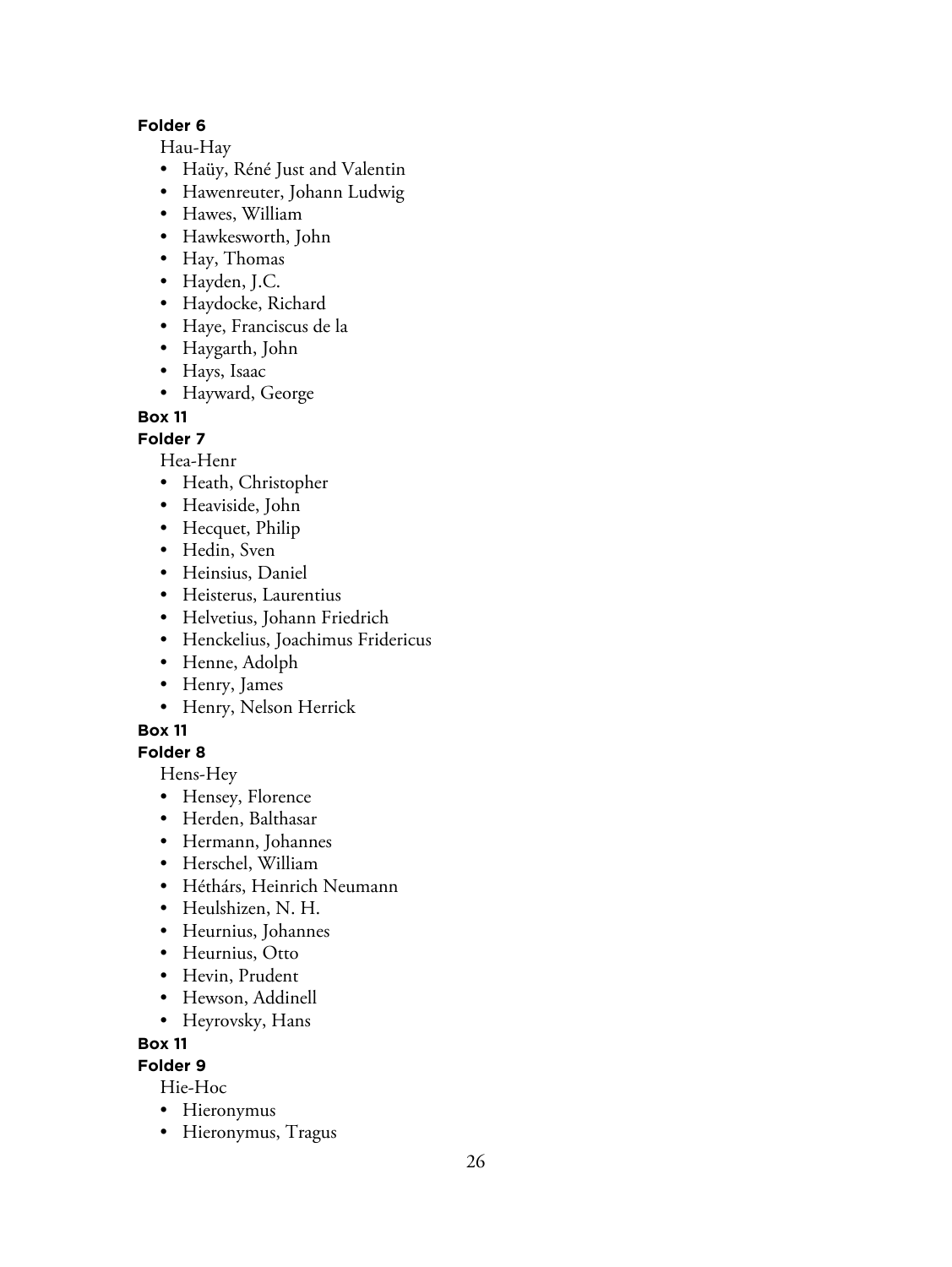- Hildanus, Guielmus Fabricius
- Hildebrandt, D. Friederich
- Hill, John D.
- His, Wilhelm
- Hitzenberger, Karl
- Hochenegg, Julius von
- Hochstetter, Ferdinand

## **Folder 10**

Hof-Holt

- Hofer, Gustav
- Hoffman, Chrisophorus Ludoviucs
- Hoffmann, Frederick
- Hoffmann, Henirick H.
- Hofman, Caspar
- Hofstätter, Robert Ludwig
- Högler, Franz
- D'Holbach, Baron Paul T.
- Holley, D.C.
- Hollick, Frederick
- Holmes, Oliver Wendell
- Holton, Henry D.

## **Box 11**

## **Folder 11**

Holz-Hor

- Holzknecht, Guodo
- Hooker, Joseph Dalton
- Hooker, Robert
- Hooker, William Jackson
- Hope, James
- Hoppius, Joannes
- Horn, Ernst
- Horstius, Gregorius
- Horstius, J. Daniel
- Horteloup, B.J.F.

## **Box 11**

#### **Folder 12**

Hos-Hum

- Hosack, David
- Hotton, Petrus
- Hoze, Jean
- Hufeland, Cristoph Wilhelm
- Hulsizer, Greene R.
- Humboldt, Baron Alexander von
- Hume, David
- Hume, Gusatv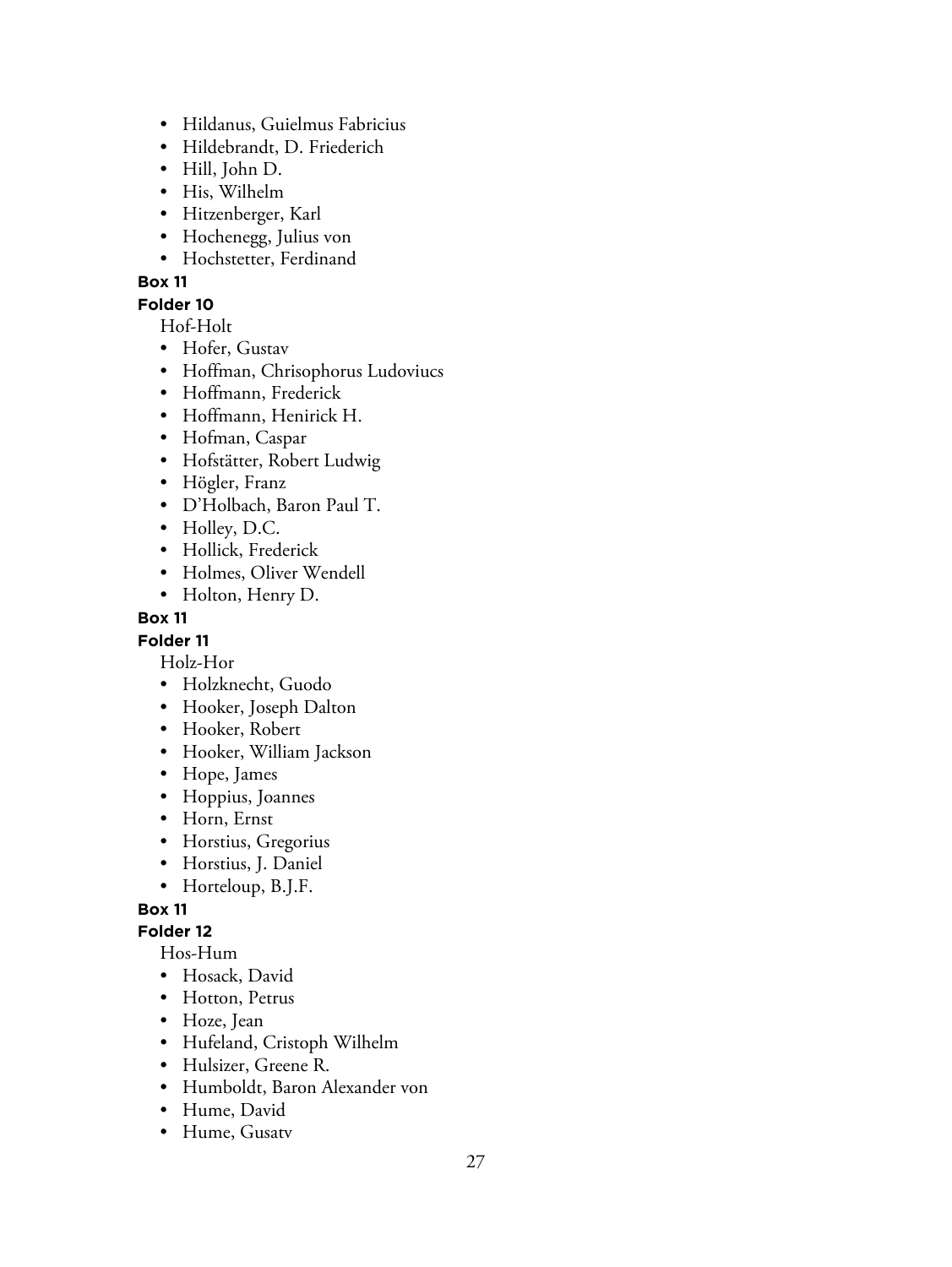• Humphreys, F.

#### **Box 12**

**Folder 1**

Hun-Huy

- Huniades, Johannes B.
- Hunter, John
- Hunter, William
- Huston, Robert M.
- Hutchinson, James
- Hutchinson, Joseph Christian
- Huxham, John
- Huxley, T.H.
- Huygens, Christian

#### **Box 12**

#### **Folder 2**

Im-Is

- Imperialis, Giovanni
- Itard, Jean M.G.
- Ingalls, William
- Ino Leocotea
- Israel, Jacobus

## **Box 12**

#### **Folder 2**

Jab-Jan

- Jabot, Nicholas
- Jackson, J.B.S.
- Jackson, Samuel
- Jacquemont, V.
- Jadelot, Jean-Nicolas
- James, B. Washington
- James, Constantin
- James, Thomas C.
- Janvrin, Joseph Edward

## **Box 12**

#### **Folder 3**

Je-Joh

- Jean de Montreal
- Jebb, John
- Jehle, Ludwig
- Jenner, Edward
- Jobert, Antonie Joseph
- Joecher, Christian Gottlieb
- Johnson, Edward
- Johnson, George K.
- Johnson, James
- Johnstone, Arthur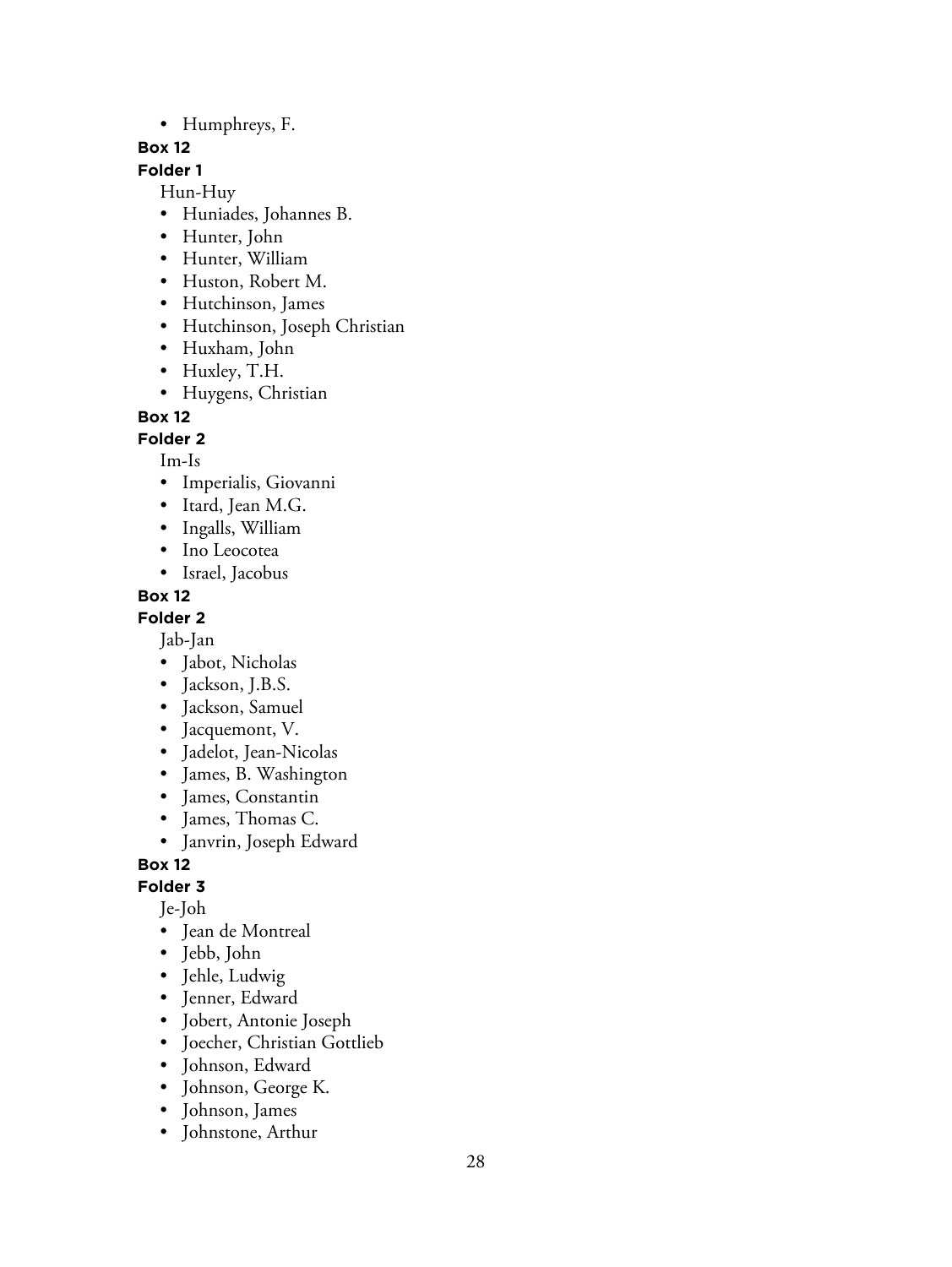#### **Folder 4**

Jon-Jus

- Jones, G. J.
- Jones, John
- Jones, Noble Wymberly
- Judkins, William
- Jungius, Joachimus
- Jungken, Johann Helfrich
- Junius, Hadrianus
- Jurine, Louis
- de Jussieu, Antoine, Bernard, and Joseph
- Justinus

## **Box 12**

**Folder 5**

Ka-Kel

- Kane, Elisha Kent
- Kane, Robert
- Karsner, Daniel
- Katz, Heinrich
- Kaufmann, Rudolph
- Kausch, J.J.
- Kearns, W.D.
- Kedzie, Robert Clark
- Kellner, Leonhard

**Box 12**

# **Folder 6**

Ken-Kit

- Kenricus, Daniel
- Kentmann, Johann
- Kepler, Johannes
- Kerl, Wilhelm
- Kiev, J.S.
- Kimball, Gilman
- King, Jason
- King, John
- Kircher, Atanasio
- Kittinger, L.

# **Box 12**

**Folder 7**

Kn-Ko

- Knauthius, Christoph
- Knight, Jonathan
- Knobloch, Johan
- Knöpfelmacher, Wilhelm
- Knuyt, Joannes de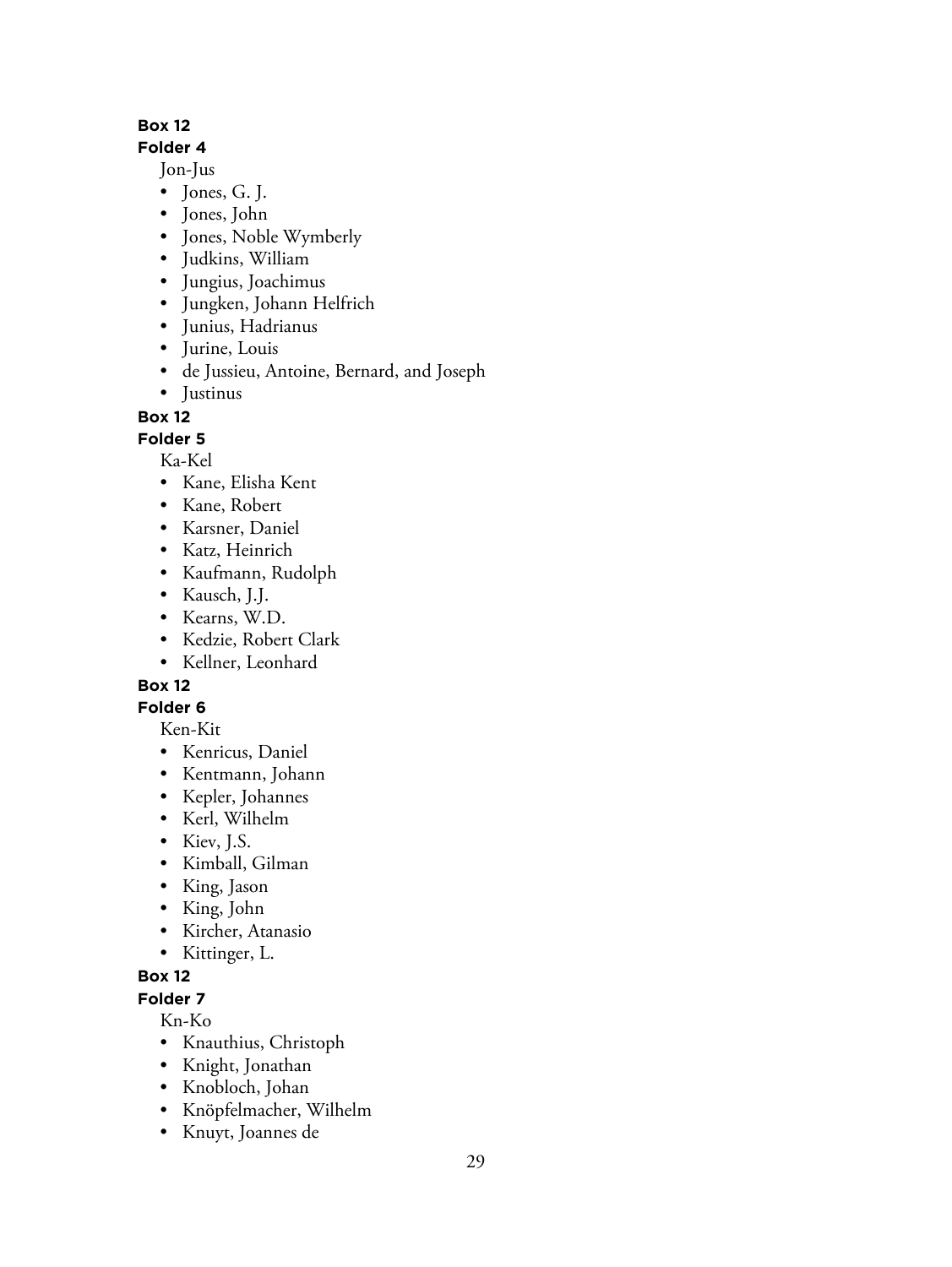- Koblen, N.
- Koch, Robert
- Koecker, Leonard
- Kogerer, Heinrich Joseph Theodor Ritter von
- König, Emanuel

**Folder 8**

Ku-Lan

- Kubo, Inokichi
- Kuhn, Adam
- Kyperus, Albertus
- de Lalande, James
- Lallemand, Charles Francois
- Lamb, William
- Lambert, Aylmer Bourke
- Lamouroux, M.V.F.
- Lanfranc
- Lange, Johann
- Langenbeck, Bernhard von

## **Box 12**

#### **Folder 9**

Lar-Lau

- Larenz, Adolf
- de La Salle, Robert Cavalier
- Latham, Robert J.
- Latour, M.
- Latzko, Wilhelm
- Lauber, Hans
- Laubius, Georgius
- Laugier, Stanislas
- Laurenti, Andreas
- Lautenbach, Louis J.

## **Box 12**

**Folder 10**

Lav-Lec

- Lavater, J.G.C.
- Lavoisier, Antoine
- Lawrence, Joseph J.
- Lawrence, William
- Lazius, Wolfgang
- Leake, John
- Le Cat, Claude Nicolas
- Le Cene, Charles
- L'Ecluse, Charles de

**Box 12**

**Folder 11**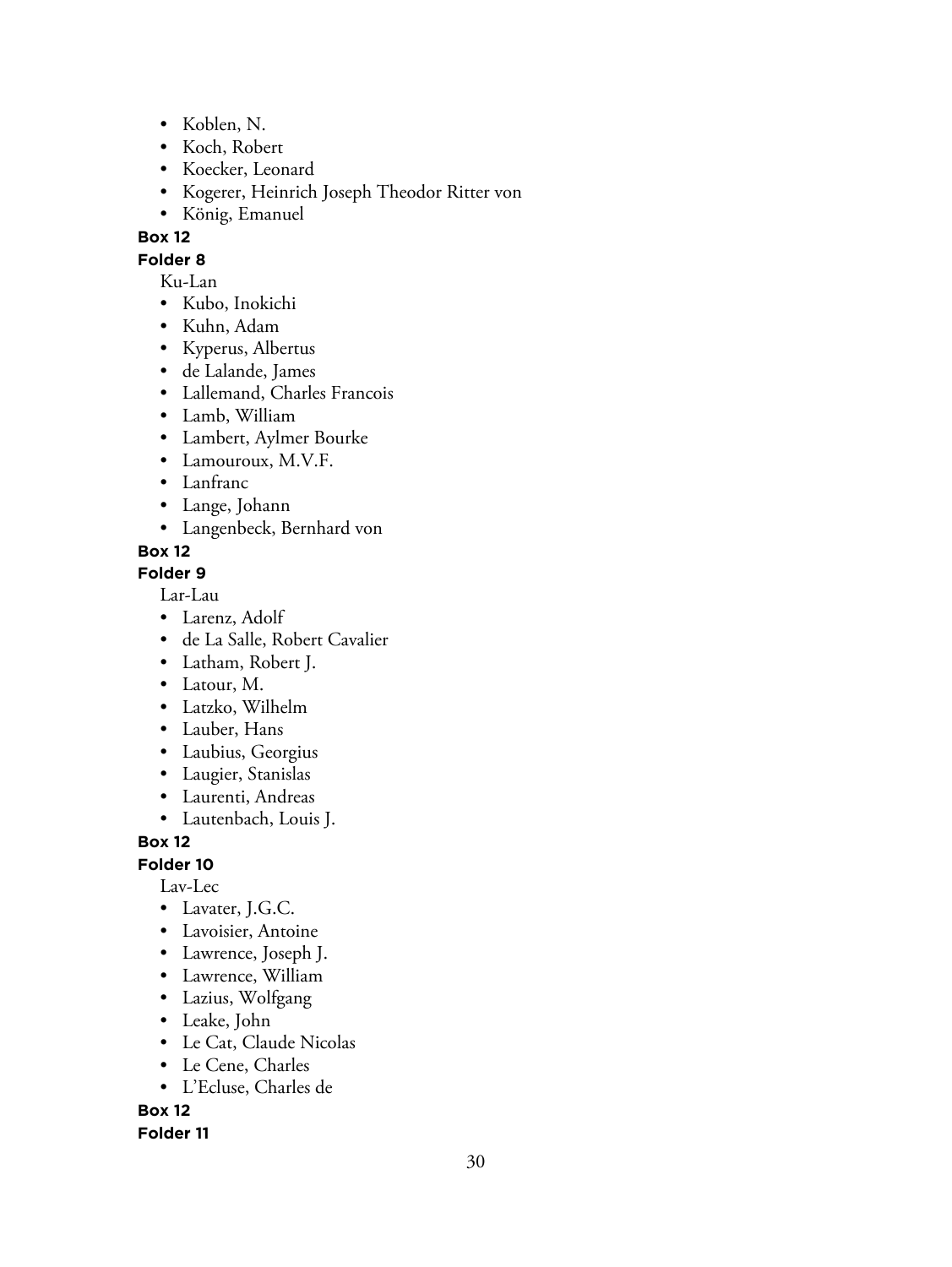Lee-Lep

- Lee, Robert
- Leeuwenhoek, Antony van
- Leib, Michael
- Leibnitz, Gottfried
- Leidler, Rudolph
- Leigh, Charles
- Leland, John
- Lemery, Nicolaus
- Lentin, Lebrecht Friederich Benjamin
- Leonicenus, Nicolaus
- Lepelletier,

## **Box 12**

**Folder 12**

Ler-Lin

- Leroux, Jean Jacques
- Lettsom, John Coakley
- Levis, M.M.
- Levis, Richard J.
- Liebig, Justus von
- Linacre, Thomas
- Lindner, Karl
- Link, Henri F.
- Linn, Lewis Fields
- Linnaeus, Charles von

## **Box 13**

**Folder 1**

Lip-Long

- Lipse, Juste
- Lisfranc, J.
- Lister, Matthew
- Liston, Robert
- Little, James Lawrence
- Lobb, Theophilus
- Loder, J.C.
- Loewenstein, Ernst
- Logan, George
- Long, Owen Motley
- Longet, Francois A.

#### **Box 13**

**Folder 2**

Loni-Lud

- Lonicer, Adam
- Loomis, Alfred
- Lordat, J.
- Lotichius, Petrus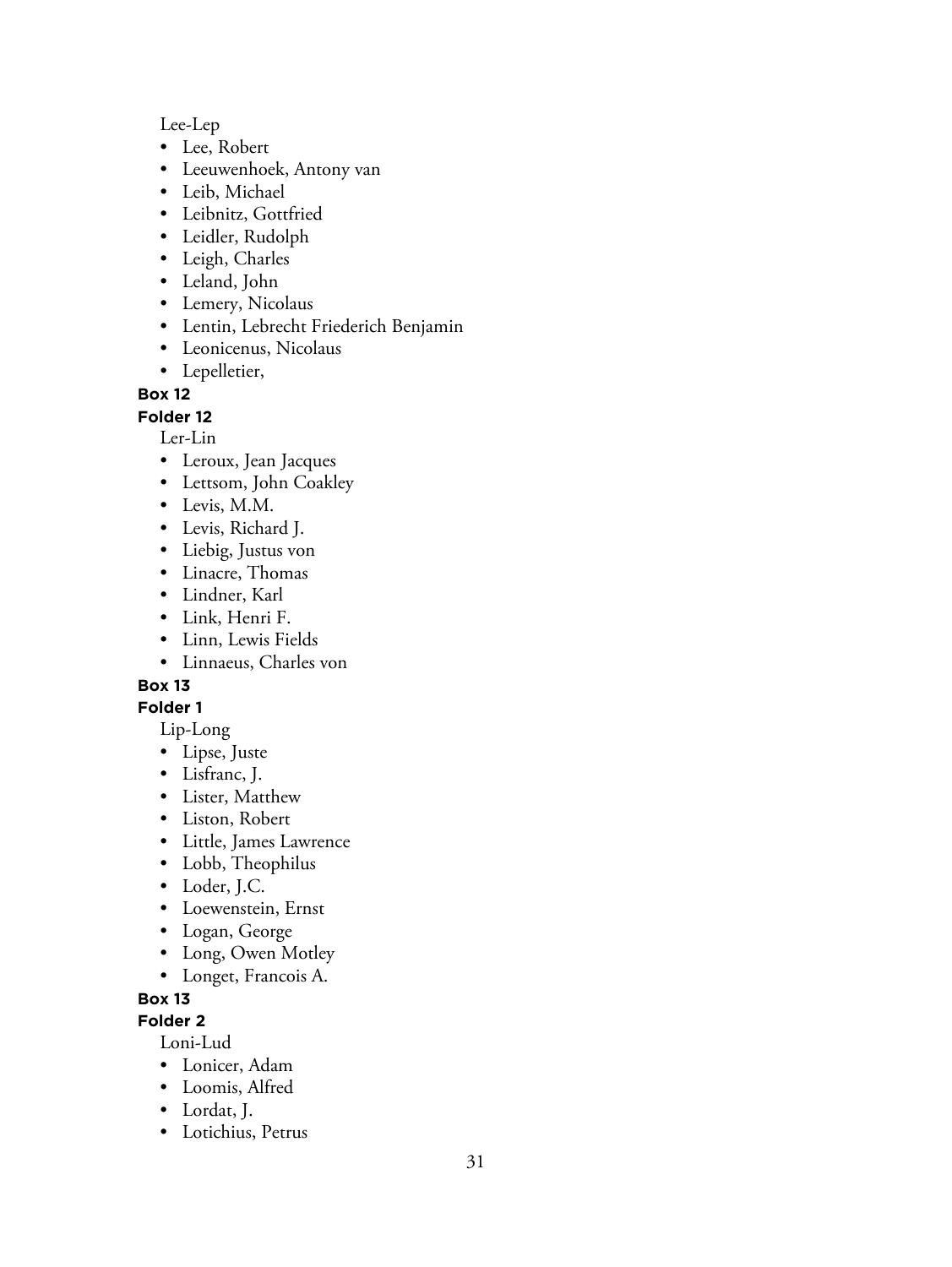- Louis, Jean
- Lozier, C.S.
- Lucae, Johann Christian Gustav
- Lucas, Shroeck
- Ludwig, Christian Friedrich
- Ludwig, Christian Gottlieb

**Folder 3**

Lug-McCle

- Luger, Alfred
- Luja, Gottfried Adolph
- Lull, Raimund
- Lumley, John Lord
- Lusk, William Thompson
- Maalzon, Francois
- McAllum, Daniel
- McArthur, Lewis Linn
- McClean, Le Ray
- McClellan, George
- McClellan, Samuel

#### **Box 13**

**Folder 4**

McClu-Mac

- McClurg, James
- McCurdy, John
- McEbright, Thomas
- McGee, Anita Newcomb
- McGrigor, James
- McGuire, Hunter H.
- McKnight, Charles
- MacKenzie, Morell
- MacNeven, William J.
- Mackie, John

**Box 13**

#### **Folder 5**

Mai-Marc

- Maisonneuve, Jacques Gilles
- Malebranche, Nicolas
- Malpighi, Marcello
- Manardi, Giovanni
- Mandeville, Henry A.
- Manget, Jean Jacques
- Mannaberg, Julius
- Marburg, Otto
- Marc, Charles C.H.
- March, Alden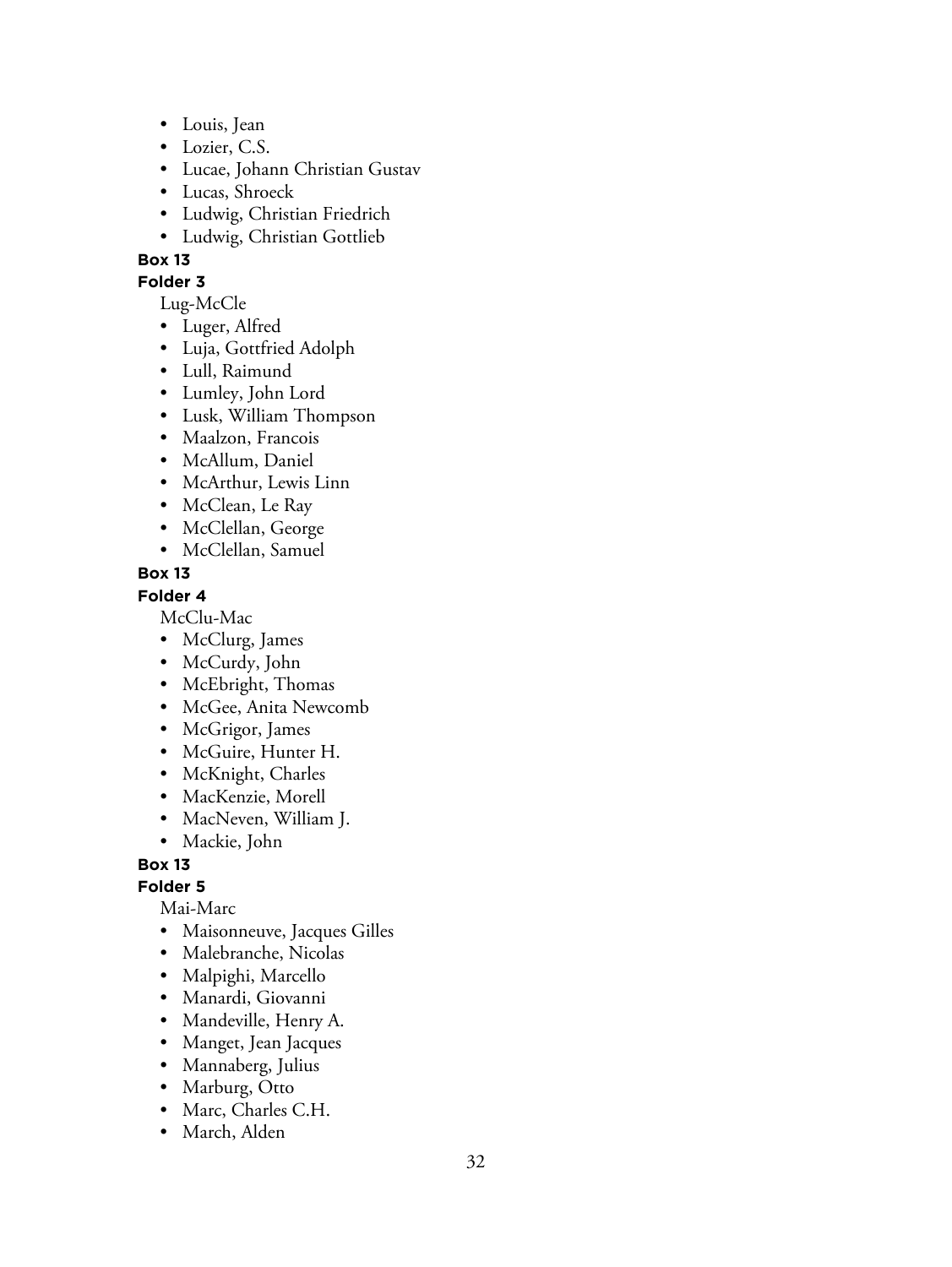• Marcley, J. Irving

## **Box 13**

## **Folder 6**

Marc-Mass

- Marcellus, C.
- Marcellus, Marcus Claudius
- Maresch, Rudolph
- Mareschal, Georges
- Marjolin, J.
- Marschik, Herman
- Marten, Johannes
- Mascagni, Paolo
- Maskelyne, Nevil
- Mason, Theodore L.
- Mason, William B.
- Massaria, Alexander

**Box 13**

## **Folder 7**

Mat-May

- Matanasius, Chrysostomus
- Matthaeus, Conrad
- Matthioli, Petrus Andreas
- Maty, Matthew
- Maunoir, J.P.
- Maurus, Raban
- Maximow, Alexander A.
- Mayer, Emil
- Mayerne
- Mayow, John

**Box 13**

**Folder 8**

Mea-Mer

- Mead, Richard
- Mease, James
- Meibom, Henri
- Melanchthon, Phillip
- Meller, Josef
- Menzies, Archibald
- Mercklin, George Abraham
- Mercuriali, Hieronymus
- Mermannus, Thomas
- Merrill, C.S.

# **Box 13**

## **Folder 9**

- Mes-Miq
- Mesmer, F.A.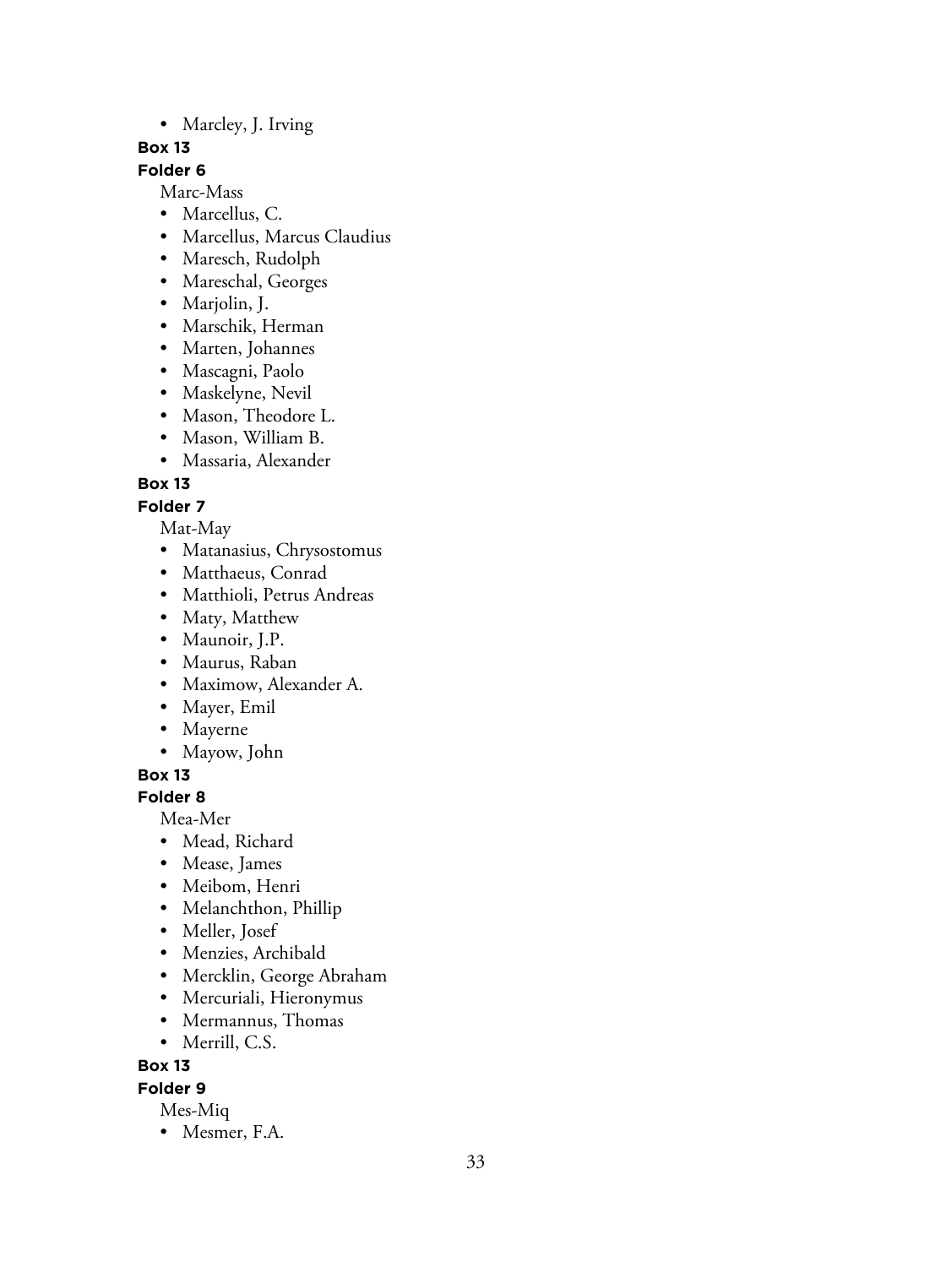- Michaelis, Johannes
- Milich, Jakob
- Miller, Edward
- Millington, Thomas
- Milnor, William H.
- Miltiades
- Miner, Julius Francis
- Minot, Francis
- Miquel, Alexis

#### **Folder 10**

Mit-Monr

- Mitchell, Chauncey Leeds
- Mitchell, Silas Weir
- Mitchill, Samuel L.
- Mithob, Burchardus
- Mitridathes
- Moebius, Gottfried
- Mohr, Charles
- Moll, Leopold
- Monkur, John C.S.
- Monro, Alexander Primus
- Monro, Alexander Secundus

#### **Box 13**

#### **Folder 11**

Mons-Morg

- Monsey, Messinger
- Monte, Giovanni Baptista da
- Montgomery, Edward Emmet
- Moore, John
- Moreau, Francois Joseph
- Morfit, Campbell
- Morgagni, Giovanni Battista
- Morgan, John

#### **Box 14**

#### **Folder 1**

Mori-Muc

- Morin, Jean Baptiste
- Morris, Caspar
- Morris, Peter
- Morton, Richard
- Morton, William
- Moschion
- Mott, Alexander Brown
- Mott, Valentine
- Moultin, James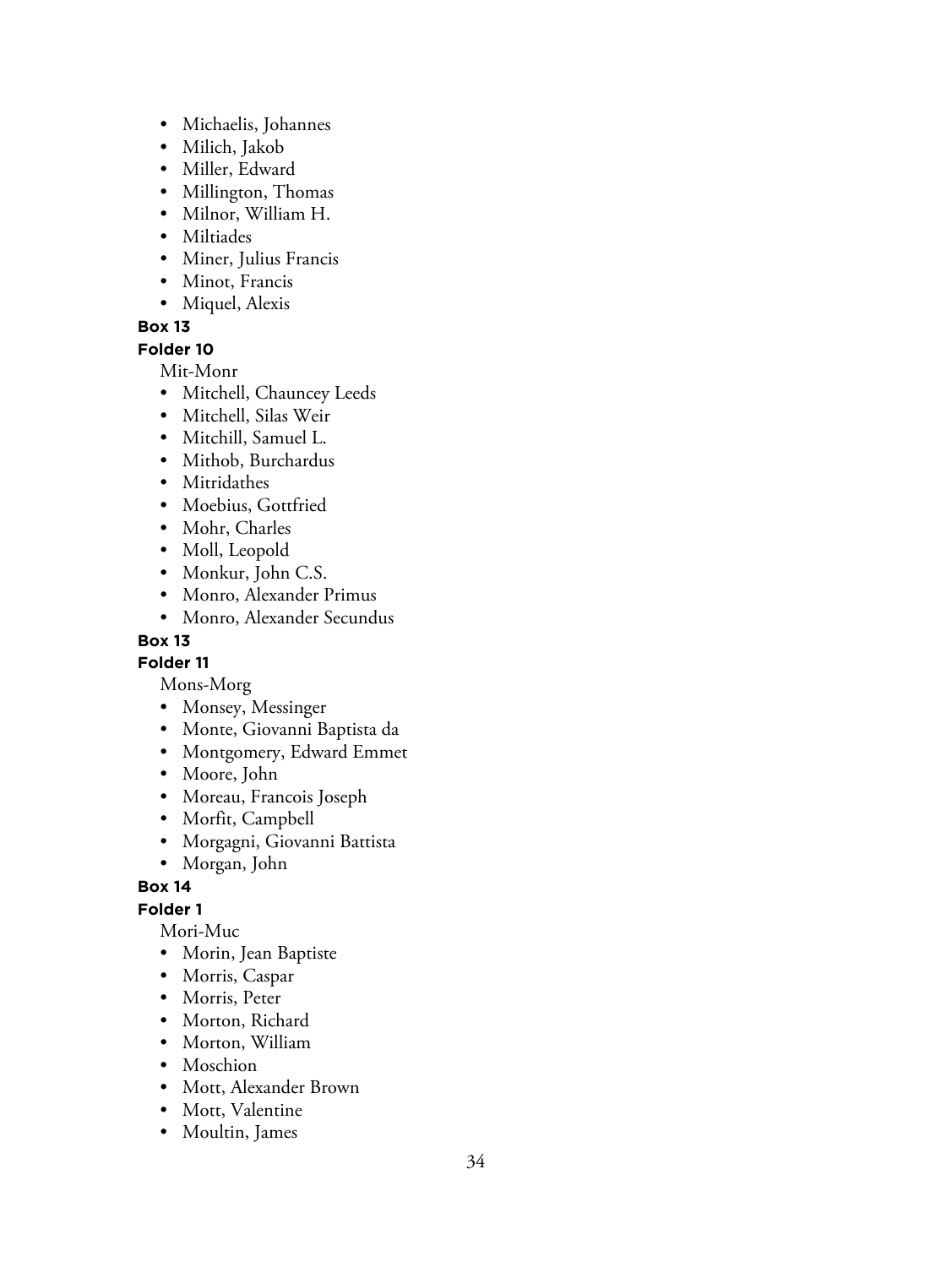- Mounsey, Jacob
- Muckey, Floyd Summer

#### **Folder 2**

Mud-Muz

- Mudge, John
- Muhlenberg, William F.
- Mulerius, Nicolaus
- Muller, Gottfried Wilhelm
- Munson, Aeneas
- Muralt, Johannes von
- Mursick, George
- Muspratt, James Sheridan
- Musschenbroek, Petrus van
- Mussey, Reuben Dimond
- Mutter, Thomas Dent
- Muzel, Friedrich Hermann Ludwig

## **Box 14**

**Folder 3**

Na-Nic

- Nannoni, Lorenzo
- Nathusius, Gottlob
- Naughton, James W.
- Naumann
- Neale, Henry M.
- Nelaton, Auguste
- Nelson, David
- Newton, Isaac
- Newton, James
- Nicander
- Nichols, Charles H.
- Nicot, Jean

## **Box 14**

**Folder 4**

Nie-Ok

- Nieuwentijdt, Bernard
- Nieuwentijdt, Bernard
- Niger, Antonius
- Nobel
- Norton, Arthur T.
- Nostradamus, Michel
- Nostradamus, Michel
- Occo, Adolph
- Oddi, Oddo
- O"Dwyer, Joseph
- Oken, Lorenz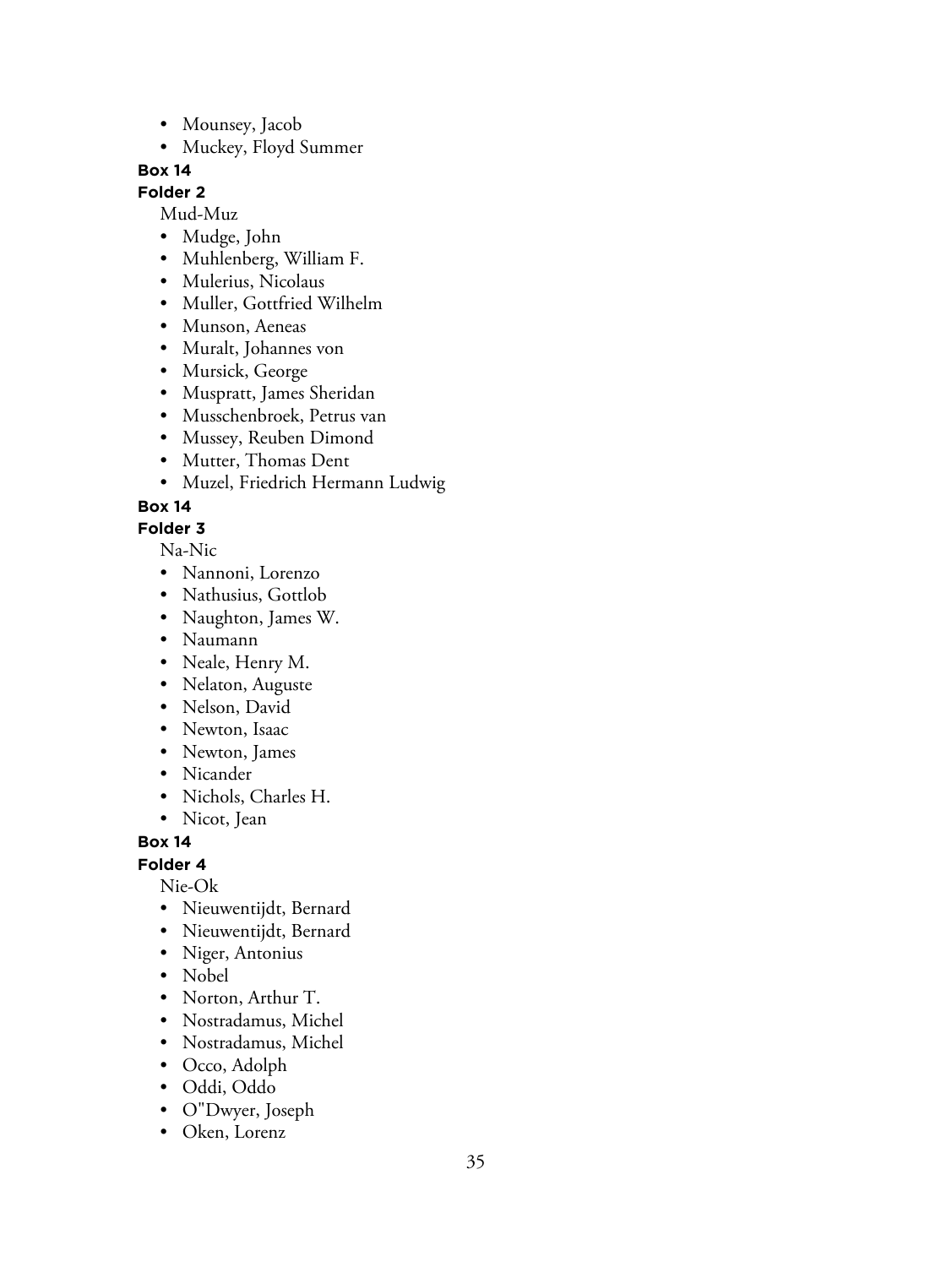#### **Folder 5**

Ol-Paa

- Olbers, Heinrich W.M.
- Olcott, Cornelius
- Ollivier, Charles Prosper
- Oppenheim, Moriz
- Oppolzer, Johann, Ritter Von
- Orfila, Matthieu, J.B.
- Otis, Fessenden Nott
- Owen, Richard
- Owen, Richard
- Ozanne, Christophe
- Paaw, Petrus

**Box 14**

#### **Folder 6**

Pag-Para

- Page, R.C.M
- Paine, Martyn
- Paine, Martyn
- Pal, Jakob
- Palfyn, Jean
- Paludanus, Bernardus
- Pamphilus
- Pancoast, Joseph
- Pancoast, William H.
- Paracelsus, Philippus
- Paracelsus, Philippus

#### **Box 14**

**Folder 7**

Pare-Pass

- Pare, Ambroise
- Pare, Ambroise
- Pare, Ambroise
- Parke, Thomas
- Pucker, Willard
- Parkinson, John
- Parmigiano, Giacomo
- Parrish, Joseph
- Pascal, Blaise
- Pascal, Blaise
- Passeribus, Nicolaus

#### **Box 14**

#### **Folder 8**

Past-Pav

• Pasteur, Louis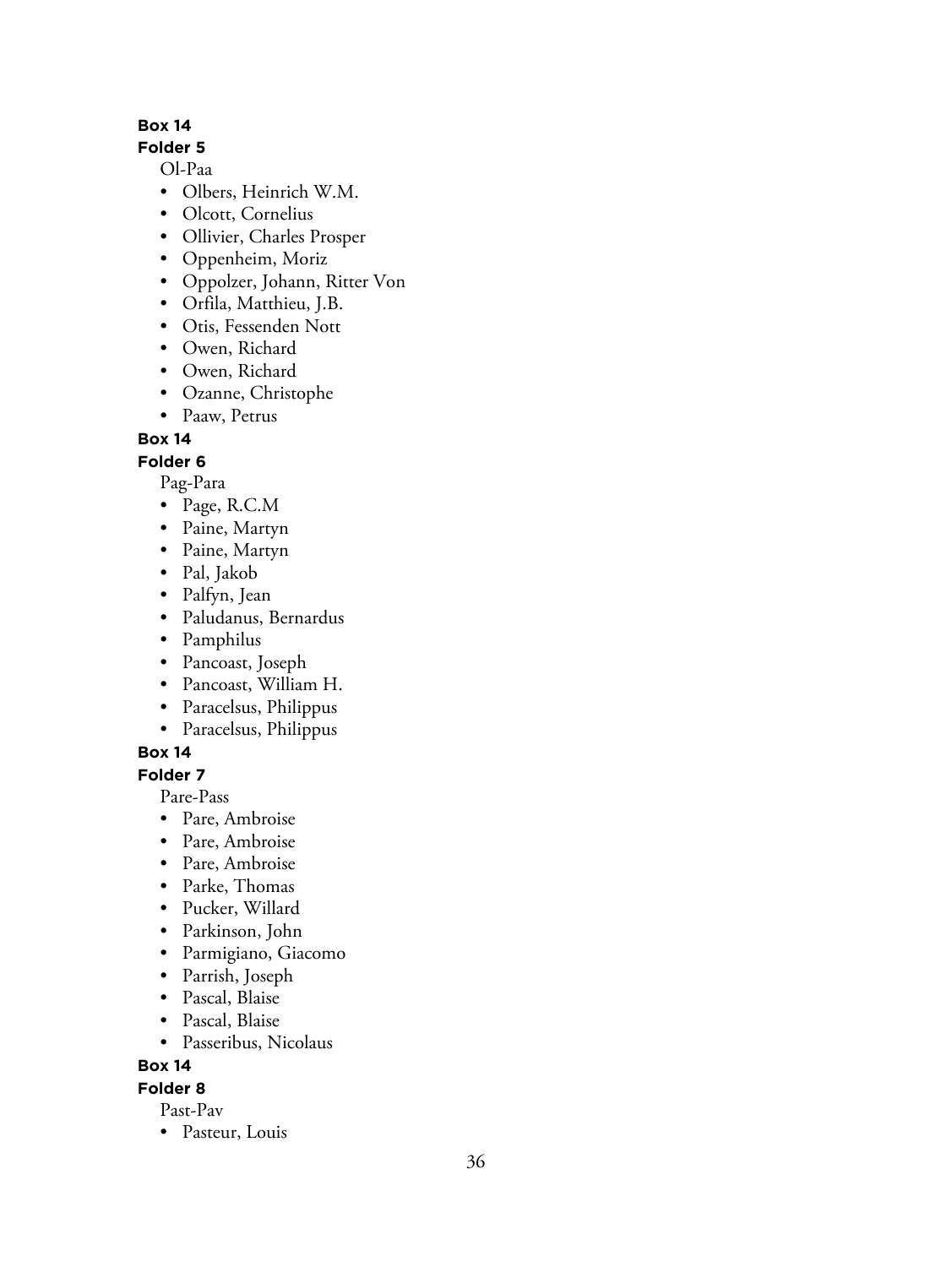- Pasteur, Louis
- Patin, Charles
- Patin, McGuido
- Patterson, George W.
- Patterson, Henry S.
- Pattison, Granville S.
- Pauli, Sim.
- Paullini, Christian Franz
- Pavlov, Ivan
- Pavlov, Ivan

**Folder 1**

Pea-Pet

- Pearson, G.
- Peaslee, E.R.
- Pelham, Heinrich
- dePeirese, Nicolaus Fabricius
- Pepys, Sir Lucas
- Peregrinus Carlenus, Amerinus
- Perizonius, Christianus
- Persus
- Petit, Antoine
- Petit, Jean

## **Box 15**

#### **Folder 2**

Pet-Phi

- Petit-Radel, Philippe
- Petri, George Chirstoph
- Petrus, Aponensis
- Pettigrew, Thomas
- Pherecydes
- Philise
- Phisick, Philip Syng

**Box 15**

#### **Folder 3**

Pic-Pit

- Pick, Alois
- Pictet, Marc Auguste
- Pierce, Rev. Lovick
- Pilet, Alexander
- Pilat, Arnold
- Pindar, Peter
- Piorny
- Pitcairn, Archibald
- Pitcairn, Hugh
- Pittard, Jean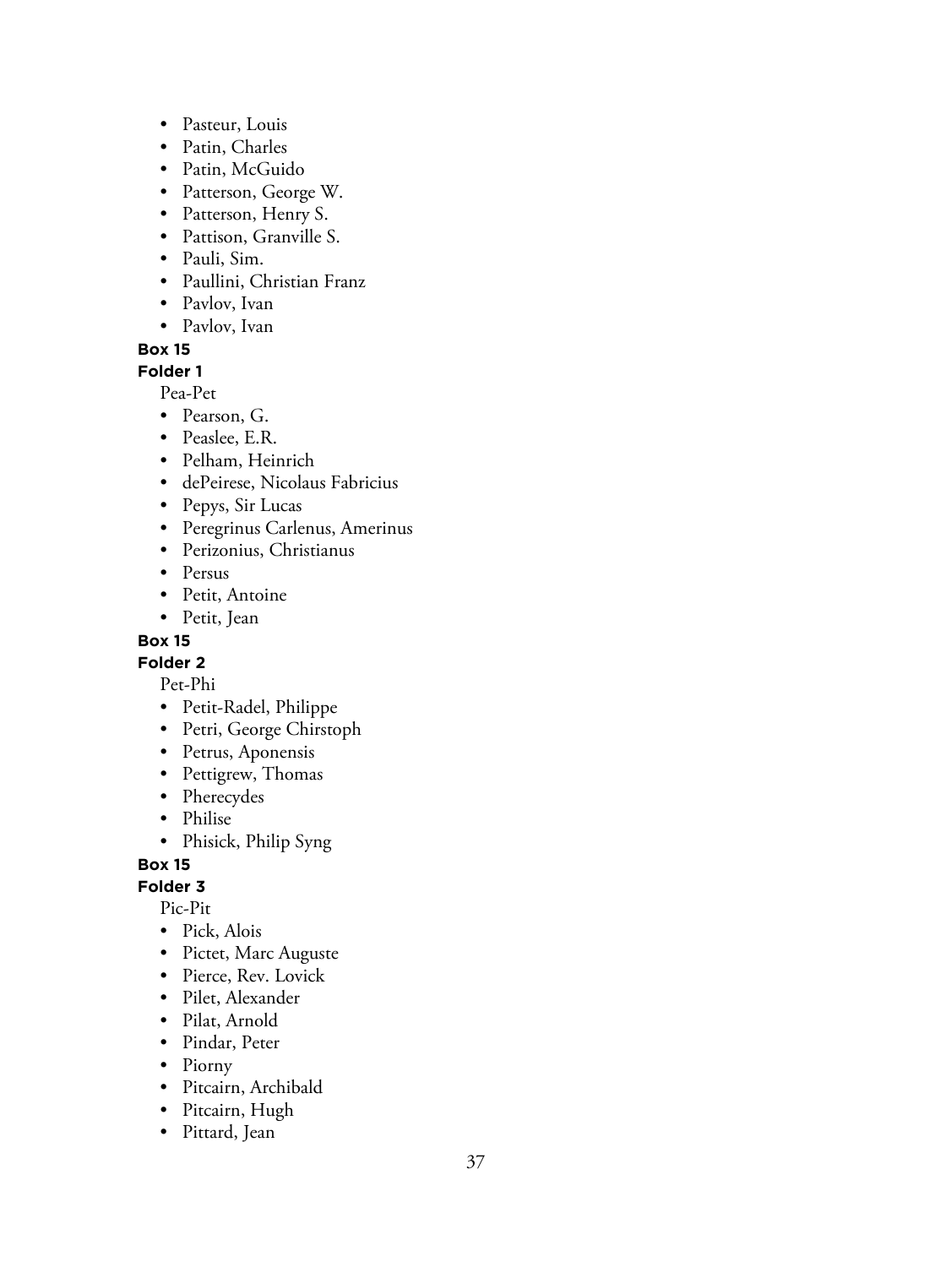#### **Folder 4**

Pl-Por

- Playfair, William
- Plempio
- Ploeckner, Wolfgang
- Pomme
- Pooley, J.H.
- Pope, Charles A.
- Pope, Robert
- Pordage, Johannis
- Porges, Otto
- Portae, John Baptiste

## **Box 15**

# **Folder 5**

Por-Py

- Porter, Robert
- Porter, William
- Post, Alfred C.
- Powell, John Hare
- Powell, R.
- Pratensis, D. Jason
- Price, Joseph
- Pringle, John
- Ptolemy
- Pulteney, Richard
- Purkinje
- Pye-Smith, P.H.

# **Box 15**

## **Folder 6**

Qua-Ram

- Quain, Richard
- Quesnay, D.F.
- Quensgsy, G. Pellier de
- Quintinye, Joannes de la
- Rabelais
- Radcliffe, John
- Rahn, Johann Heinrich
- Raiman, le Chevalier de
- Ramsay, David
- Ramsey, William

## **Box 15**

**Folder 7**

Ran-Ree

- Rand, A.
- Randolph, J.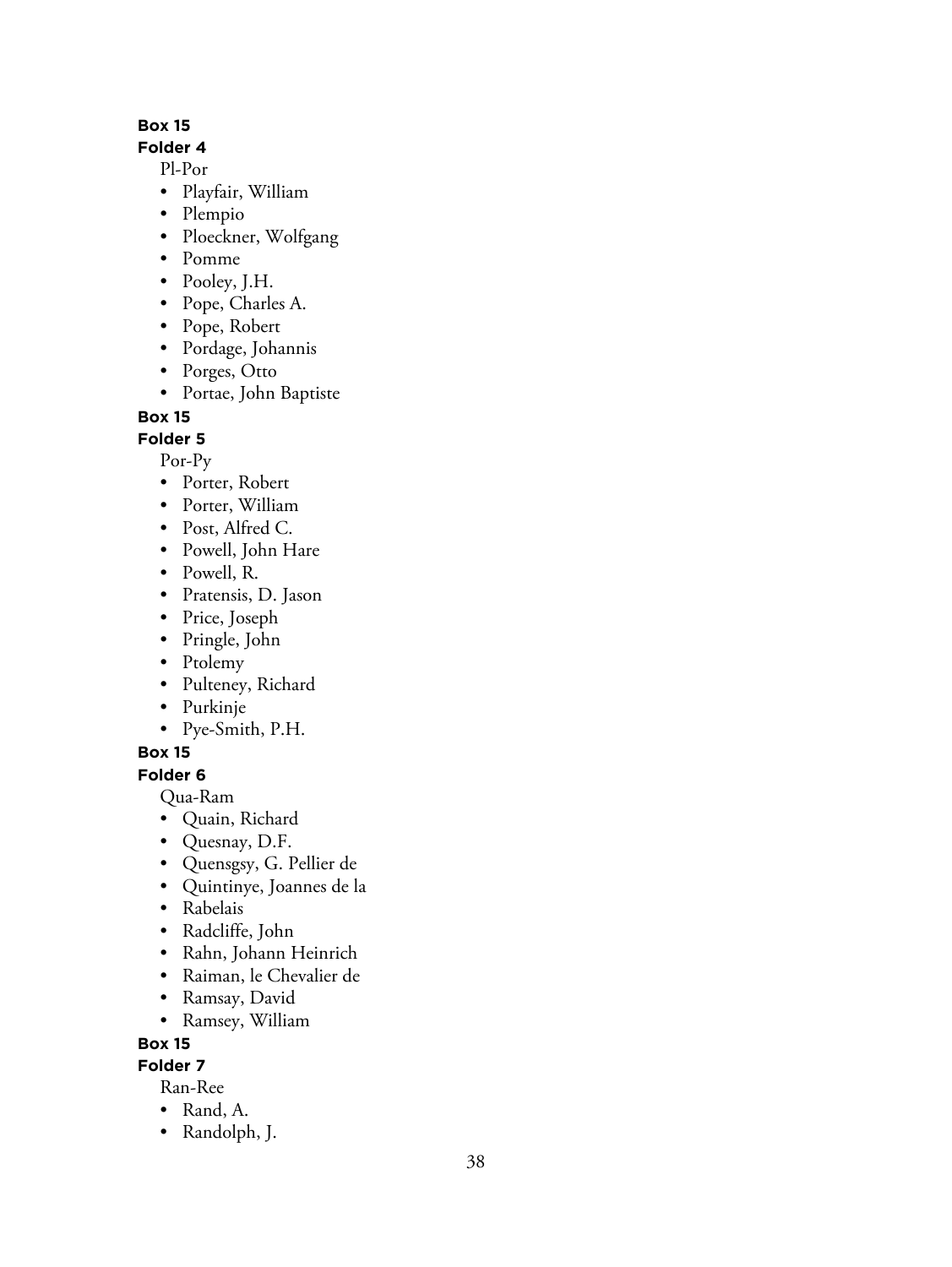- Raspail
- Raulin, Josephus
- Raynal, Guillaume Thomas
- Read, Sir William
- Réaumur, René Antoine Ferchault
- Redi, Francesco
- Redman, John
- Reece, Richard

## **Folder 8**

Reg-Ren

- Regiomantus, Johannes
- Regius, Henricus
- Regis, Pierre Sylvan
- Regnault, J.B.
- Reichard, Johann Jacob
- Reil
- Reinesius, Thomas
- Reiske, John Jacobis
- Remmelini, Johannis
- Renov, Joannes

## **Box 15**

**Folder 9**

Rev-Rid

- Revere, J.
- Reynolds, Henry Revell
- Rhodius, Joannes
- Rhyne, Wilhelmus Jen
- Richardson, Richard
- Richerand
- Richet, A.
- Richter, August Golttlieb
- Ricord, Philip
- Ridley, Mark

**Box 15**

#### **Folder 10**

Rig-Rob

- Righter, Washington
- Riolanus, Joannes
- Riverius, Lazarus
- Roberts, George C.M.
- Roberts, H.B.
- Robertson, Charles A.
- Robertson, Robert
- Robichon, Francois
- Robin, Charles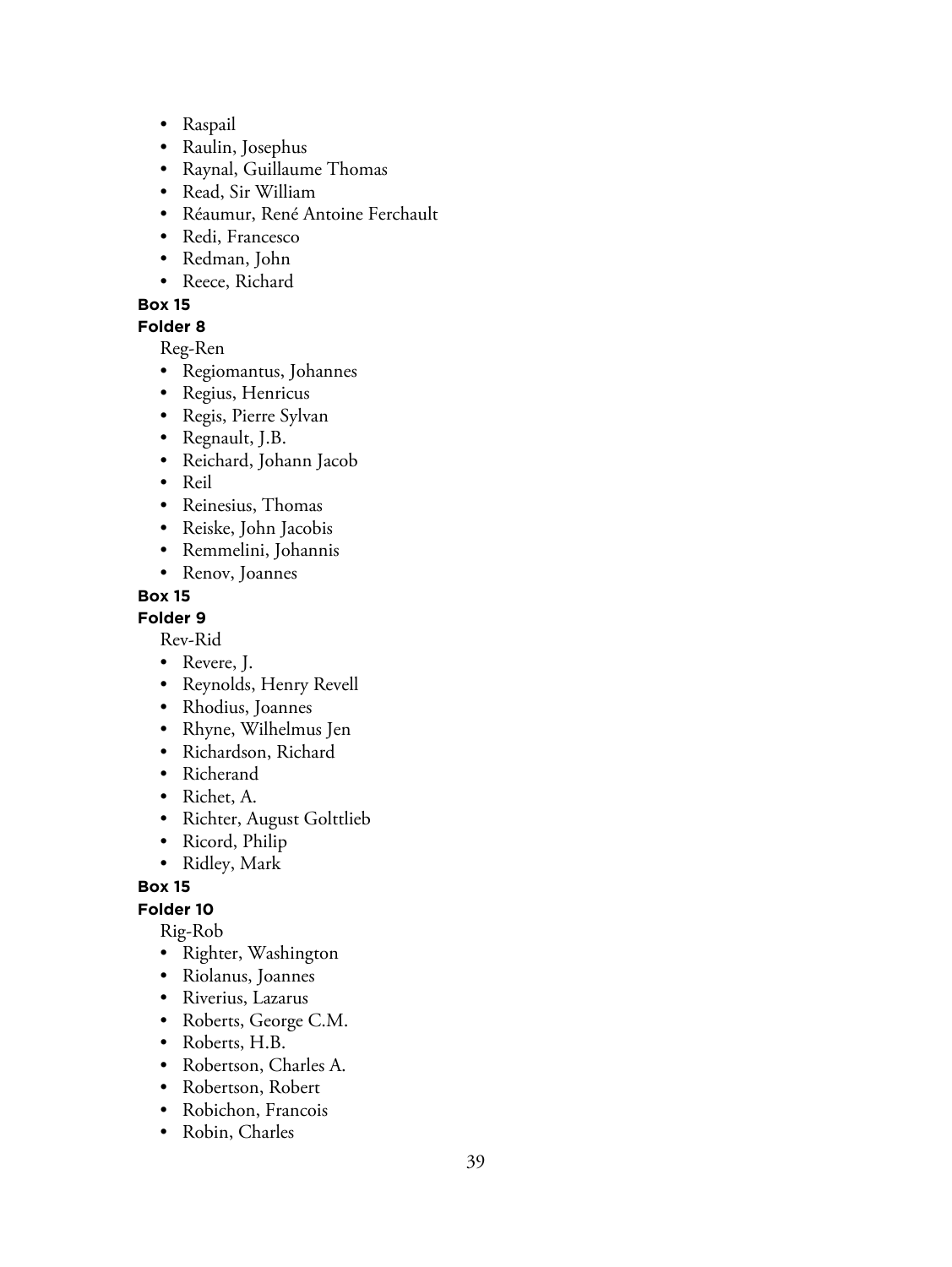## **Folder 1**

Roc-Rou

- Roch, Robert
- Rochester, Thomas
- Rockox, Nicolas
- Roget, P.M.
- Rolfinckius, Guern
- Rondelet, Guillaume
- Roentgen, W.
- Rostan
- Rouse, James
- Roux, D.

**Box 16**

#### **Folder 2**

Rox-Ruep

- Roxburgh, William
- Royer-Collard, Pierre
- Rubini, Pietro
- Rubritrins, Hans
- Ruediger, Andreas
- Rudolphi, Charles Asmond
- Rufus
- Rumford, Count
- Rueppell, D. Edouard

## **Box 16**

**Folder 3**

Rus-Ruy

- Rush
- Rush, Benjamin
- Russell, Alexander
- Russell, Patrick
- Rust, John
- Rutherford, Daniel
- Ruttin, E.
- Ruysch, Frederic

#### **Box 16**

# **Folder 4**

## Sab-San

- Sabatier, R.B.
- Sache, Moriz
- Sachs, Hans
- Sachsius, Philip Jacob
- Sage, G.B
- Salmon, Guiliemus
- Sambucus, Joannes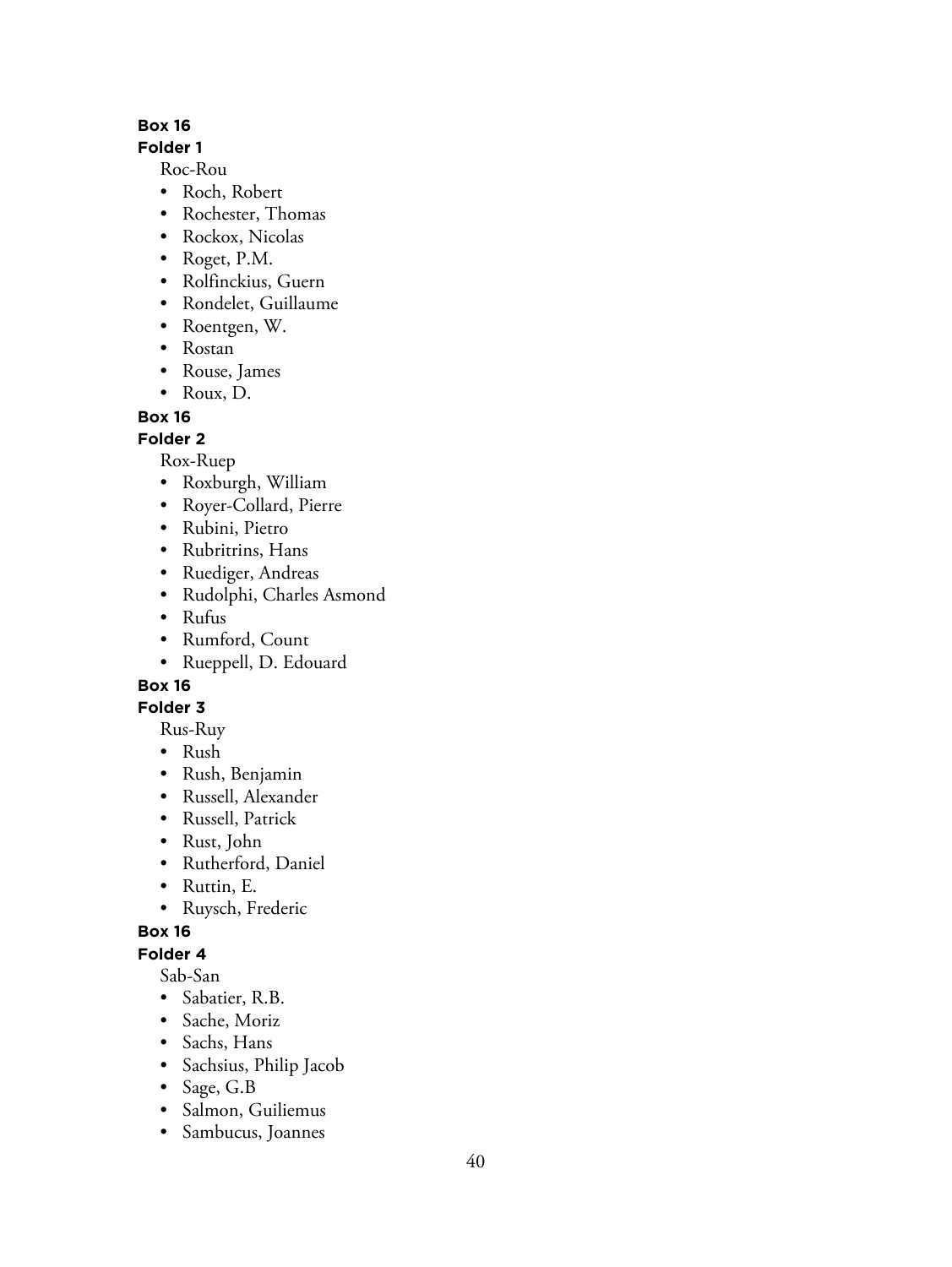- Sand, H.B.
- Sanson, L.J.

## **Folder 5**

Sau-Scal

- Saunders, John Cunningham
- Saunders, Richard
- Saunders, William
- Saussure, Horace Bénédict
- Saxl, Alfred
- Saxonia, Hecules
- Sayers, F.
- Sayre, Louis A.
- Scaliger, Julius Caesar

## **Box 16**

## **Folder 6**

Scar-Sche<br>• Scarbor

- Scarborough
- Scarpa, Antoine
- Schaefer, Karl L.
- Schaeffer
- Schef, Guiliem Ernest
- Schelhammer, Gunter Christoph
- Scherf, Johannes Christian Fried
- Scheuchzerus, Johannes Jacobus

## **Box 16**

**Folder 7**

Schi-Schr

- Schilder, Paul
- Schlander, Emil
- Schlesinger, Herman
- Scheschmick
- Schomberg, Isaac
- Schoenbauer, Leopold
- Schoenlein, L.
- Schorer
- Schott, Johann Adam Christoph
- Schrevelius, Cornelius
- Schroeckius, Lucas

## **Box 16**

**Folder 8**

Schu-Sel

- Schueller, Arthur
- Schueppach, Michel
- Schwartze, Hermann
- Schwenkfeld, Caspar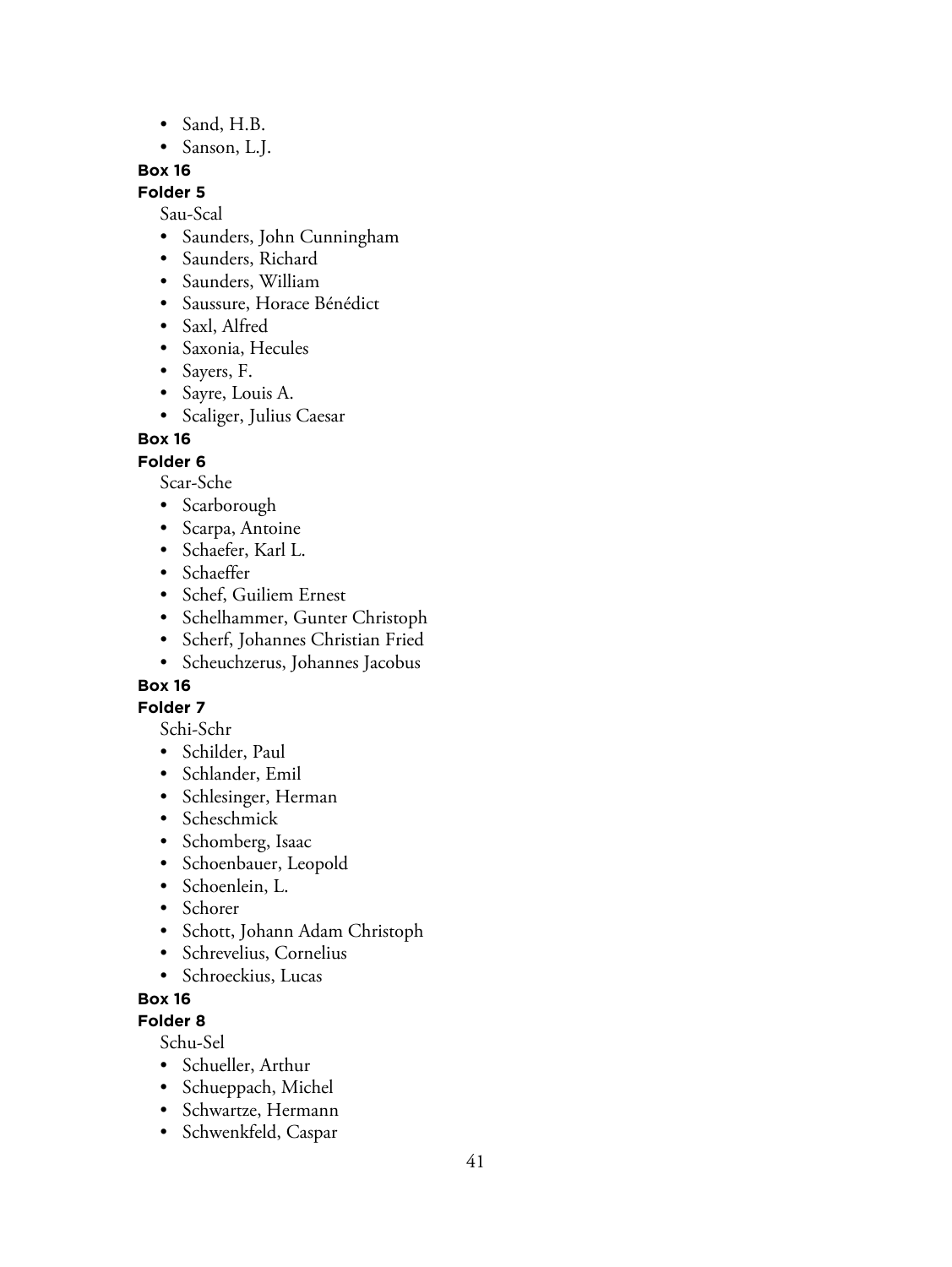- Scinellade de Comitib
- Scribner, James
- Sebitius, Melchior
- Ségalas, M.
- Seguier, L.
- Seltzer, C. Jay

#### **Folder 9**

Sem-Sep

- Semmedo, Joan Curvo
- Seneca
- Senckenberg
- Senkenberg
- Sennerti, Daneilis
- Sennertus, Daniel
- Septalius, Ludovic
- Septalius, Manfredus

#### **Box 16**

# **Folder 10**

Ser-Sey

- Sernoni
- Servetus
- Seuming, J.R.
- Severeni, M.A.
- Severinus, Marcus Aurelius
- Severus
- Sextius, Niger
- Seymour

#### **Box 16**

## **Folder 11**

Sha-Sil

- Sharp, Samuel
- Sharp, William
- Shattuck, George C.
- Shaw, George
- Shebbeare, John
- Sheldon, John
- Shippen, Edward
- Shrady, G.F.
- Sibly, E.
- Sigmond, George C.
- Silliman, Benjamin

#### **Box 17**

Folder 1: Sim-Smi

#### **Box 17**

Simmons, G.L.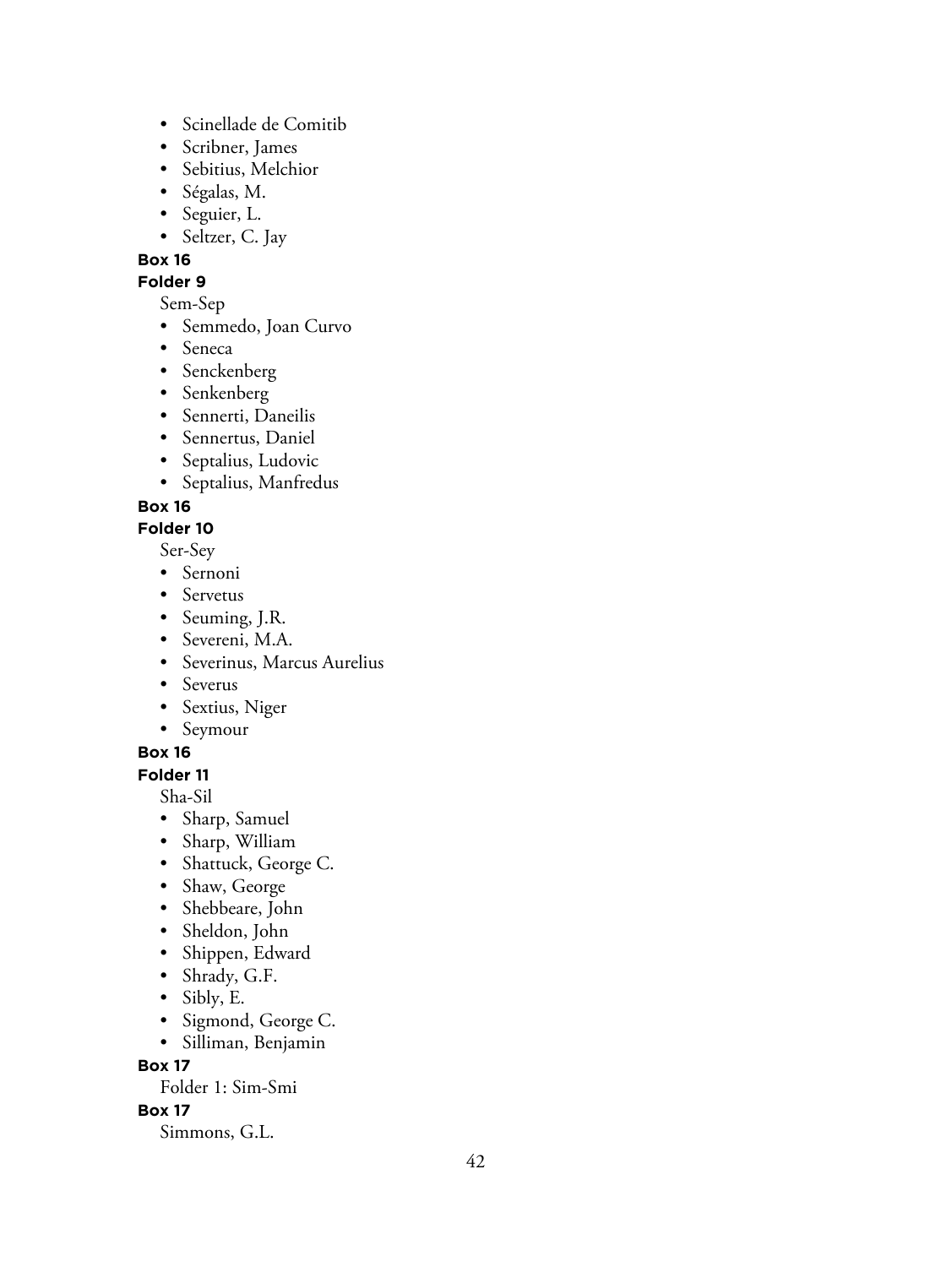Simpson, Sir James Young

## **Box 17**

Sims, James

## **Box 17**

Sims, J. Marion

# **Box 17**

Sloane, Hans

## **Box 17**

Smith, Abner M.

## **Box 17**

Smith, Albert

#### **Box 17**

Smith, D.E.

## **Box 17**

Smith, Elihu H.

#### **Box 17**

Smith, George K.

# **Box 17**

## **Folder 2**

Smi-Sny

- Smith, Nathan
- Smith, S. MacCluen
- Smith, William
- Smollett, Tobias
- Snapel, Edward
- Snow, Albion P.
- Snyder, W.P.

#### **Box 17**

## **Folder 3**

Soc-Sot

- Socrates
- Solander
- Solomon, Samuel
- Solon
- Soemmering, Samuel
- Sonnenschein, Robert
- Sorgo, Joseph
- Soter, Ptolemy

#### **Box 17**

**Folder 4**

Spa-Spu

- Spasard, Ariel
- Spein, S.
- Spener, Christianus Maximillianus
- Spener, Philipp Jacob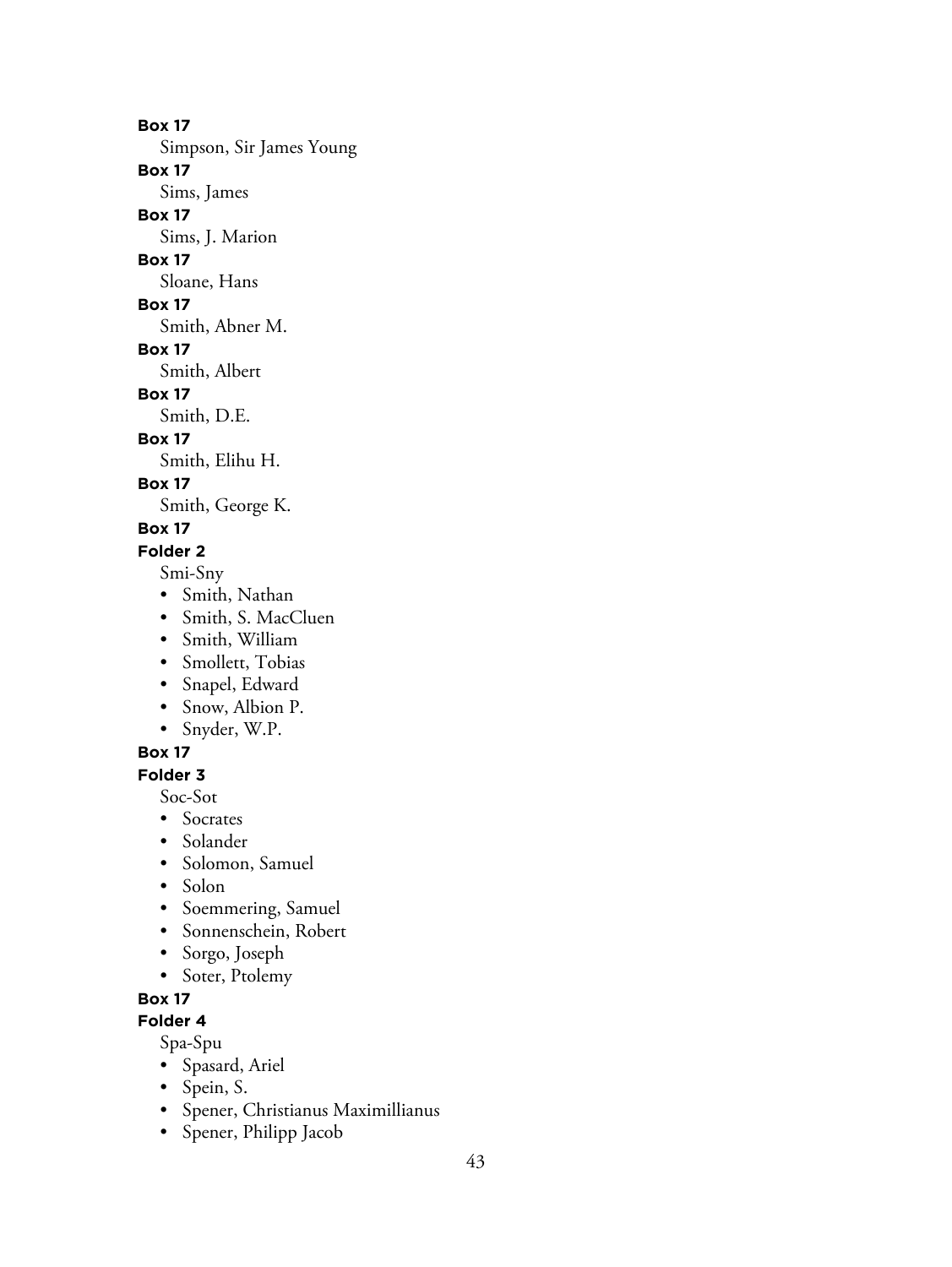- Speigel, Ernst
- Spigelius, Adrianus
- Spinoza
- Spon, Jacob
- Spranger, F.X.
- Spurzheim

#### **Folder 5**

Ste-Sti

- Ste. Croix, Charles Dumont
- St.-Ursin, Marie
- Stafford, R.H.
- Steckl, Wilhelm
- Sternberg, Karl
- Stevens, Alex
- Stevenson, Sir John
- Stewart, George
- Stewart, James
- Stille, Alfred

## **Box 17**

#### **Folder 6**

Sto-Swie

- Storer, D.H.
- Stransky, Erwin
- Strasser, Alois
- Struensee, Jean Frederic
- Stuart
- Stukely, William
- vanSwieten, Gerhard

**Box 17**

**Folder 7**

Swif-Syl

- Swift, J.M.
- Swinburne, John
- Sydenham. Thomas
- Sylvaticus, Bartolamaeus
- Sylvius, Franciscus
- Folder 8: Tan-The
- Tandler, Julius
- Taylor, Charles
- Taylor, Isaac E.
- Taylor, Joannes
- Terne, C.
- Thaer, Albrecht
- Thales
- Theodorus, Jacobus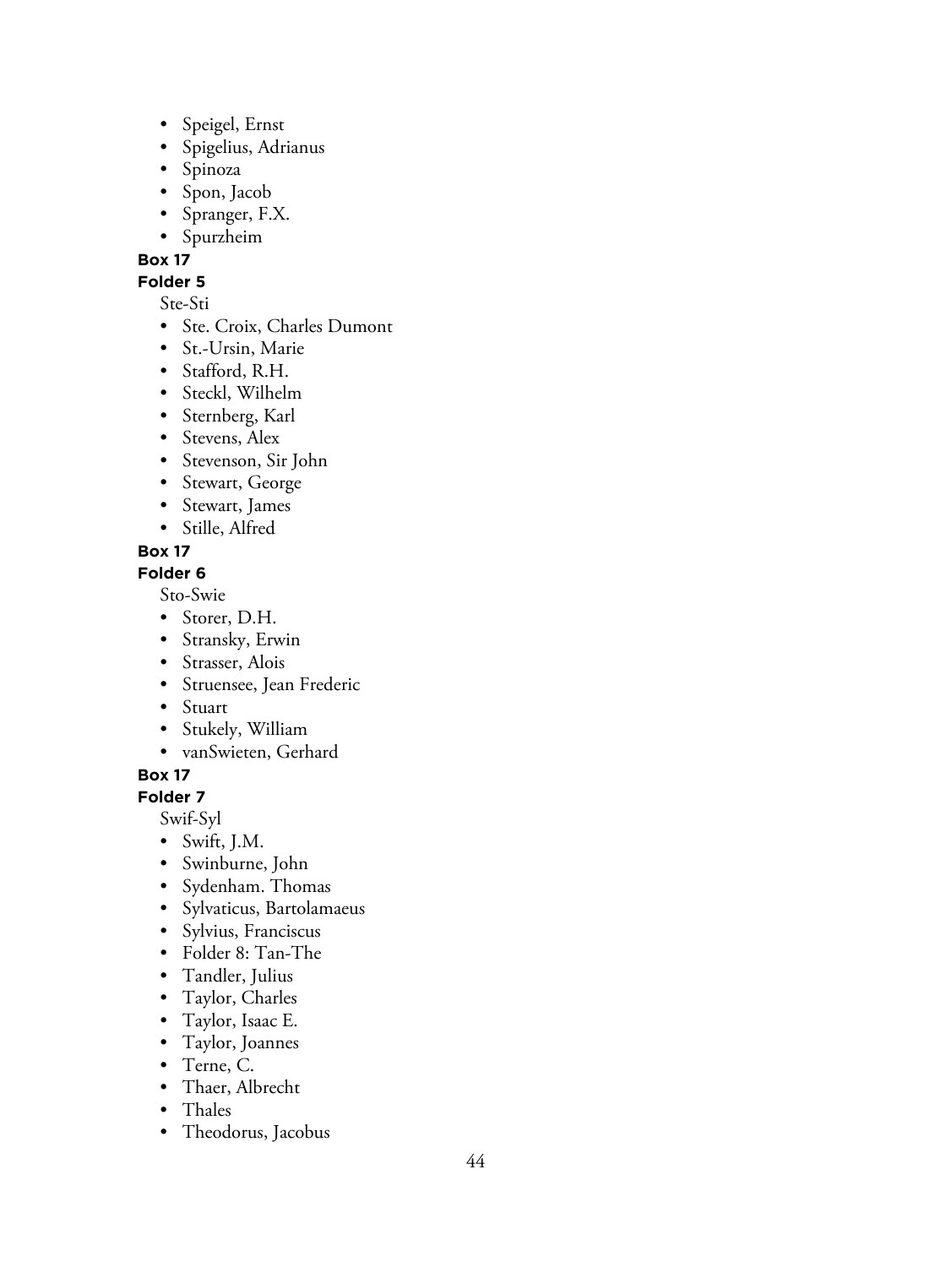#### • Theophrastus

#### **Box 17**

### **Folder 9**

Tho-Thu

- Thomas. A.R.
- Thomas, Goullard
- Thomasus, Christian
- Thomason
- Thomson, Thomas
- Thornton, Robert John
- Thorowgood, John
- Thorpe, Johannes
- Throop
- Thurneisserus, Leon.

# **Box 18**

# **Folder 1**

Tid-Tra

- Tidyman, Philip
- Tilemannus, Johann
- Tilingius, Matthias
- Torriano, Nathanel
- Tournefort, Joseph Pitton de
- Townsend, Howard
- Toynbee, Josepj
- Tozzil, Luca
- Tradescant, John (The Younger)
- Travers, Benjamin

# **Box 18**

# **Folder 2**

Tre-Try

- Trew, Jacob
- Triller, Daniel Wilhelm
- Trincavella, Victor
- Trissinus, Aloysius
- vonTroelsh, Anton Friedrich
- Tronchin, Théodore
- Troppaneger, Johann Christoph
- Trotter, Thomas
- Trull, R.T.
- Trye, Charles Brandon

# **Box 18**

# **Folder 3**

Tuf-Ure

- Tuffet, Pierre Louis Agathe
- Tuke, Daniel Hack
- Tupius, Nicolaus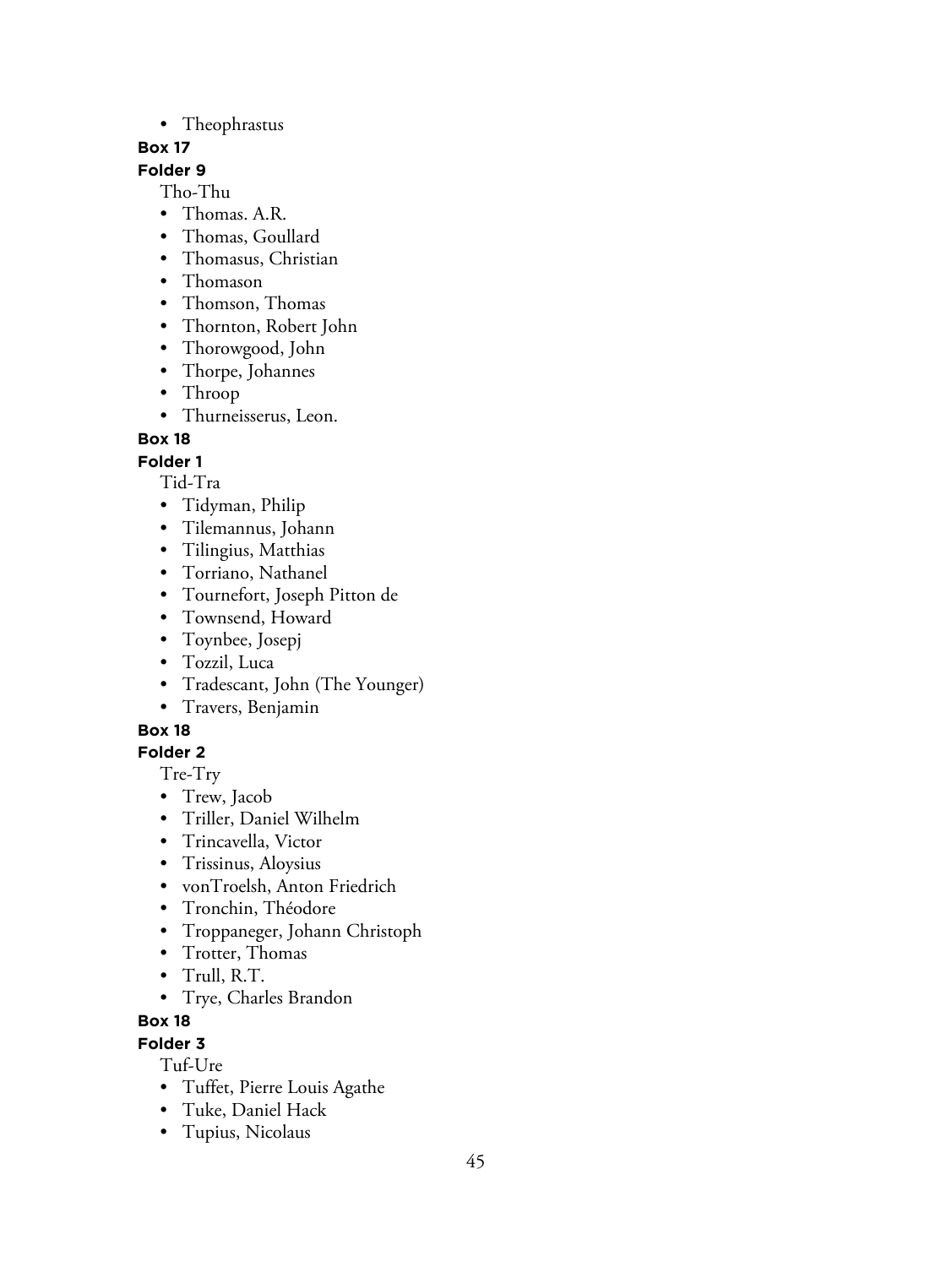- Turner, Daniel
- Tyler, John E.
- Uhler, John
- Ullmann, Karl
- Unzer, Johannes Augustus
- Ure, Andrew

#### **Folder 4**

Vad-Var

- Vadianus, Joachimus
- deValanguin
- Valentinus, Philippus
- Valentini, Michael Bernhardi
- Valsalva, Antonio Maria
- Valverdus, Joannes
- VanBuren
- Vanderveer, Albert
- Varentrapp
- Varron

## **Box 18**

## **Folder 5**

Vat-Vir

- Vater, Christian
- Vauquelin
- Vavasseur, Guillaume
- Venner, Thomas
- Venner, Tobiae
- Verheyen, Philippus
- Verzascha, Bernhardus
- Vesalius, Andreas
- Veslingius, Johannes
- Villeneuve, Arnoud
- Virchon, Rudolf

#### **Box 18**

#### **Folder 6**

Vog-Ward

- Vogel, Zacharias
- Volcamerus, John George
- Vorstius, Aelius Everhardus
- Wagner, E.L.
- Wagner, Jauregg Julins
- Wakley, Thomas
- Walwyn, William
- Ward, Joshua
- Ward, R.H.
- Warder, Joseph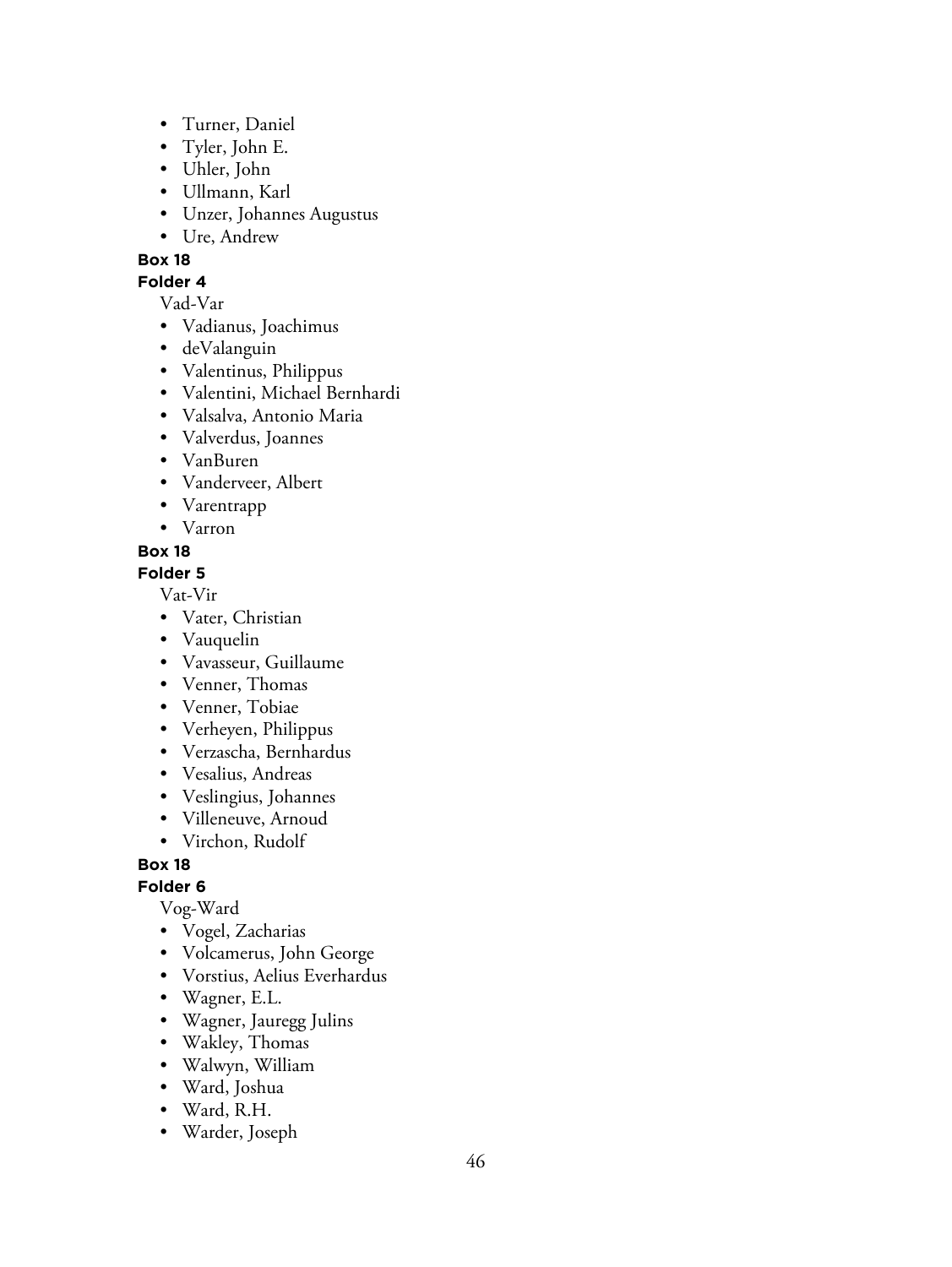## **Folder 7**

Ward-Wat

- Wardrop, James
- Waring, Eduardus
- Warr, James
- Warren, George
- Warren, J.G.
- Warren, J. Mason
- Warren, Joseph
- Warren, Richard
- Watson, Sir William
- Watson, William H.

## **Box 18**

## **Folder 8**

Web-Wep

- Weber, Wilhelm
- Wedell, Georg Wolfgang
- Weise, Martinus
- Weisse, J.A.
- Welch, William H.
- Wells, Horace
- Welschius, Georg Hieronymus
- Weibel, Wilhelm
- Wenckebach, Friedrich
- Wepferus, Johannes Jacobus

# **Box 18**

# **Folder 9**

Wer-Whi

- Werlhof, Paul Gottlieb
- Werner, A.G.
- Werner, Paul
- Wertheim, Ernst
- Wessely, Emil
- West, Charles E.
- Whitakeri, Tobiae
- White, James C.
- White, Samuel

# **Box 18**

**Folder 10**

Wic-Wil

- Wichmann, Johann Ernst
- Widman, Johann Guilielm
- Wierus, Joannes
- Wiethe, Camille
- Wight, Robert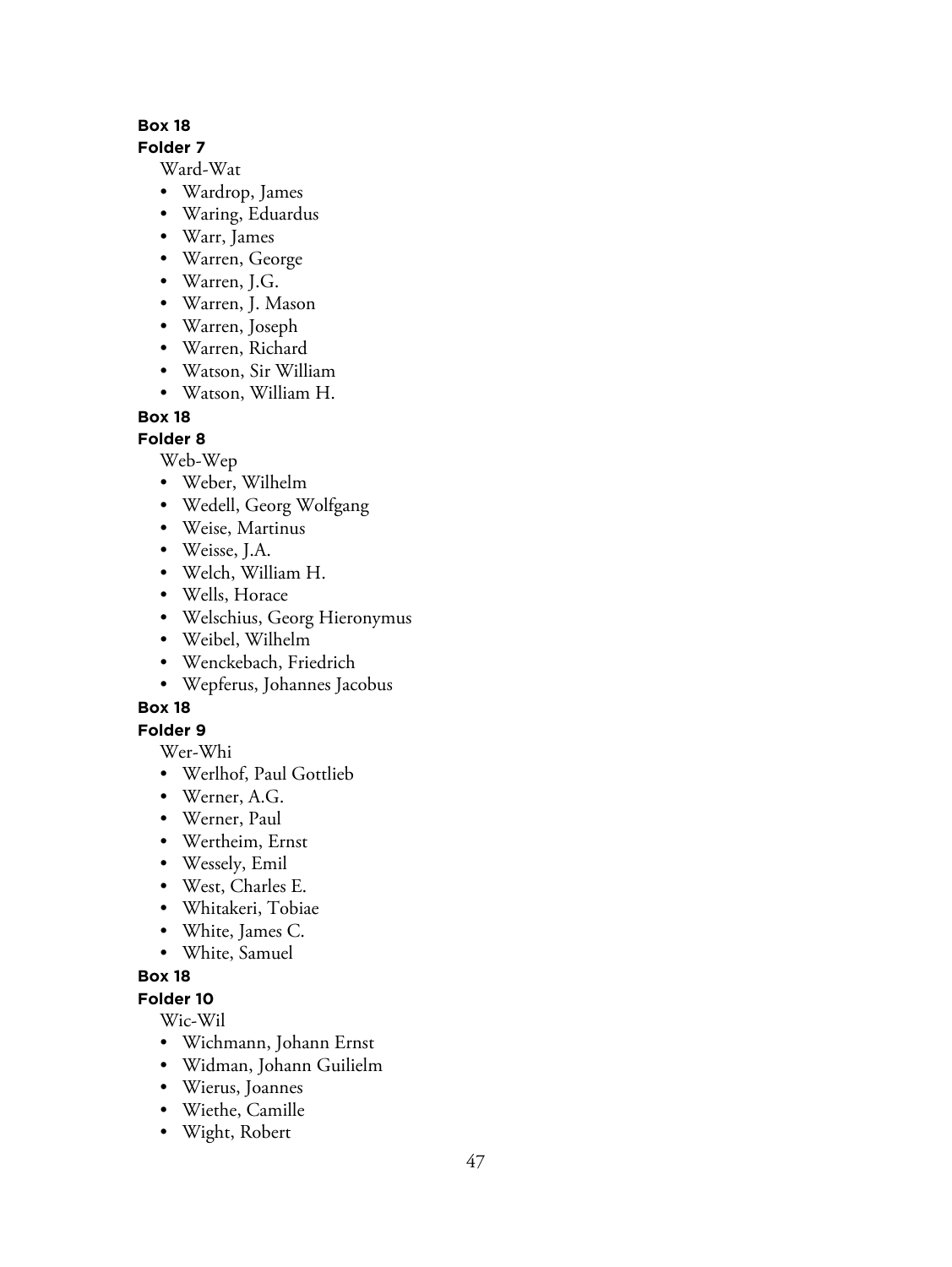- Wilde, William
- Willdenow, Carl Ludwig
- Williams, E.
- Williams, Henry Willard

#### **Folder 1**

Wil-Wix

- Williamson, Hugh
- Willichius, Jodocus
- Willis, Francis
- Willis, Thomas
- Wilson, James
- Wiltbank, John
- Wirth, Georgius
- Wistar, Caspar
- Withering, William
- Wittichius, Johannes
- Wixorn, J.

## **Box 19**

#### **Folder 2**

Wol-Woo

- Wolcott, Samuel G.
- Wolfe, A.B.
- Wollaston, William Hyde
- Wood, Alexander
- Wood, Edward S.
- Wood, George B.
- Wood, James R.
- Woodhouse, James
- Woods, D.F.

**Box 19**

#### **Folder 3**

Woo-You

- Woodward, Ashbel
- Woodward, Samuel
- Woodworth, J.
- Wormius, Olaus
- Wright, J.W.
- Wyndham, Sir William
- Young, Thomas

# **Box 19**

#### **Folder 4**

Zac-Zyp

- Zacutus Lusitanus
- Zaufal, E.
- vonZimmerman, J.G. Ritter